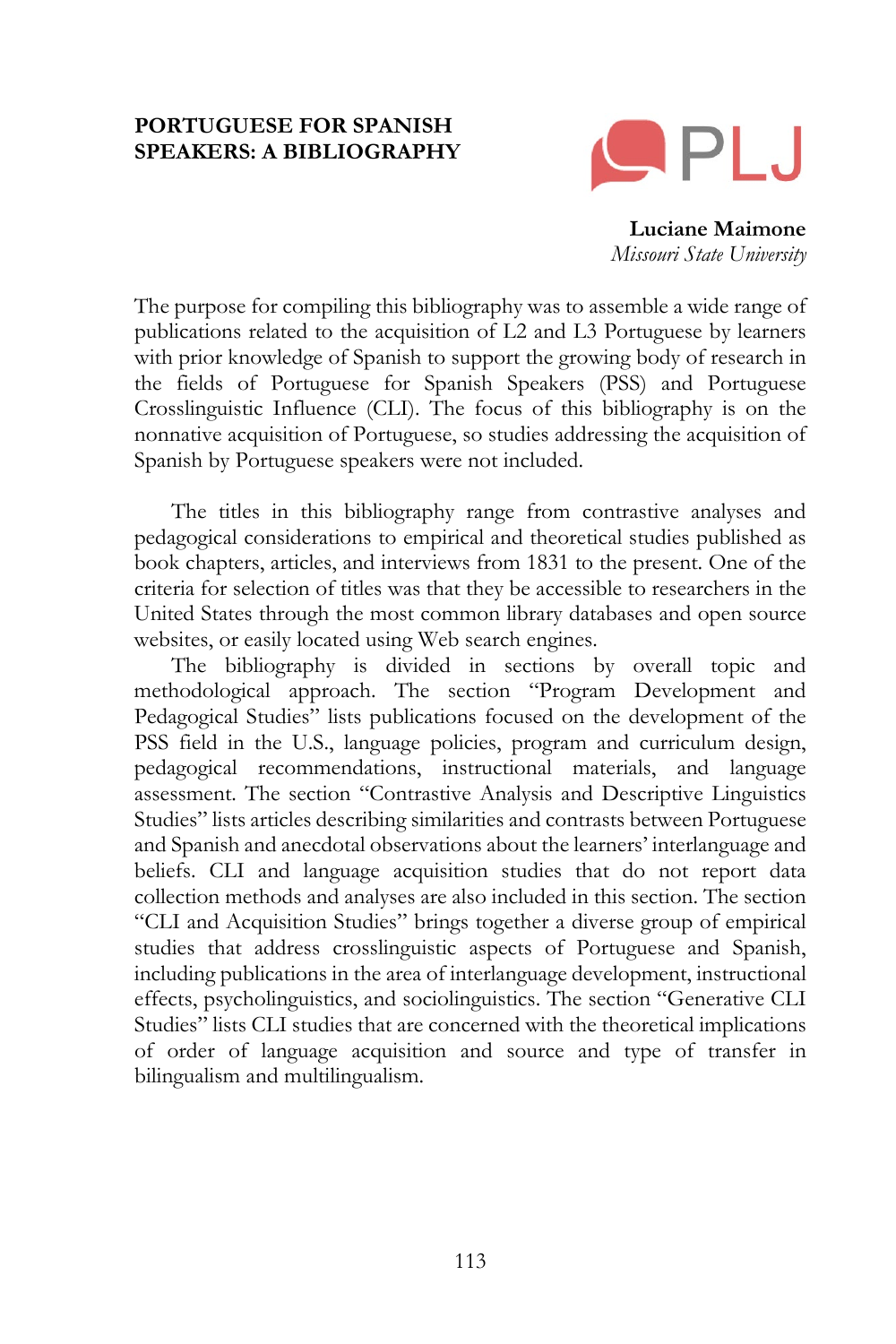#### **Program Development and Pedagogical Studies**

- Akerberg, M. (2004). A importância da palavra escrita para a pronúncia. In A. Simões, A. M. Carvalho & L. Wiedemann (Eds.), *Português para falantes de espanhol: Artigos selecionados escritos em português e inglês* (pp.115-124). Campinas, SP: Pontes Editores.
- Albuquerque, R. (2016). A integração entre a competência intercultural e interacional no ensino de português para falantes de espanhol. In L. Gonçalves (Ed.), *O ensino de português como língua estrangeira* (pp. 349- 362). Rooselvet, NJ: Boavista Press.
- Almeida Filho, J. C. P. de. & Lombello, L. Apresentação. (1992). In J. C. P. de Almeida Filho & L. Lombello (Eds.), *Identidade e caminhos no ensino de português para estrangeiros* (pp.7-9). Campinas, SP: Pontes Editores.
- Almeida Filho, J. C. P. de. ([1995b] 2001). Uma metodologia especifica para o ensino de línguas próximas? In J. C. P. de Almeida Filho (Ed.), *Português para estrangeiros: interface com o espanhol* (pp. 13-21). Campinas, SP: Pontes Editores.
- Almeida Filho, J. C. P. de. (2004). Questões da interlíngua de aprendizes de português a partir ou com a interposição do espanhol (língua muito próxima). In: A. R. M. Simões, A. M. Carvalho, & L. Wiedemann (Eds.), *Português para falantes de espanhol: artigos selecionados escritos em português e inglês* (pp.184-192). Campinas, SP: Pontes Editores.
- Alonso, R. (2017). Português para falantes de espanhol: Aspectos chave na formação de professores. *Atas do V SIMELP – Simpósio Mundial de Estudos de Língua Portuguesa,* 3543-3560. Retrieved from: [http://siba-ese.unisalento.it,](http://siba-ese.unisalento.it/)
- Alvarez, M. L. O*.* (2002). A transferência, a interferência e a interlíngua no ensino de línguas próximas. *Anais do II Congresso Brasileiro de Hispanistas, October 2002. Scielo Proceedings*, 1-10. Retrieved from: [http://www.proceedings.scielo.br/scielo.php?script=sci\\_arttext&p](http://www.proceedings.scielo.br/scielo.php?script=sci_arttext&pid=MSC0000000012002000100039&lng=en&nrm=iso&tlng=pt) [id=MSC0000000012002000100039&lng=en&nrm=iso&tlng=pt](http://www.proceedings.scielo.br/scielo.php?script=sci_arttext&pid=MSC0000000012002000100039&lng=en&nrm=iso&tlng=pt)
- Amarante, E. (1998). Ensino do léxico português para hispanofalantes. In: P. F. Pinto & N. Júdice (Eds.), *Para acabar de vez com Tordesilhas* (pp. 91-99)*.* Lisboa: Colibri.
- Andrade, O. G de. (2004). Puntos gramaticales disimétricos en el eje português-español: El tratamiento de los verbos de cambio en materiales didácticos brasileños. *Actas del XV Congreso de la ASELE. Centro Virtual Cervantes*. Retrieved from: [https://cvc.cervantes.es/ensenanza/biblioteca\\_ele/asele/pdf/15/](https://cvc.cervantes.es/ensenanza/biblioteca_ele/asele/pdf/15/15_0395.pdf) [15\\_0395.pdf](https://cvc.cervantes.es/ensenanza/biblioteca_ele/asele/pdf/15/15_0395.pdf)
- Araújo, J. P. (2008). Bonitinho é um feio arrumado: Questões discursivas para o aprendizado de português por falantes de espanhol. *Língua,*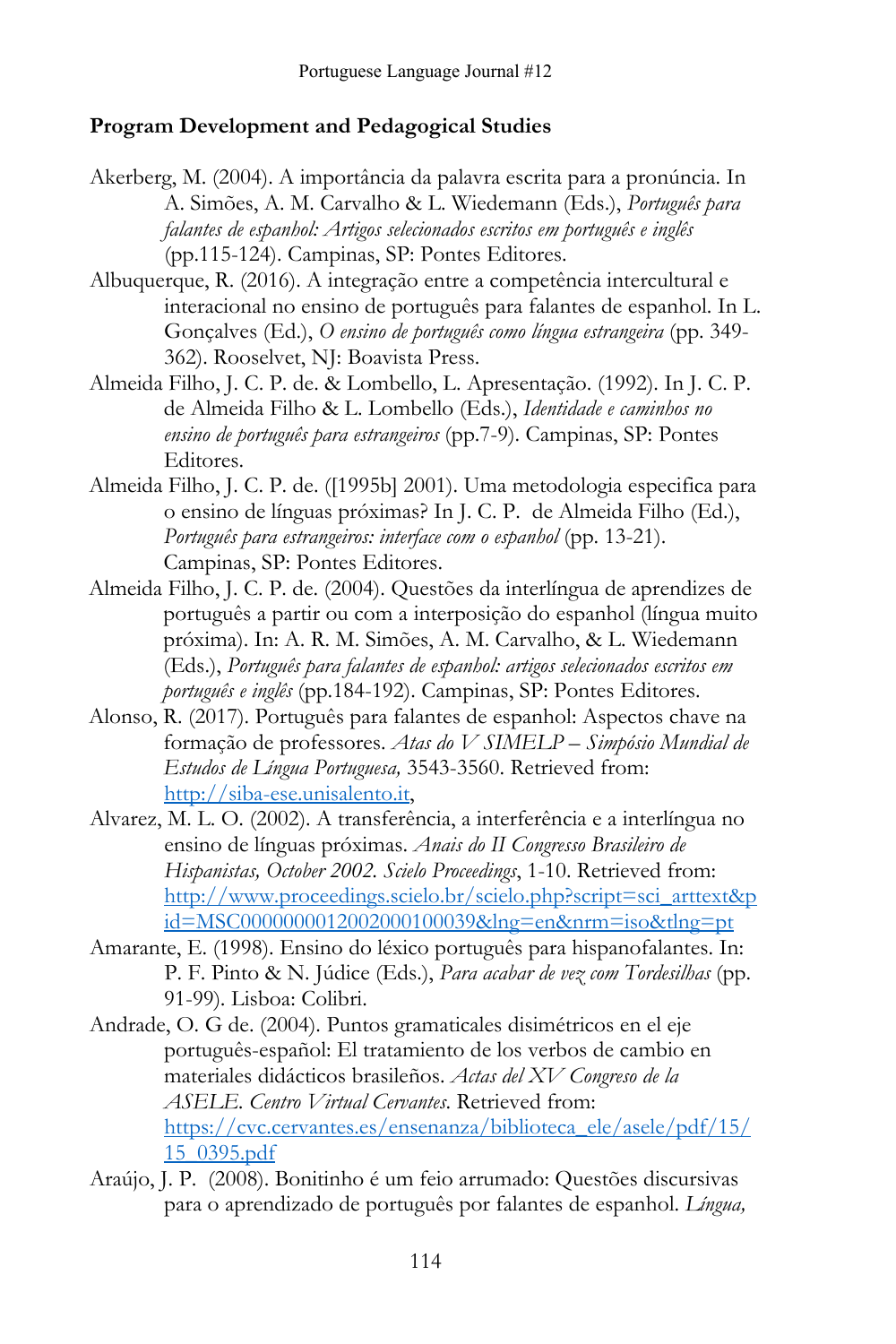*Literatura e Ensino, 3*, 47-55.

- Assimíl. (2016). *El português de bolsillo: Guia Assimil.* Barcelona: French and European Publications Inc.
- Baleeiro, M. A.; El-Dash, L. G.; Lombello, L. C. (1983). Subsídios para a elaboração de material didático para falantes de espanhol. *Trabalhos em Lingüística Aplicad*a (*Campinas), 1,* 117-128.
- Barbieri-Durlo, A. (1998). La enseñanza de español y de portugués en los países miembros del Mercosur*. Boletim Centro* de *Letras e Ciências Humanas, 34*, 9-12*.* Universidade Estadual de Londrina.
- Barros, M. G. P. (2016). É crescente a busca por aulas e professores de português na América Central. Quem são os alunos? Por que aprendem português? Quem são os instrutores? Que expectativas têm uns dos outros? In L. Gonçalves (Ed.), *Fundamentos do ensino de português como língua estrangeira* (pp. 35-41). Roosevelt, NJ: Boavista Press.
- Bateman, B. (2017). Pedagogical implications of research on the acquisition of Portuguese as a third language [Response Essay]. *Hispania*, *100 (5),* 63-64. Centenary Issue.
- Bateman, B. E. & Oliveira, D. de A. (2014). Students' motivations for choosing (or not) to study Portuguese: A survey of beginning-level university classes. *Hispania, 97 (2)*, 264-280.
- Bateman, B., Mattos, M., Brasileiro, M., & Knapp, N. P. (2016). Perspectivas: Português para falantes de espanhol. Ronkonkoma, NY: Linus Book.
- Bianconi, C. (2012). *Portuguese as a foreign language: Teaching and learning in the United States* (Unpublished doctoral dissertation). Lesley University, Cambridge, MA, USA.
- Bianconi, C. R. P. (2016). Português e as línguas estrangeiras: ensino e aprendizagem nos Estados Unidos. In L. Gonçalves (Ed.), *Fundamentos do ensino de português como língua estrangeira* (pp. 13-34). Roosevelt, NJ: Boavista Press.
- Bizon, A. C. C. & Diniz, L. R. A. (to appear, 2018). Mano a mano: Português para falantes de espanhol. Nível básico. Routledge.
- Cabrelli Amaro, J. (2017). The impact of Portuguese on the study of third language acquisition. *Hispania, 100 (5),* 55-62. Centenary Issue.
- Cariello, G. (2000). Escrita e autonomia: o problema das interferências na escrita de futuros professores de português. In N. Judice (Ed.), *Português língua estrangeira: Leitura, produção e avaliação de textos* (pp.45- 54). Niterói: Intertexto.
- Carmolinga, R. (1997). A distância da proximidade: A dificuldade de aprender uma língua fácil. *Intercâmbio. Revista do Programa de Estudos Pós-Graduados em Linguística Aplicada e Estudos da Linguagem*, *6,* 1-19. Retrieved from: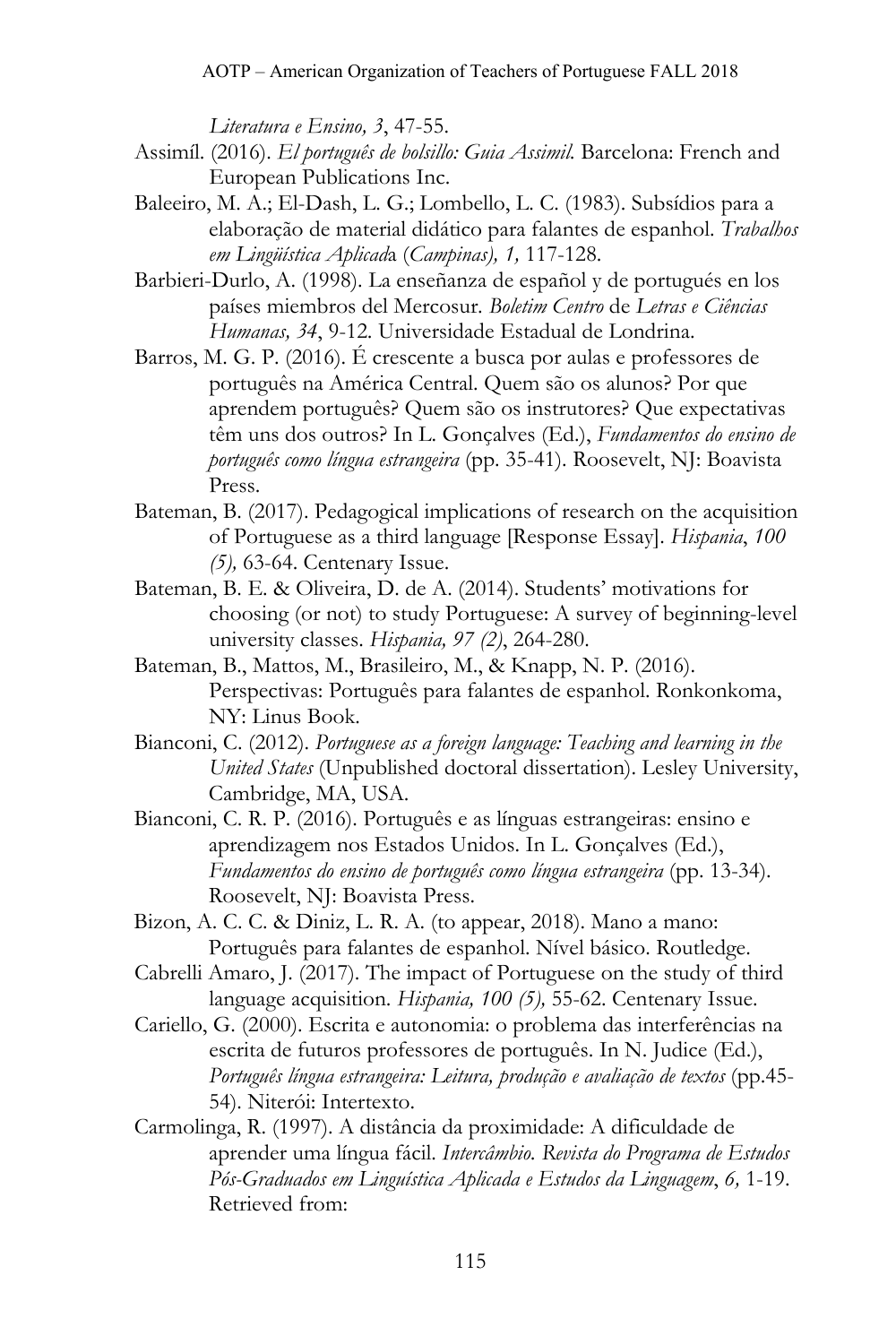[http://revistas.pucsp.br/index.php/intercambio/article/view/409](http://revistas.pucsp.br/index.php/intercambio/article/view/4098) [8](http://revistas.pucsp.br/index.php/intercambio/article/view/4098)

- Carvalho, A. M. & Silva, A. J. B. da (2008). O papel do conhecimento metalinguístico nos padrões de transferência no desenvolvimento da interlíngua e suas implicações pedagógicas. *Portuguese Language Journal, 3*, 1-21.
- Carvalho, A. M. (2002). Português para falantes de espanhol: Perspectivas de um campo de pesquisa. *Hispania, 85(3)*, 597-608.
- Carvalho, A. M. (2008). Estudo de atitudes linguísticas sobre o português de hispanofalantes: até que ponto o portunhol é aceitável? In L. Wiedemann and M. V. R. Scaramucci (Eds.). *Portuguese for Spanish speakers: teaching and acquisition* (pp. 157-174). Campinas, SP: Pontes Editores.
- Carvalho, A. M. (2011). Português para falantes de espanhol: Trajetória de um campo de pesquisa. *IV Simpósio sobre Ensino de Português Para Falantes de Espanhol.* Washington, DC: Georgetown University.
- Carvalho, A. M. (2013). The field of Portuguese for Spanish speakers in the US. Interview. *Portuguese Language Journal, 1-9.* Retrieved from [https://www.academia.edu/6268506/The\\_field\\_of\\_Portuguese\\_fo](https://www.academia.edu/6268506/The_field_of_Portuguese_for_Spanish_Speakers) [r\\_Spanish\\_Speakers](https://www.academia.edu/6268506/The_field_of_Portuguese_for_Spanish_Speakers)
- Carvalho, A. M., Freire, J. L. & Silva, A. J. B. da. (2009). *Teaching Portuguese to Spanish speakers through readings*. Center for Educational Resources in Culture, Language, and Literacy (CERCLL). Power Point Presentation. Retrieved from: [<www.portspan.cercll.arizona.edu>](http://www.portspan.cercll.arizona.edu/).
- Carvalho, A. M., Freire, J. L., & Silva, A. J. B. da (2010). Teaching Portuguese to Spanish speakers: A case for trilingualism. *Hispania, 93 (1)*, 73-75.
- Carvalho, K. C. H. P. de, Messias, R. A. L., & Díaz, A. M. (2015). Teletandem within the context of closely-related languages: a Portuguese-Spanish interinstitutional experience. *D.E.L.T.A, 31 (3)*, 711-728. Retrieved from: [http://www.scielo.br/scielo.php?script=sci\\_arttext&pid=S0102-](http://www.scielo.br/scielo.php?script=sci_arttext&pid=S0102-44502015000400711&lng=en&tlng=en)

[44502015000400711&lng=en&tlng=en](http://www.scielo.br/scielo.php?script=sci_arttext&pid=S0102-44502015000400711&lng=en&tlng=en)

- Carvalho, S. da C. (2012). Política de promoção internacional da língua portuguesa. *Trabalhos de Linguística Aplicada, 51 (2),* 459-484.
- Celada, M. T. (2000). Acerca del errar por el portuñol. *Revista Tsé Tsé* (Buenos Aires), *7 (8)*, 262-264. Retrieved from: [https://edisciplinas.usp.br/pluginfile.php/171065/mod\\_resource/](https://edisciplinas.usp.br/pluginfile.php/171065/mod_resource/content/2/Celada%2C%20maite.%20Acerca%20del%20errar%20por%20el%20portu%C3%B1ol.%20en%20Tse%20Tse%207-8%2C%202000.pdf) [content/2/Celada%2C%20maite.%20Acerca%20del%20errar%20](https://edisciplinas.usp.br/pluginfile.php/171065/mod_resource/content/2/Celada%2C%20maite.%20Acerca%20del%20errar%20por%20el%20portu%C3%B1ol.%20en%20Tse%20Tse%207-8%2C%202000.pdf) [por%20el%20portu%C3%B1ol.%20en%20Tse%20Tse%207-](https://edisciplinas.usp.br/pluginfile.php/171065/mod_resource/content/2/Celada%2C%20maite.%20Acerca%20del%20errar%20por%20el%20portu%C3%B1ol.%20en%20Tse%20Tse%207-8%2C%202000.pdf) [8%2C%202000.pdf](https://edisciplinas.usp.br/pluginfile.php/171065/mod_resource/content/2/Celada%2C%20maite.%20Acerca%20del%20errar%20por%20el%20portu%C3%B1ol.%20en%20Tse%20Tse%207-8%2C%202000.pdf)
- Clements, J. C. (2009). *The linguistic legacy of Spanish and Portuguese*. Cambridge: Cambridge University Press.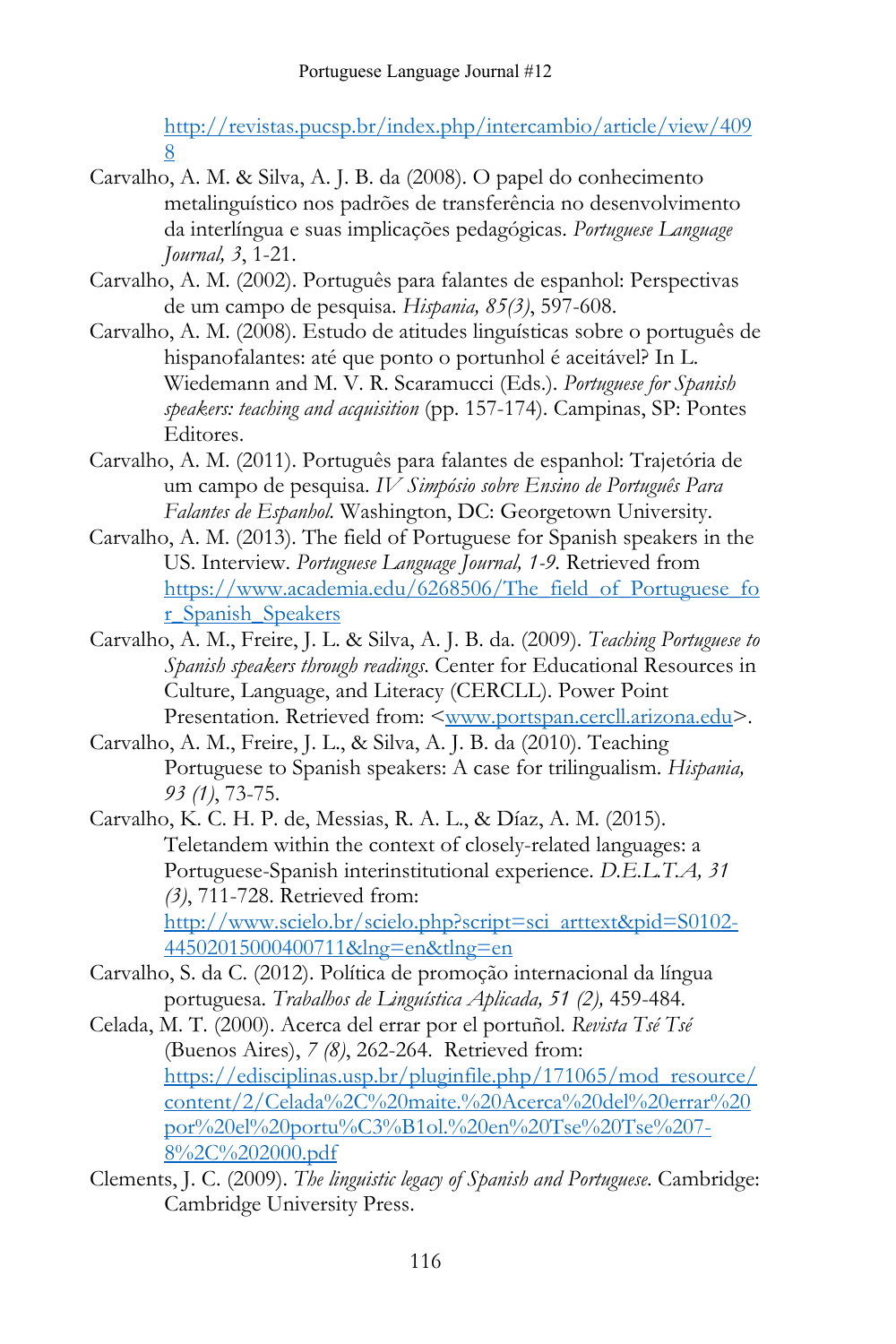- Cowles, M. A. & Pires, A. (2008). The voice of the learner. In L. Wiedemann and M. V. R. Scaramucci (Eds.). *Portuguese for Spanish speakers: teaching and acquisition* (pp. 237-257). Campinas, SP: Pontes Editores.
- Cowles, M. A. (2008). The leading role of Portuguese: Policy and practice. In L. Wiedemann and M. V. R. Scaramucci (Eds.). *Portuguese for Spanish speakers: teaching and acquisition* (pp. 39-46). Campinas, SP: Pontes Editores.
- Cowles, M. A., de Oliverira, S. M., & Wiedemann, L. (2006). Portuguese as a second language in the United States, in Brazil, and in Europe. *Hispania, 89 (1)*, 123-132.
- Cristofoli, M. S. (2010). *Políticas de línguas estrangeiras na educação básica: Brasil e Argentina entre avanços, percalços* (Unpublished docatoral dissertation). Universidade Federal do Rio Grande do Sul, Porto Alegre, RS, Brasil.
- Cruz-Ferreira, M. (2006). *Three is a crowd? Acquiring Portuguese in a trilingual environment.* Multilingual Matters.
- Dias, A. C. & Sousa, R. B. (2017). *Entre nós: Método de português para hispanofalantes*. Vol. 1 &2. Lisboa: Editora Lidel.
- Díaz, J. A. O. (2012). *Para entender y usar el subjuntivo en portugués*. México, D.F.: Universidad Nacional Autónoma de México.
- Diniz, L. R. A. (2012). Política linguística do Estado brasileiro na divulgação do português em países de língua oficial espanhola. *Trabalhos em Linguística Aplicada, 51 (2),* 435-458. Retrieved from: [http://www.scielo.br/scielo.php?script=sci\\_arttext&pid=S0103-](http://www.scielo.br/scielo.php?script=sci_arttext&pid=S0103-18132012000200009) [18132012000200009](http://www.scielo.br/scielo.php?script=sci_arttext&pid=S0103-18132012000200009)
- Ellison, F. P. (1973). The review of "Modern Portuguese." *Hispania, 56 (1)*, 91-92.
- Faber, B. da C. (2016). Estudo comparativo entre os exames de proficiência do português brasileiro (Celpe-Bras) e do espanhol (DELE). In L. Gonçalves (Ed.), *O ensino de português como língua estrangeira* (pp. 383- 396). Rooselvet, NJ: Boavista Press.
- Feldman, D. M. (1963). Some statistics on Portuguese courses offered in U.S. Colleges and universities. *Hispania, 46 (4)*, 785-791.
- Feldman, D. M. (1973). Elucidação de "Portuguese for Spanish teachers." *Hispania, 56 (2)*, 500-501.
- Fernández, O. (1954). The teaching of Spanish and Portuguese at the U. S. Naval Academy. *The Modern Language Journal, 38 (8)*, 394-399.
- Ferreira, I. A. (1995). A interlíngua do falante de espanhol e o papel do professor: Aceitação tácita ou ajuda a superá-la? In J. C. P. de Almeida Filho (Ed.), *Português para Estrangeiros: Interface com o espanhol* (pp.39-48). Campinas, SP: Pontes Editores.
- Ferreira, I. A. (1996). *O processo de ensino/aprendizagem de português-língua*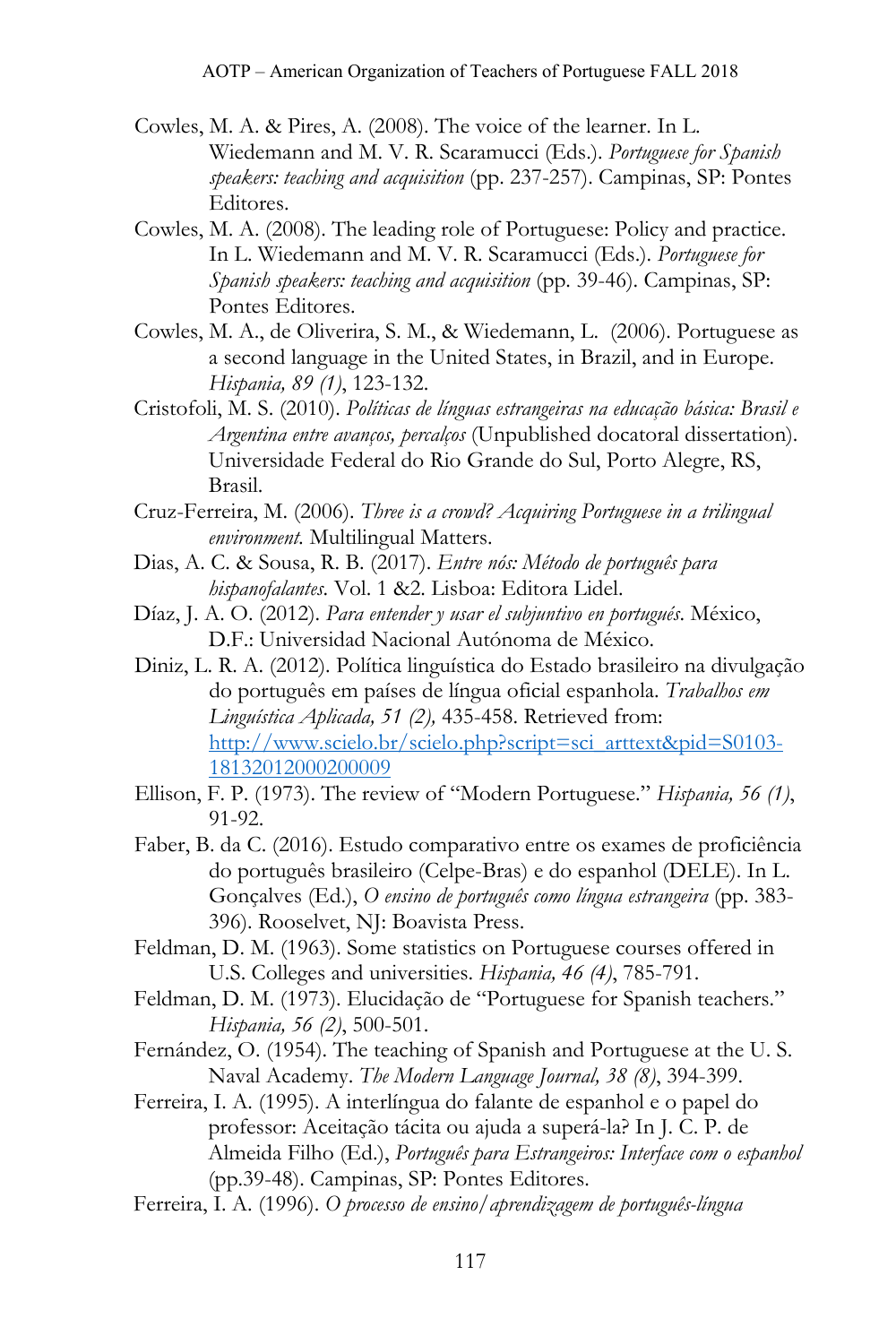*estrangeira no contexto de Mercosul: uma análise de abordagem e metodologia* (Unpublished doctoral dissertation). Unicamp, Campinas, SP, Brasil.

- Ferreira, I. A. (1997). Interface português/espanhol. In: J. C. P. de Almeida Filho (Ed.), *Parâmetros atuais para o ensino de português língua estrangeira* (pp.141-151). Campinas, SP: Pontes Editores.
- Ferreira, I. A. (1999). Português/ Espanhol fronteiras linguísticas que devem ser delimitadas*.* In M. J. Cunha & P. Santos (Eds.). *Ensino e pesquisa em português para estrangeiros, 1ª ed., v. 1* (pp. 49-57). Brasília: EDUnB.
- Ferreira, I. A. (2001). *O português no contexto do Mercosul*. In J. C. P. de Almeida Filho (Ed.), *Português para estrangeiros: interface com o espanhol (2.Ed*.).Campinas, SP: Pontes Editores.
- Ferreira, I. A. (2002). Português/espanhol: Fronteiras linguísticas que devem ser delimitadas. In M. J. Cunha & P. Santos (Eds.), *Tópicos em português língua estrangeira* (pp.141-156). Brasília: EDUUnB.
- Ferreira, I. A. (2005). Ecos do Celpe-Bras na aprendizagem do português por hispanofalantes. *Revista Horizontes de Linguística Aplicada* (*Brasília: UnB), 4 (1)*, 45-51.
- Fialho, V. R. (2005). *A diferença na semelhança: Uma proposta baseada na teoria da atividade para o ensino de línguas próximas* (Unpublished master's thesis). Universidade Católica de Pelotas, Pelotas, RS, Brasil.
- Fialho, V. R. (2005). Proximidade entre línguas: algumas considerações sobre a aquisição do espanhol por falantes nativos de português do Brasil. *Espéculo – Revista de Estudios Literários*, 31. Universidad Complutense de Madrid. Retrieved from: <https://webs.ucm.es/info/especulo/numero31/falantes.html>
- Freire, J. L. (2017). The prospects for Portuguese for Spanish speakers: Potentializing multicompetence. [Response Essay]. *Hispania, 100 (5),* 65-66. Centenary Issue.
- Furman, N., Goldberg, D. & Lusin, N. (2009). Enrollments in languages other than English in United States institutions of higher education. *Modern Language Association*. Retrieved from: [https://apps.mla.org/pdf/06enrollmentsurvey\\_final.pdf](https://apps.mla.org/pdf/06enrollmentsurvey_final.pdf)
- Gallardo, V. M. (2013). *Teaching Portuguese grammar to Spanish speakers: recognizing differences for use by students in accelerated Portuguese courses* [Report]. United States Military Academy, West Point, NY. Retrieved from:

[https://www.usma.edu/cfe/Literature/Gallardo\\_13.pdf](https://www.usma.edu/cfe/Literature/Gallardo_13.pdf)

- Gil, G. (2009). O ensino do inglês, do português e do espanhol como línguas estrangeiras no Brasil e na Argentina: uma comparação glotopolítica. *Revista Helb (Brasília), 3 (3)*, 1-8.
- Godoy, E. (1997). Ensino do português como segunda língua: que fazer?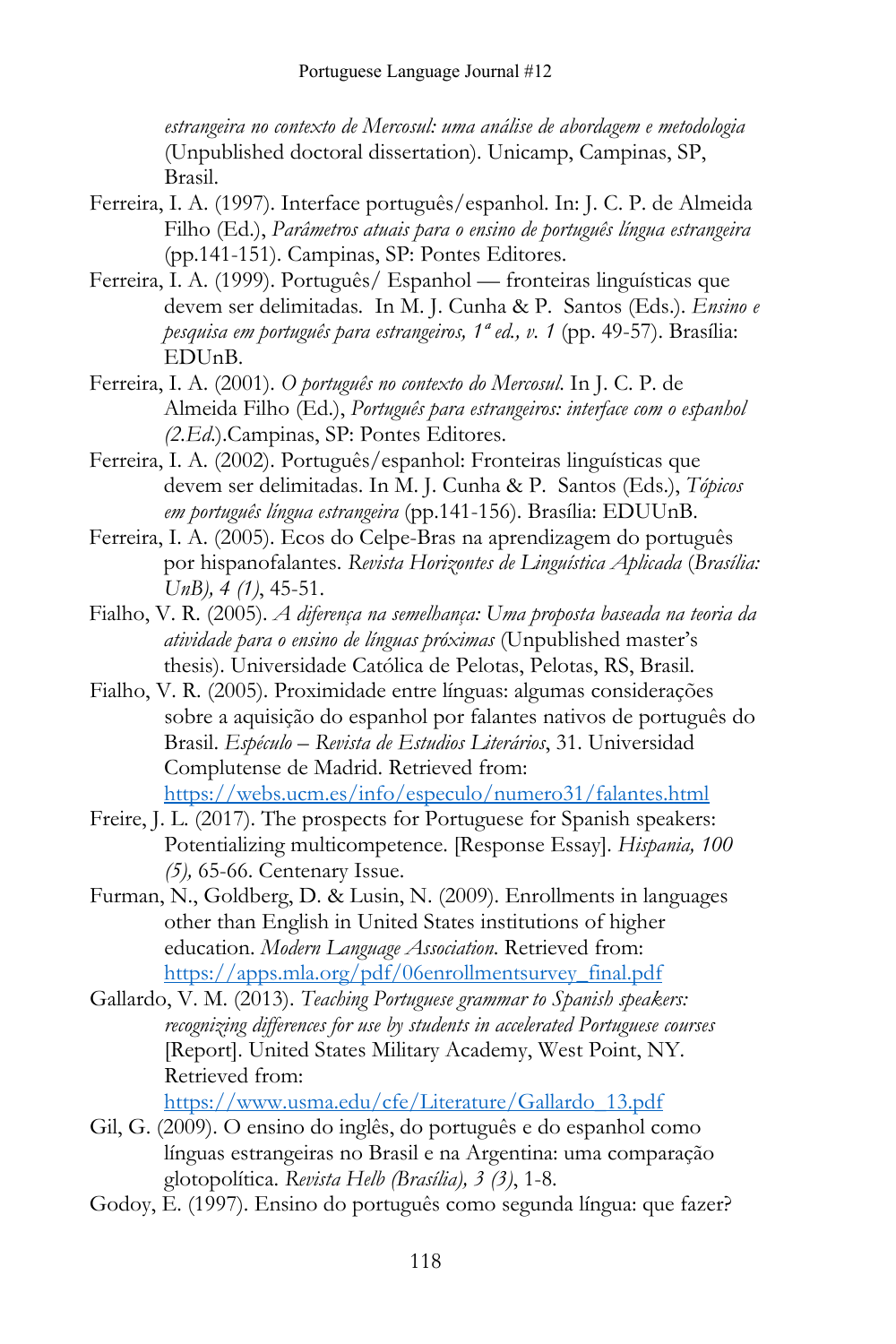*Revista Letras* (Curitiba, PR, Brasil), *47*, 131-140.

- Grannier, D. M. & Carvalho, E. A. (2001). Pontos críticos no ensino de português para falantes de espanhol: Da observação do erro ao material didático. *Anais do IV Congresso da SIPLE,* 1-31. Rio de Janeiro, RJ.
- Grannier, D. M. (1998). Distância entre línguas e variáveis metodológicas no ensino de português como segundas línguas. In *VIII Encontro da Associação das Universidades de Língua Portuguesa – AULP*, 163- 170. Macau: Centro Cultural da Universidade de Macau.
- Grannier, D. M. (2002). Uma proposta heterodoxa para o ensino de português a falantes de espanhol*.* In N. Júdice (Ed.), *Português para estrangeiros: perspectivas de quem ensina* (pp. 57-80). Niterói: Intertexto. Retrieved from:

[http://lamep.aokatu.com.br/pdf/falhas\\_pronuncia.pdf.](http://lamep.aokatu.com.br/pdf/falhas_pronuncia.pdf)

- Grannier, D. M. (2004). Grandes dificuldades de comunicação devidas a falhas de pronúncia. In A. R. M. Simões, A. M. Carvalho, & L. Wiedemann (Eds.), *Português para falantes de espanhol: artigos selecionados escritos em português e inglês* (pp. 175-182). Campinas, SP: Pontes Editores.
- Grosso, M. J. dos R., Tavares, A. & Tavares, M. (2008*). O português para falantes de outras línguas – o utilizador elementar no país de acolhimento*, Governo de Portugal, Ministério da Educação, Programas e Projetos nas escolas. Retrieved from [http://www.dge.mec.pt/outrosprojetos/index.php?s=directorio&](http://www.dge.mec.pt/outrosprojetos/index.php?s=directorio&pid=18)  $pid=18$
- Holton, J. S. (1954). Portuguese for Spanish speakers. *Hispania, 37 (4)*, 446- 52.
- Horton, J. F. (1978). Teaching Brazilian Portuguese. *Hispania*, 61 (2), 303- 304.
- Jensen, J. B. (1989). Evaluating Portuguese performance of Spanishspeaking students. In D. A. Koike & A. R. Simões (Eds.), *Negotiating for meaning: Papers on foreign language teaching and testing* (pp. 119-30). Austin, TX: Department of Foreign Language Education Studies, University of Texas.
- Jensen, J. B. (1999). Sociolinguistic variations in Portuguese: Challenge to Spanish speakers. In *Annual Congress of the American Association of Teachers of Spanish and Portuguese*. Denver, CO.
- Jernigan, M. C. G. (1999). *Factors influencing university students' enrollment and persistence in Portuguese study: The role of perceived goal attainment* (Unpublished doctoral dissertation). University of Texas at Austin, Austin, TX, USA.
- Johnson, H. L. (1959). A backward glance at Portuguese and Brazilian Studies in the United States. *Journal of Inter-American Studies*, *1 (4)*,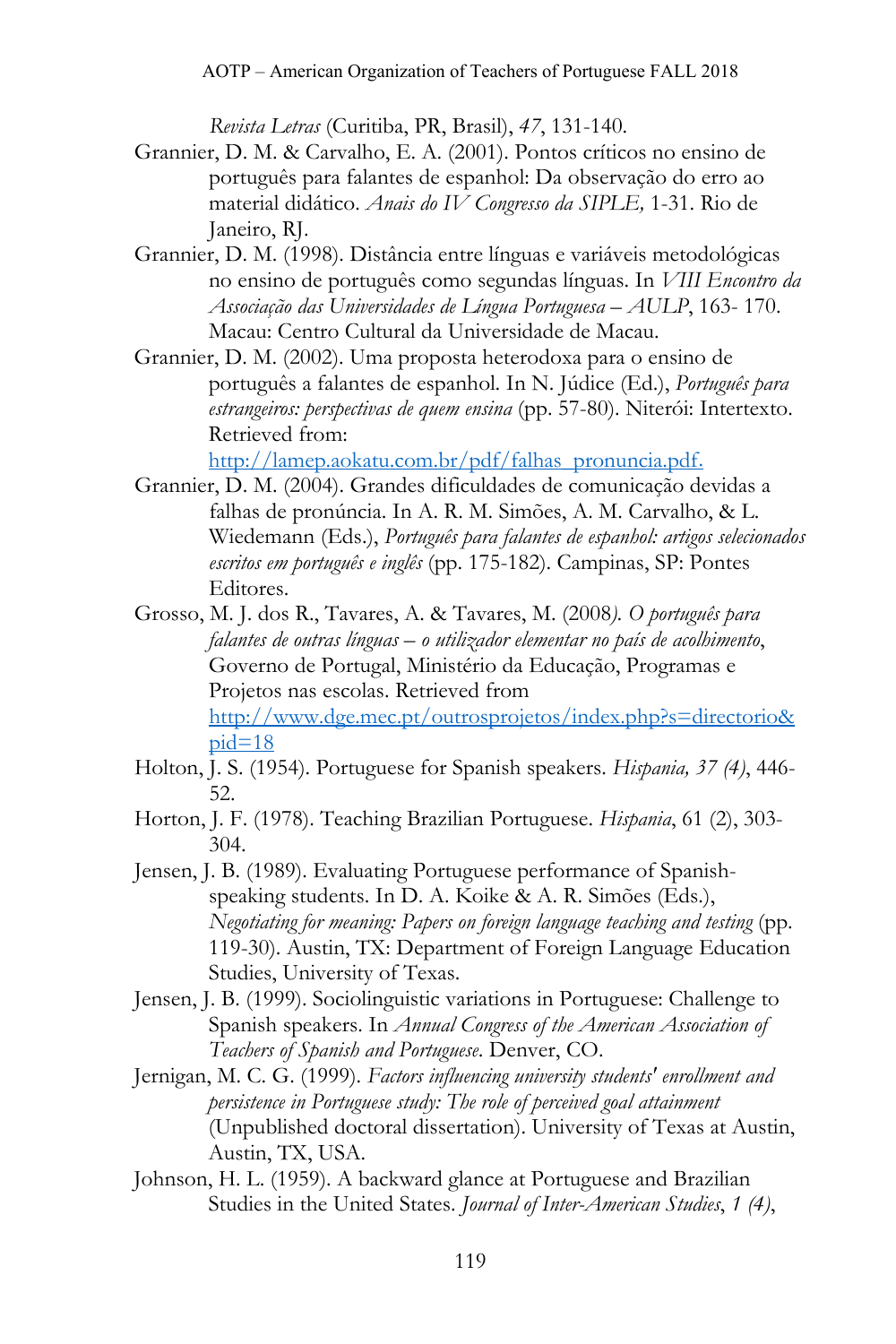477-488.

- Johnson, K. (2004). O que é um falante de espanhol? In A. Simões, A. M. Carvalho & L. Wiedemann (Eds.), *Português para falantes de espanhol: Artigos selecionados escritos em português e inglês* (pp.49-65). Campinas, SP: Pontes Editores.
- Jordan, I. J. (1991). Portuguese for Spanish speakers: A case for contrastive analysis. *Hispania, 74 (3)*, 788-792.
- Jouët-Pastré, C. (2011). Growing and maintaining a Portuguese Language Program in the 21st Century: Notes from and old New England school. *Portuguese Language Journal*, 1-9.
- Júdice, N. (2000a). Ensino de português para hispanofalantes: Transparências e opacidades*.* In N. Júdice (Ed.), *Português para estrangeiros: perspectivas de quem ensina.* (pp. 37-56). Niterói: Intertexto.
- Kfouri-Kaneoya, M. L. C. (2013). O ensino de línguas próximas (Português-Espanhol) em diferentes contextos (sala de aula e Teletandem): Contribuições para a formação inicial do professor de línguas. *Gláuks Online, 13 (1)*, 15-29.
- Klein, O. R. (2004). Portuguese for specific purposes: It applies 100% of the time. In A. Simões, A. M. Carvalho & L. Wiedemann (Eds.), *Português para falantes de espanhol: Artigos selecionados escritos em português e inglês* (pp.193-206). Campinas, SP: Pontes Editores.
- Klein, R. B. (1992). The American Association of Teachers of Spanish and Portuguese: The First 75 Years. *Hispania*, *75 (4)*, 1036-1079.
- Lazamares, A. (2016). Linguistic and pedagogical considerations for teaching Portuguese to Spanish speakers. In L. Gonçalves (Ed.), *O ensino de português como língua estrangeira* (pp.337-248). Rooselvet, NJ: Boavista Press.
- Lipski, J. M. (2006). Too close for comfort? The genesis of "portuñol/portunhol". In T. Face & C. Klee (Eds.), *Selected proceedings of the 8th Hispanic Linguistics Symposium* (pp. 1-22). Somerville, MA: Cascadilla Proceedings Project.
- Lokensgard, M. A. (2004) Preparing Spanish-speaking business students for study abroad in Brazil at a Hispanic serving liberal arts institution. In A. Simões, A. M. Carvalho & L. Wiedemann (Eds.), *Português para falantes de espanhol: Artigos selecionados escritos em português e inglês* (pp.83-94). Campinas, SP: Pontes Editores.
- Lombello, L. C. & Baleeiro, M. de A. (1983). *Português para falantes de espanhol* (Edição Experimental). Campinas: UNICAMP/FUNCAMP/MEC.
- Lombello, L. C. (1993b). Pressupostos para a elaboração de um exame de proficiência em português para estrangeiros. *Trabalhos em Linguística Aplicada* (Campinas)*, 21*, 31-36.
- Lombello, L. C., El-Dash, L. G., & Baleeiro, M. de A. (1983). Subsídios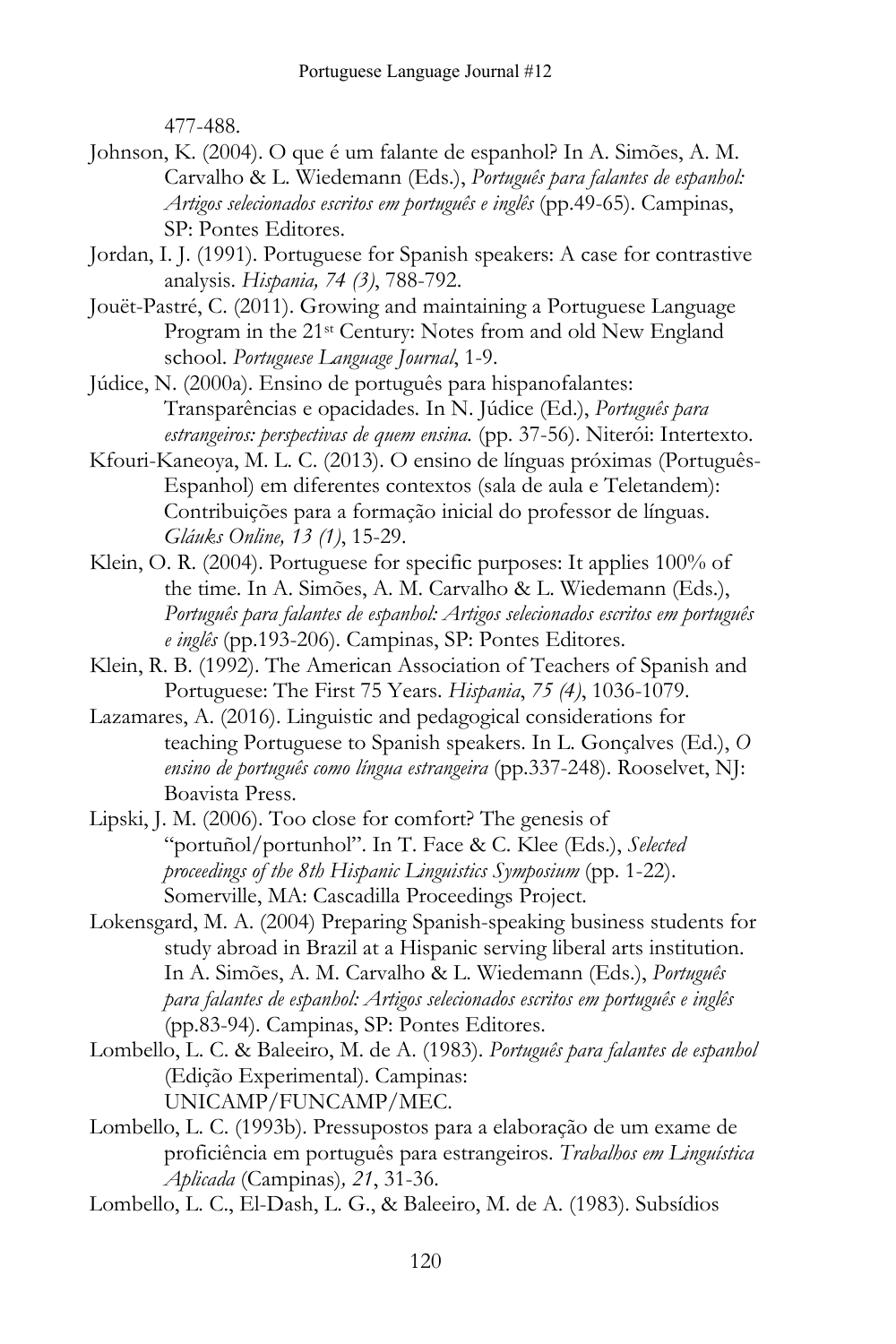para a elaboração de material didático para falantes de espanhol. *Trabalhos de Linguística Aplicada, 1, 117-132.*

- Losiewicz, B. L. (1985)**.** On the "State of the Art" among teachers of Spanish and Portuguese**.** *Hispania*, *68 (4)*, 808-809.
- Luna, J. M. F. (2012). O português do Brasil nos Estados Unidos dos anos 1940. *Hispania, 95 (4)*, 734-748.
- Luria, M. A. (1954). Proposed solutions of some difficulties in the teaching of Portuguese. *Hispania, 28 (2)*, 184-186.
- Mayer, R. M de B. & Rebelo, I. (2008). O foco na incorreção leva à correção? Reflexões sobre as práticas de tratamento do erro em sala de PL2E. In R. M de B. Mayer & I. Rebelo (Eds.), *Português para estrangeiros: Territórios e fronteiras. Entre a área de estudos e pesquisa e a prática profissional cotidiana* (pp. 94-103). Rio de Janeiro: Universidade de Letras, PUC-Rio. Retrieved from [http://www.letras.puc](http://www.letras.puc-rio.br/unidades&nucleos/publicacoes/ccci/geral.html)[rio.br/unidades&nucleos/publicacoes/ccci/geral.html](http://www.letras.puc-rio.br/unidades&nucleos/publicacoes/ccci/geral.html)
- Messias, R. Ap. L., & Carvalho, K. C. H. P. de. (2013). Teletandem interinstitucional português x espanhol. *Interdisciplinar* (Itabaiana/ SE)*, 19 (2)*, 191-202. Ano VIII.
- Milleret, M. (1992). Cooperative learning in the Portuguese-for-Spanishspeakers' classroom. *Foreign Language Annals, 25 (5)*, 435-454.
- Milleret, M. (2008). Program evaluation and Spanish speakers' needs. In L. Wiedemann & M. V. R. Scaramucci (Eds.). *Portuguese for Spanish speakers: teaching and acquisition* (pp. 257-266). Campinas, SP: Pontes Editores.
- Milleret, M. (2012). Portuguese study in higher education in the United States. *Hispania, 95(1)*, 135-150.
- Milleret, M. (2014). Factors influencing the growth of Portuguese enrollments in the 21st century. *CLASP White Papers on the Teaching of Portuguese*. 1-23. Retrieved from [http://claspprograms.org/uploads/CLASP\\_Commissioned\\_Paper](http://claspprograms.org/uploads/CLASP_Commissioned_Paper_Milleret_FINALwBio-1399480525.pdf) Milleret\_FINALwBio-1399480525.pdf
- Milleret, M., & Silveira, A. S. (2009). The role of evaluation in curriculum development and growth of the UNM Portuguese Program. In: J. M Norris, Mc E. David, D. Sinicrope, & Y. Watanabe (Eds.), *Toward useful program evaluation in college foreign language education* (pp. 57-82)*.* Honolulu: University of Hawai'i, National Foreign Language Resource Center.
- Milleret, M., & Silveira, A. S. (2010). Data driven program development. *Portuguese Language Journal, 4*. Retrieved from <https://www.portugueselanguagejournal.com/plj-4-fall-2009>
- Mohr, D. (2007). Português para hispanofalantes no CELIN: uma alternativa para o ensino de gêneros escritos (Unpublished master's thesis). Universidade Federal do Paraná, Curitiba, PR, Brasil.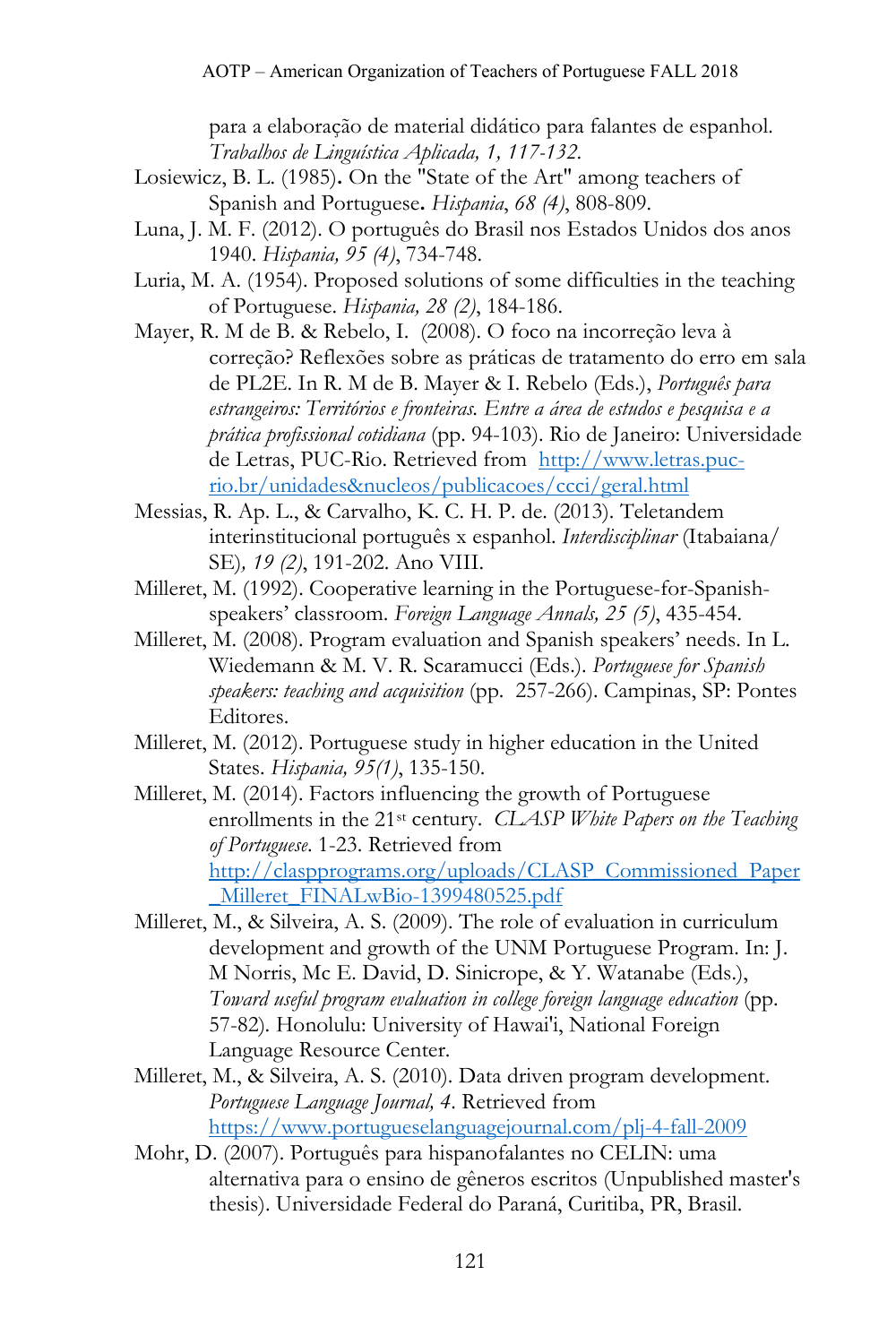- Mohr, D. (2009). Português para hispanofalantes: o ensino de gêneros escritos. *V SIGET, Simpósio Internacional de Estudos de Gêneros Textuais, August, 2009*, 1-16. Caxias do Sul, RS, Brasil.
- Moreira, M. L. de B. (2011). Ensino de português como L2 através de imersão: Algumas considerações. *Hispania, 94 (3)*, 514-528.

Muller, D. H. & Muller, T. V. (1968). The problem of interference in beginning Portuguese. *The Modern Language Journal, 52 (4),* 201-205.

Nichols, M. (1945). The history of Spanish and Portuguese teaching in the United States. In H. G. Doyle (Ed.), *A handbook on the teaching of Spanish and Portuguese*. Henry Grattan Doyle. Boston: D.C. Health.

Nogueira, L. C. R. (2007). A implantação do espanhol na grade curricular das escolas públicas brasileiras: Desafio com prazo. *Revista Helb (Brasília), 1 (1)*, 1-3.

- Oliveira, G. M. de (2010). O lugar das línguas: A América do Sul e os mercados linguísticos na Nova Economia. *Synergies Brésil (no spécial 1*), 21-30.
- Oliveira, J. E. de (1956). O ensino do português em universidades norteamericanas. *The Modern Language Journal, 40 (5)*, 223-227.
- Ortiz Álvarez, M. L. (1998). Expressões idiomáticas: ensinar como palavras, ensinar como cultura. In P. F. Pinto & N. Júdice (Eds.), *Para acabar de vez com Tordesilhas* (pp. 101-117)*.* Lisboa: Colibri.
- Osório, P. & Meyer, R. M. (Eds.). (2008). *Português língua segunda e língua estrangeira: da(s) teoria(s) à(s) prática(s)*. M. J. Grosso (Org.). Lisboa: Lidel.
- Patrocínio, E. M. F. & Colín R. M. C. (1990). Planejamento de curso de português para falantes de espanhol: uma proposta de bases alternativas em contexto de imersão. *Trabalhos em Linguística Aplicada, 16*, 55-66. *Campinas: IEL-Unicamp.*
- Percas, N. (1948). What is wrong with Portuguese? *Hispania, 31 (4)*, 468- 471.
- Pinto, P. F. (2010). A oralidade na aula de português para hispanofalantes. *Limite, 4*, 141-151.
- Pinto, S. & Sá, M. H. A. e (2016). Language learning in higher education: Portuguese student voices. *International Journal of Multilingualism, 13 (3)*, 367-382. DOI: 10.1080/14790718.2015.1102917
- Ponzo Peres, E. (1999). O contato entre o português e o espanhol e suas consequências para o ensino de língua Portuguesa (Unpublished doctoral dissertation). Universidade Federal de Minas Geral, Belo Horizonte, MG, Brasil.
- Rabasa, Y. (1981). A emergência da especialidade de ensino de português para hispanofalantes no Brasil. *Revista Helbano, 4 (4)*, 1-9. Retrieved from

[http://www.helb.org.br/index.php?option=com\\_content&view=a](http://www.helb.org.br/index.php?option=com_content&view=article&id=143:a-emergencia-da-especialidade-de-ensino-de-portugues-para-hispanofalantes-no-brasil&catid=1095:ano-4-no-04-12010&Itemid=13)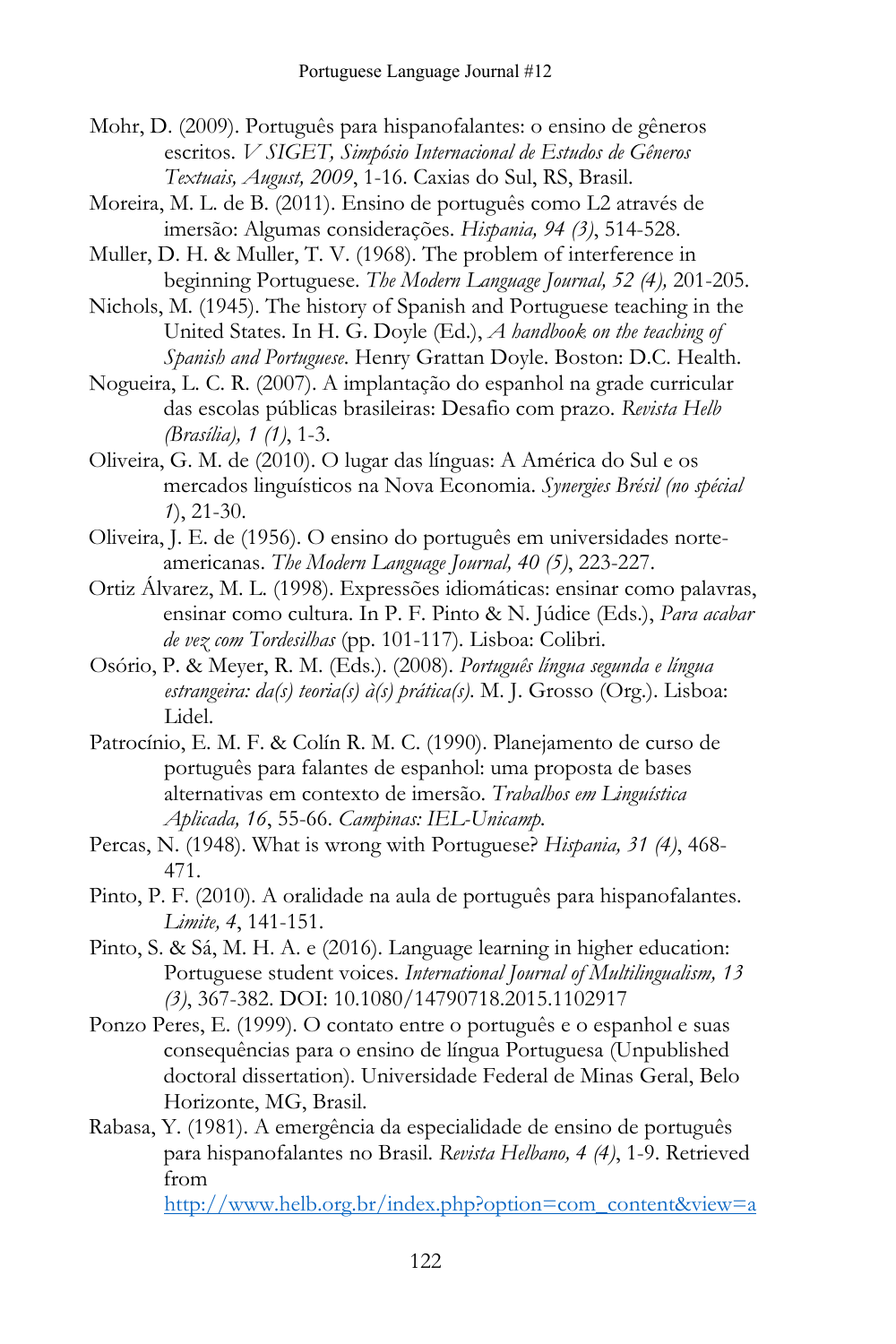[rticle&id=143:a-emergencia-da-especialidade-de-ensino-de](http://www.helb.org.br/index.php?option=com_content&view=article&id=143:a-emergencia-da-especialidade-de-ensino-de-portugues-para-hispanofalantes-no-brasil&catid=1095:ano-4-no-04-12010&Itemid=13)[portugues-para-hispanofalantes-no-brasil&catid=1095:ano-4-no-](http://www.helb.org.br/index.php?option=com_content&view=article&id=143:a-emergencia-da-especialidade-de-ensino-de-portugues-para-hispanofalantes-no-brasil&catid=1095:ano-4-no-04-12010&Itemid=13)[04-12010&Itemid=13](http://www.helb.org.br/index.php?option=com_content&view=article&id=143:a-emergencia-da-especialidade-de-ensino-de-portugues-para-hispanofalantes-no-brasil&catid=1095:ano-4-no-04-12010&Itemid=13)

- Ramos, K. A. H. P., Carvalho, K. C., H. P., & Messias, R. A. L. (2013). O ensino de português para hispanofalantes no contexto virtual do Teletandem. *Portuguese Language Journal, 7*, 1-23.
- Ribeiro, L. R. A. (2013). A emergência da integração linguística e cultural no Mercosul. *Revista Digilenguas* (Córdoba)*, 14*, 272-281.
- Riedinger, E. A. (2004). Electronic library and research resources for the study and teaching of Portuguese. In: A. R. M. Simões, A. M. Carvalho, & L. Wiedemann (Eds.), *Português para falantes de espanhol: artigos selecionados escritos em português e inglês* (pp.183-191). Campinas: Pontes Editores.
- Rodea, M. C. (2008). A cultural invisível: Elementos de variação em contextos de ensino de português para falantes de espanhol no Brasil. In L. Wiedemann and M. V. R. Scaramucci (Eds.). *Portuguese for Spanish speakers: teaching and acquisition* (pp. 107-118). Campinas, SP: Pontes Editores.
- Rodrigues, B. C. (2013). *Ensino de português como língua adicional para hispanofalantes: Uma proposta de material didático para ensino de leitura e escrita em níveis iniciais.* (Unpublished Bachelor's capstone paper). Universidade Federal do Rio Grande do Sul, Porto Alegre, RS, Brasil.
- Rodrigues, S. M. C. B. de J. (2011). O ensino aprendizagem do português a hispano-falantes no contexto bilíngue (Unpublished master's thesis). Universidade de Lisboa, Lisboa, Portugal.
- Rojo, R. H. R. & Cordeiro, G. S. (2004). Gêneros orais e escritos como objetos de ensino: modo de pensar, modo de fazer. In B. Schneuwly & J. Dolz (Eds.), *Gêneros orais e escritos na escola* (pp.7-18). Campinas: Mercado de Letras.
- Rottava, L. & Silva, A. M. (2014). Language learning, identity and globalization: Learners of Brazilian Portuguese in England and learners of English and Spanish in Brazil. *Acta Scientiarum. Language and Culture, 36*, 171-181.
- Rottava, L. (1999). O ensino de português como segunda língua para falantes de espanhol: teoria e prática. In: M. J. Cunha & P. Santos (Eds.), *Ensino e pesquisa em português para estrangeiros* (pp. 49-57). Brasília: Editora Universidade de Brasília.
- Rottava, L. (2002). Operacionalização e implementação de material didático para o ensino/aprendizagem da leitura e da escrita em contexto de português como L2 para hispano-falantes. *Línguas & Letras* (Cascavel), 5 (1), p. 99-120.
- Rottava, L. (2008). Brazilian Portuguese as foreign/second language: An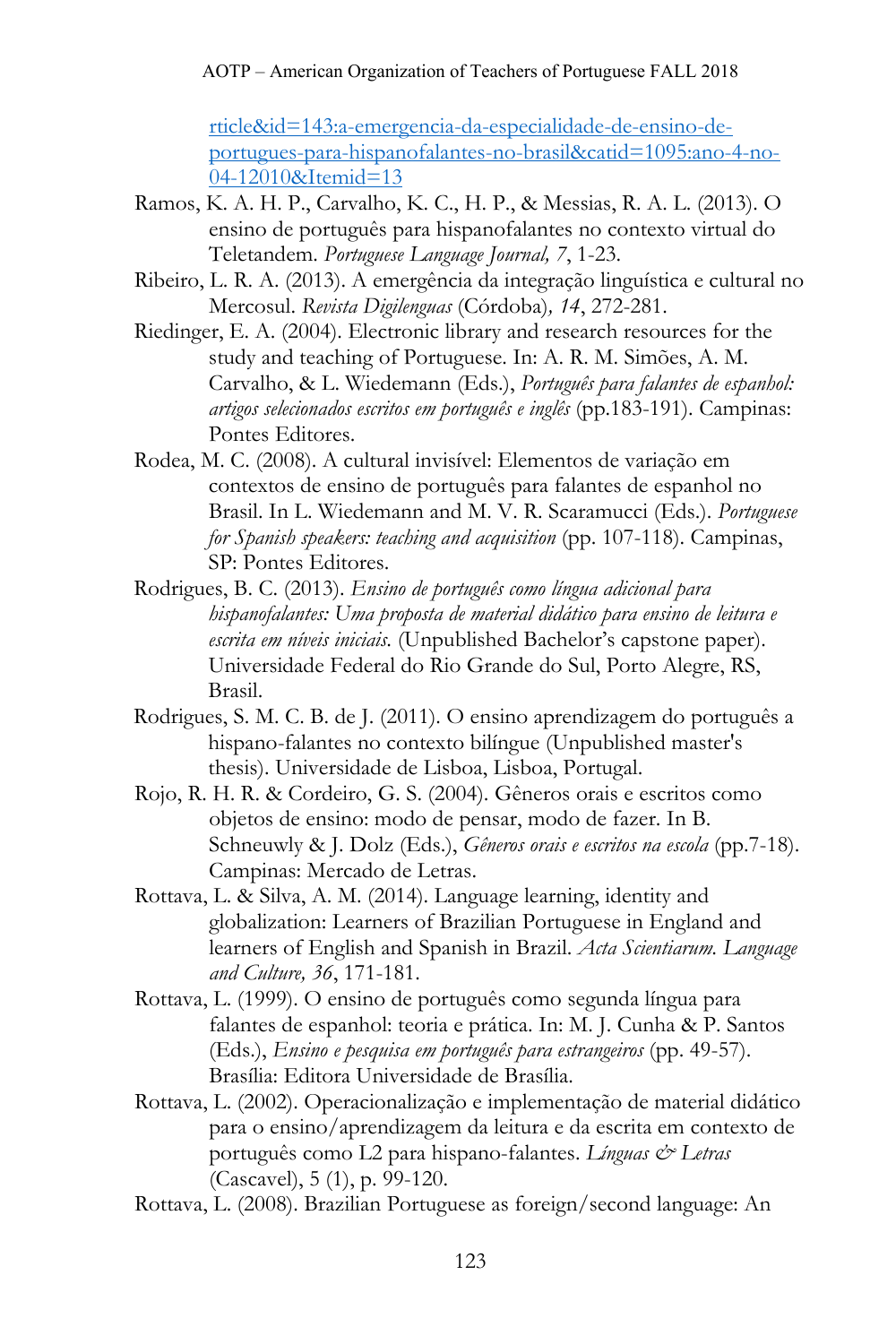overview. In: K. A. da Silva & M. L. O. Alvarez. (Org.), *Perspectivas de investigação em lingüística aplicada (1a Ed.)* (pp. 245-266).

- Sacks, N. P. (1951). The problem of Portuguese enrollment. *Hispania, 34 (3)*, 285-288.
- Santos, P. (1998). O ensino de português como segunda língua para falantes de espanhol: Teoria e prática. In M. J. Cunha & P. Santos (Eds.), *Ensino e pesquisa em português para estrangeiros* (pp. 49-58) Brasília: Editora UnB.
- Scaramucci, M. V. R. & Rodrigues, M. S. (2004). Compreensão (oral e escrita) produção escrita no exame Celpe-Bras: análise do desempenho de candidatos hispano-falantes. In A. Simões, A. M. Carvalho, & L. Wiedemann (Eds.), *Português para falantes de espanhol artigos selecionados escritos em português e inglês* (pp. 153-174). Campinas, SP: Pontes Editores.
- Scaramucci, M. V. R. (2001). O projeto Celpe-Bras no âmbito do Mercosul: contribuições para uma definição de proficiência comunicativa. In: J. C. P de Almeida Filho (Ed.), *Português para estrangeiros: interface com o espanhol* (*2nd Ed.*) (pp.77-90). Campinas, SP: Pontes Editores.
- Scaramucci, M. V. R. (2008). O exame Celpe-Bras em contexto hispanofalante: Percepções de professores e candidatos. In L. Wiedemann & M. V. R. Scaramucci (Eds.). *Portuguese for Spanish speakers: teaching and acquisition* (pp. 175-190). Campinas, SP: Pontes Editores.
- Scaramucci, M. V. R. (2013). A área de português para falante de espanhol no Brasil. Entrevista. *Portuguese Language Journal, 7*, 1-10. Retrieved from [http://www.ensinoportugues.org/wp](http://www.ensinoportugues.org/wp-content/uploads/2013/10/Scaramucci_Interview_10-1-13-FINAL.pdf)[content/uploads/2013/10/Scaramucci\\_Interview\\_10-1-13-](http://www.ensinoportugues.org/wp-content/uploads/2013/10/Scaramucci_Interview_10-1-13-FINAL.pdf) [FINAL.pdf](http://www.ensinoportugues.org/wp-content/uploads/2013/10/Scaramucci_Interview_10-1-13-FINAL.pdf)
- Schlatter, M., Bulla, G. da S., Gargiulo, H., & Carvalho, S. da C. (2012). O curso de espanhol-português para intercâmbio (CEPI): Uma ação de política linguística contruída colaborativamente pelos participantes. *Revista Digital de Políticas Linguísticas* (Córdoba)*, 4 (4)*, 111-148.
- Schoffen, J. R. (2003). *Avaliação de proficiência oral em língua estrangeira: descrição dos níveis de candidatos falantes de espanhol no exame Celpe-Bras*. (Unpublished master's thesis). Universidade Federal do Rio Grande do Sul, Porto Alegre, RS, Brasil. Retrieved from: Lumi – Digital Repository of Theses and Dissertations <http://www.lume.ufrgs.br/>
- Schoffen, J. R. (2009). *Gêneros do discurso e parâmetros de avaliação de proficiência em português como língua estrangeira no exame Celpe-Bras* (Unpublished doctoral dissertation). Universidade Federal do Rio Grande do Sul, Porto Alegre, RS, Brasil.
- Silveira, A. (2013). Précis to the use of constructions in the teaching of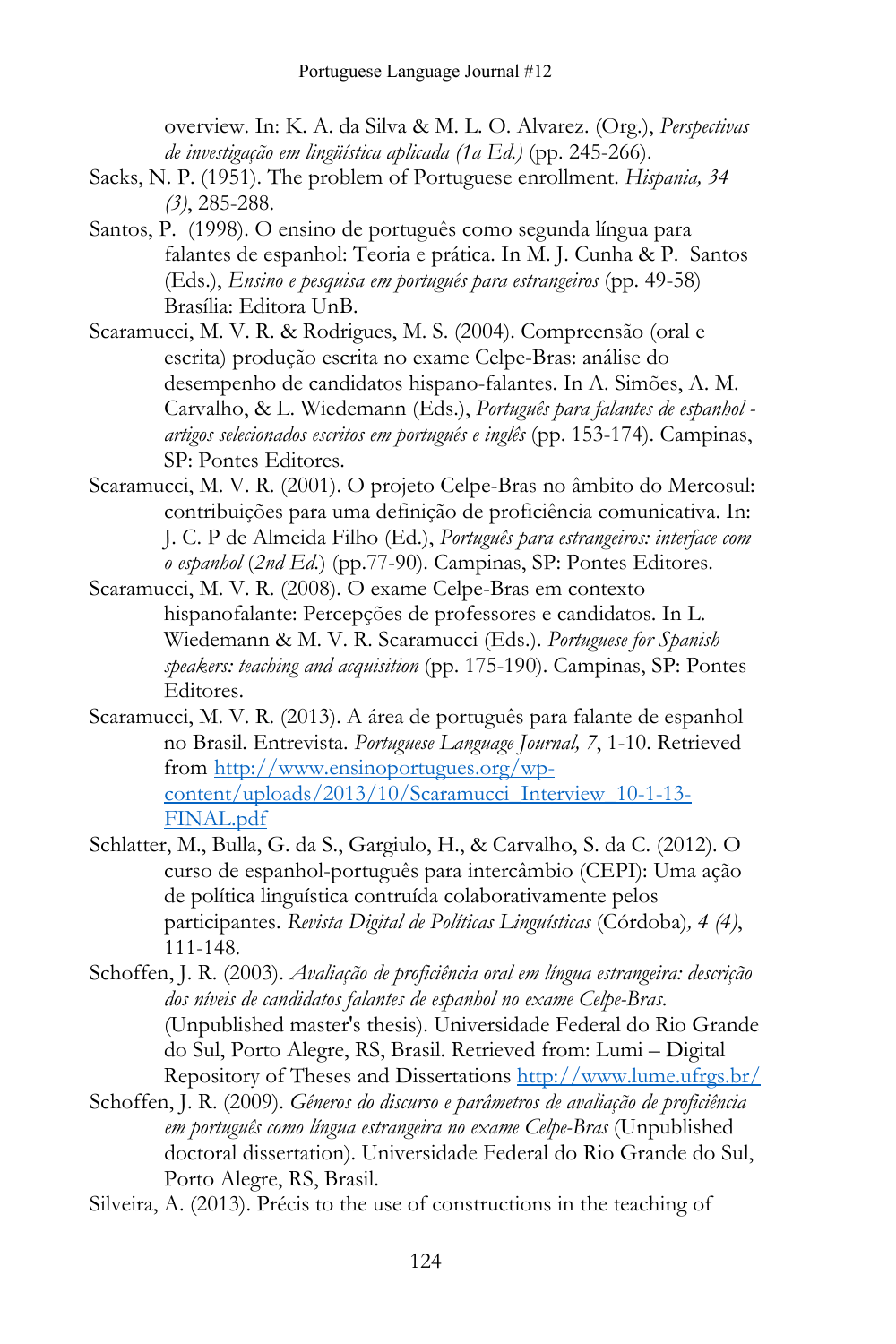Portuguese as a third language. *Portuguese Language Journal, 7*, 1-18.

- Silveira, R. C. P. da. (1998). *Português língua estrangeira: perspectivas*. São Paulo: Cortez.
- Simões, A. R. M. (1992). *Com licença*. Austin: University of Texas Press.
- Simões, A. R. M. (2009). *Pois não: A Brazilian Portuguese course for Spanish speakers with basic reference grammar*. Austin: University of Texas Press.
- Simões, A. R. M., Carvalho, A. M. & Wiedemann, L. (Eds.). (2004). *Português para falantes de espanhol: artigos selecionados escritos em português e inglês*. Campinas, SP: Pontes Editores.
- Soares, C. (2013). Teaching Portuguese pronunciation to Spanish speakers. *Revista Multidisciplinar Acadêmica Vozes dos Vales (UFVJM, MG, Brasil), 4 (2)*,1-21. Retrieved from: [www.ufvjm.edu.br/vozes](http://www.ufvjm.edu.br/vozes)
- Souza, A. P. K. & Gama, E. M. da P. (2008). O ensino de língua portuguesa foi além do limite: uma discussão teórica e metodológica sobre o ensino de PLE. In R. M de B. Mayer & I. Rebelo (Eds.), *Português para estrangeiros: Territórios e fronteiras. Entre a área de estudos e pesquisa e a prática profissional cotidiana* (pp. 104-112). Rio de Janeiro: Universidade de Letras, PUC-Rio.
- Souza, I. S. de (2010). El portuñol: ¿Una tercera lengua? In C. Ferrero & N. Lasson-von Lang (Eds.), *Variedades lingüísticas y lenguas en contacto con el mundo de habla hispana*. Bloomington, IN: First House.
- Stewart, C. T. (1944). Portuguese courses in the colleges and universities of the United States, 1943-44. *Hispania,* 27 (3), 351-355.
- Stovicek, T. W. (2017). Approaches to supporting heritage speakers of Spanish in the Portuguese language classroom in the United States. *Journal of Second and Multiple Language Acquisition* (JSMULA)*, 5 (1)*, 14-23.
- Suárez, J. I. (1990). Maintaining a Portuguese program. *Hispania, 73 (3)*, 850-852.
- Suisse, A. (2011). Os desafios do ensino-aprendizagem do português como L3 no contexto universitário Marroquino. *Magriberia, 4,* 169-184.
- Tesser, C. C. (2004). Brazilian Portuguese for Spanish speakers: Back to the future. In A. Simões, A. M. Carvalho & L. Wiedemann (Eds.), *Português para falantes de espanhol: Artigos selecionados escritos em português e inglês* (pp.37-48). Campinas, SP: Pontes Editores.
- Trouche, L. M. G. (2002). Dimensão discursiva no ensino de PLE-estudo comparativo entre textos de falantes de português e espanhol. In N. Júdice (Ed.), *Português língua estrangeira: leitura, produção e avaliação de textos*. Niterói: Editora Intertexto.
- Valadares, S. M. B. (2013). Brazilian Portuguese language in the United States: Teaching Portuguese as a foreign language in response to students' language background. *Revista Multidisciplinar Acadêmica Vozes dos Vales – UFVJM, 04*, 1-18.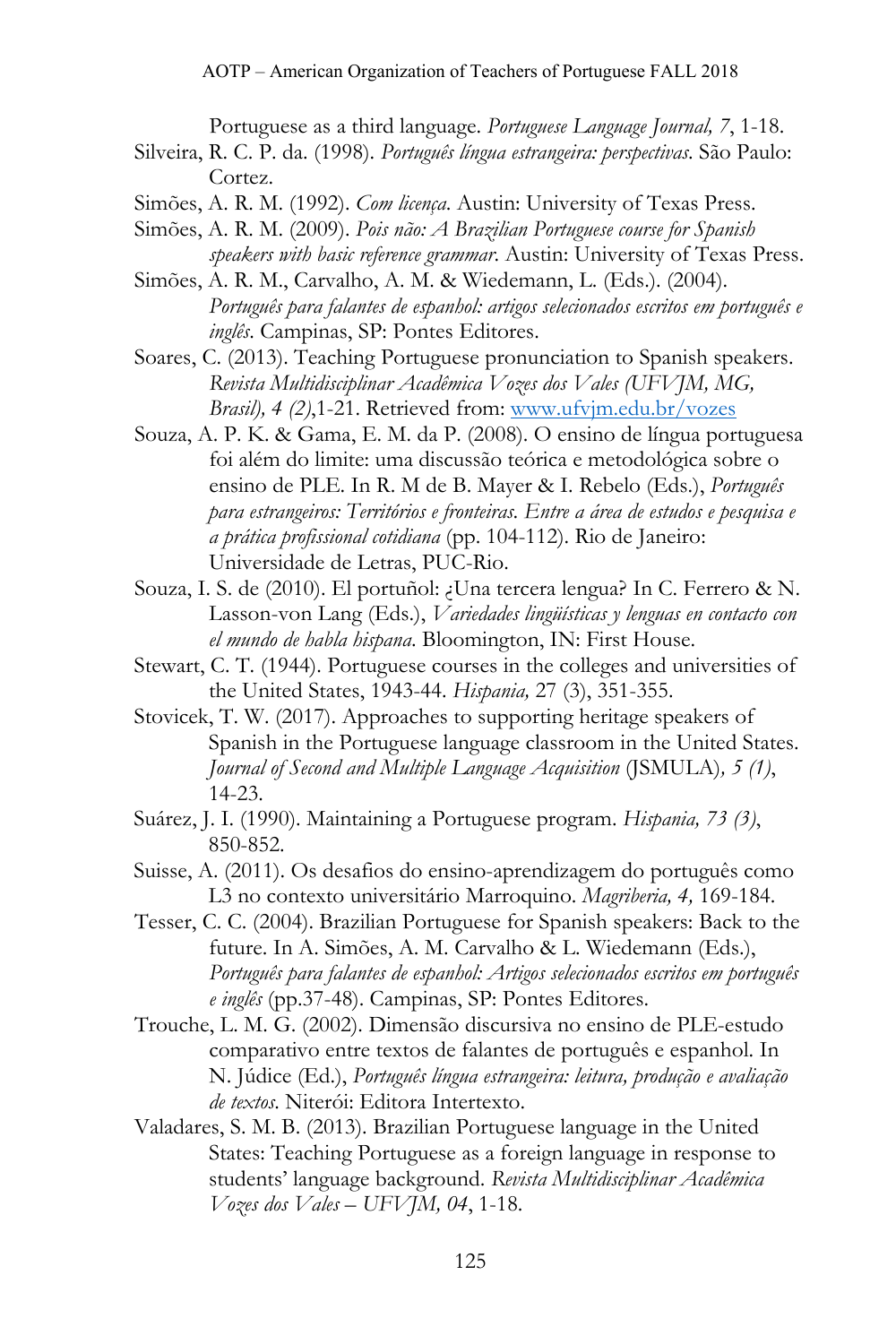- Vandresen, P. (2009). A expansão do português na América Latina. *Cadernos de Letras da UFF* (Niterói)*, 39*, 185-195.
- Viana, K. M. N. (2012). Proximidade e distância tipológica entre línguas: Implicações no processo de ensino/aprendizagem de português como língua estrangeira – PLE. *Revista Simple, 4*, 1-4. Retrieved from

[http://www.siple.org.br/index.php?option=com\\_content&view=a](http://www.siple.org.br/index.php?option=com_content&view=article&id=236:5-proximidade-e-distancia-tipologica-entre-linguas-implicacoes-no-processo-de-ensinoaprendizagem-de-portugues-como-lingua-estrangeira--ple&catid=64:edicao-4&Itemid=109) [rticle&id=236:5-proximidade-e-distancia-tipologica-entre-linguas](http://www.siple.org.br/index.php?option=com_content&view=article&id=236:5-proximidade-e-distancia-tipologica-entre-linguas-implicacoes-no-processo-de-ensinoaprendizagem-de-portugues-como-lingua-estrangeira--ple&catid=64:edicao-4&Itemid=109)[implicacoes-no-processo-de-ensinoaprendizagem-de-portugues](http://www.siple.org.br/index.php?option=com_content&view=article&id=236:5-proximidade-e-distancia-tipologica-entre-linguas-implicacoes-no-processo-de-ensinoaprendizagem-de-portugues-como-lingua-estrangeira--ple&catid=64:edicao-4&Itemid=109)[como-lingua-estrangeira--ple&catid=64:edicao-4&Itemid=109](http://www.siple.org.br/index.php?option=com_content&view=article&id=236:5-proximidade-e-distancia-tipologica-entre-linguas-implicacoes-no-processo-de-ensinoaprendizagem-de-portugues-como-lingua-estrangeira--ple&catid=64:edicao-4&Itemid=109)

- Viana, K. M. N. (2013). A interculturalidade no ensino comunicativo de português brasileiros a falantes nativos de espanhol: um estudo em ambiente online. *Revista Digilenguas, 14*, 67-82.
- Vicente, A. L. & Pimenta, M. (2008). *Promoção da língua portuguesa no mundo*. Lisboa: Fundação Luso-Americana.
- Wiedemann, L. & Scaramucci, M. V. R. (Eds.). (2008). *Português para falantes de espanhol: Ensino e aquisição*. Campinas, SP: Pontes Editores.
- Wiedemann, L. (2006). The role of grammar in programs centered in oral proficiency. *Hispania, 89 (2),* 364-365.
- Yan, Q. (2008). *De práticas sociais a gêneros do discurso: uma proposta para o ensino de português para falantes de outras línguas* (Unpublished master's thesis). Universidade Federal do Rio Grande do Sul, Porto Alegre, RS, Brasil.

## **Contrastive Analysis and Descriptive Studies**

- Abreu, M. I. (1964). Estudo comparativo de padrões estruturais em português e em espanhol. *Luso-Brazilian Review, 1 (2)*, 89-96.
- Akerberg, M. (1996). *A transferência na situação de duas línguas próximas: o caso de português e espanhol. In Memórias do* I*V Congresso Internacional do Ensino de Português como Língua Estrangeira* (pp. 13 - 46.). Outubro 21-25, 1996. México D.F.: Universidad Autónoma de México.
- Akerberg, M. (1998). A transferência na situação de duas línguas próximas: o caso de português e espanhol*. In Memórias do* I*V Congresso Internacional do Ensino de Português como Língua Estrangeira* (pp. 13 - 46.). Outubro 21-25, 1996. México D.F.: Universidad Autónoma de México.
- Akerberg, M*.* (1998). Fonemas e grafemas em conflito: português vs. Espanhol. *Cadernos do Centro de Línguas 2, Ensino de Português Língua Estrangeira*. Humanitas (FFLCH USP)*,* 15 – 33.
- Akerberg, M. (2001a). *A interpretação dos fonemas /s/ e /z/ em português por alunos falantes de espanhol. Anais do IV Congresso da SIPLE*, 1-14. Rio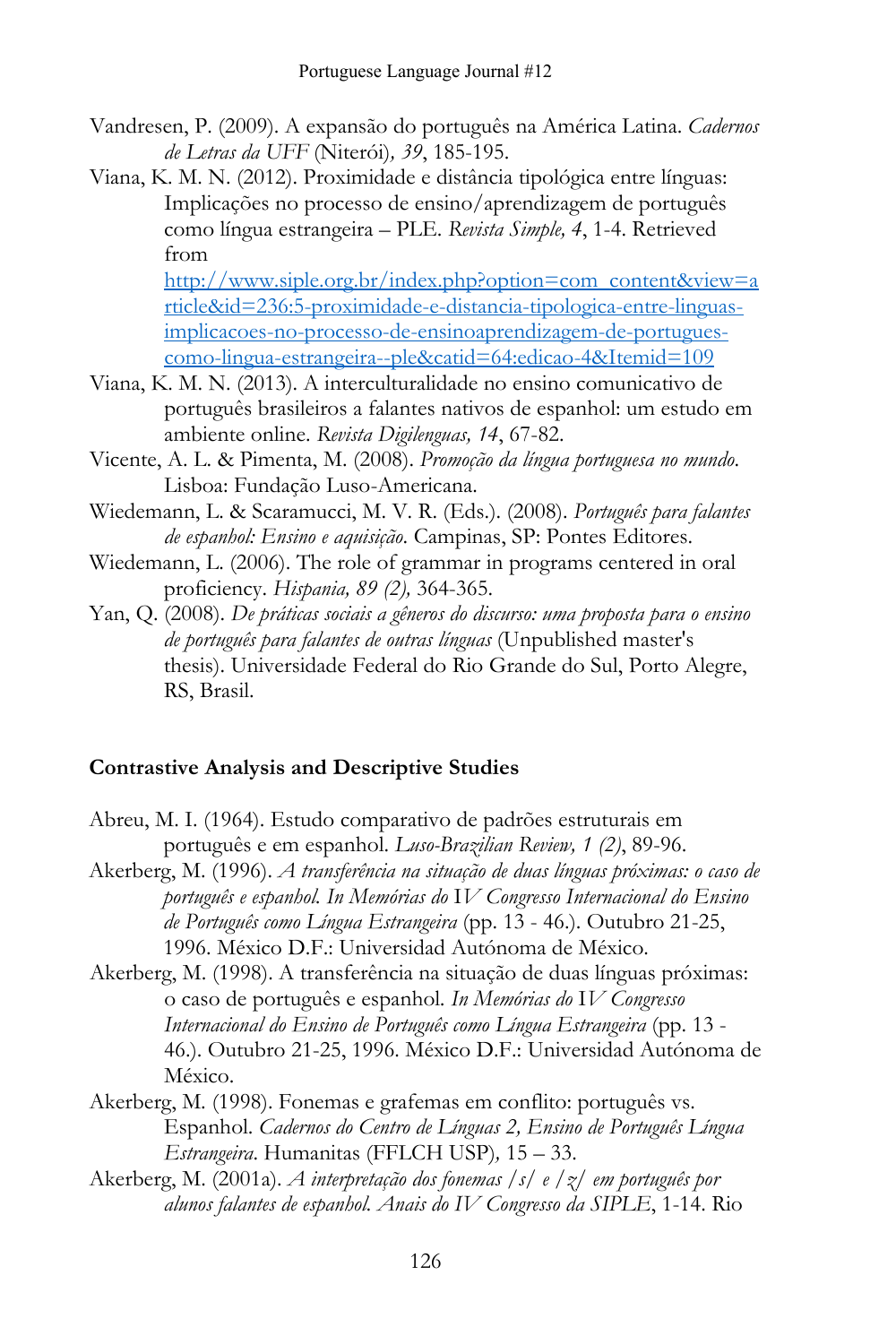de Janeiro: PUC.

- Akerberg, M*.* (2001b). As vogais nasais em português um problema pedagógico. *Anais do V Congresso Internacional do Ensino de Português como Língua Estrangeira, Outubro 26-30, 1998.* (pp. 169 – 184). México D.F.: Universidad Autónoma de México.
- Akerberg, M*. (2001c). Las vocales nasales en portugués: Un problema de percepción. Estudios de Lingüística Aplicada, 17 (31-31)*, 37-52. México D.F.: Universidad Autónoma de México.
- Akerberg, M. (2002). *Aprendizagem de uma língua próxima: português para falantes de espanhol* (Unpublished doctoral dissertation). Stockholm: Stockholms Universitet.
- Alvarez, M. L. O*.* (2000). *Expressões idiomáticas do português do Brasil e do espanhol de Cuba: estudo contrastivo e implicações para o ensino de português como língua estrangeira* (Unpublished doctoral dissertation). Campinas: Unicamp.
- Alves, J da S. (2008). Os falsos amigos: Português e espanhol. *Soletras Online*, *16*, 109-117.
- Alves, J. S. (2002). Los heterosemánticos em español y portugués. Un desafío a la lectura/interpretación: el caso de los "vestibulandos" brasileños. *Anais do II Congresso Brasileiro de Hispanistas. October, 2002. Scielo Proceedings*. Retrieved from: [http://www.proceedings.scielo.br/scielo.php?pid=MSC000000001](http://www.proceedings.scielo.br/scielo.php?pid=MSC0000000012002000100032&script=sci_arttext) [2002000100032&script=sci\\_arttext](http://www.proceedings.scielo.br/scielo.php?pid=MSC0000000012002000100032&script=sci_arttext)
- Amaral, V. L. (1989). Acertos e desacertos em dicionários bilíngues português -espanhol, espanhol-português. *Alfa: Revista de Linguística, 33*, 115-128.
- Arriola, P. M. (1973). Portuguese and Spanish homonyms and homophones [Letter to the editor]. *Hispania 56 (2)*, 426-441.
- Arroni, C. S. (1990). *Português espanhol: Aspectos comparativos.* São Paulo: Editora do Brasil.
- Azevedo, M. (1978). Identifying Spanish interference in the speech of learners of Portuguese. *Modern Language Journal*, *62 (1/2)*, 18-23.
- Azevedo, M. (2002). Considerations on literary dialect in Spanish and Portuguese. *Hispania, 85 (3)*, 505-514.
- Aziz, W. & Specia, L. (2011). Fully automatic compilation of Portuguese-English and Portuguese-Spanish parallel corpora. *8th Brazilian Symposium in Information and Human Language Technology* (STIL-2011). Universidade Federal de Mato Grosso – UFMT, Cuiabá, MT, Brasil.
- Bachi, P. (1831). *Comparative view of the Spanish and Portuguese languages: Or an easy method of learning the Portuguese tongue for those who are already acquainted with the Spanish*. Cambridge: Hilliard and Brown.
- Baptista, B. O. & Watkins, M. A. (Eds). (2006). *English with a Latin beat*: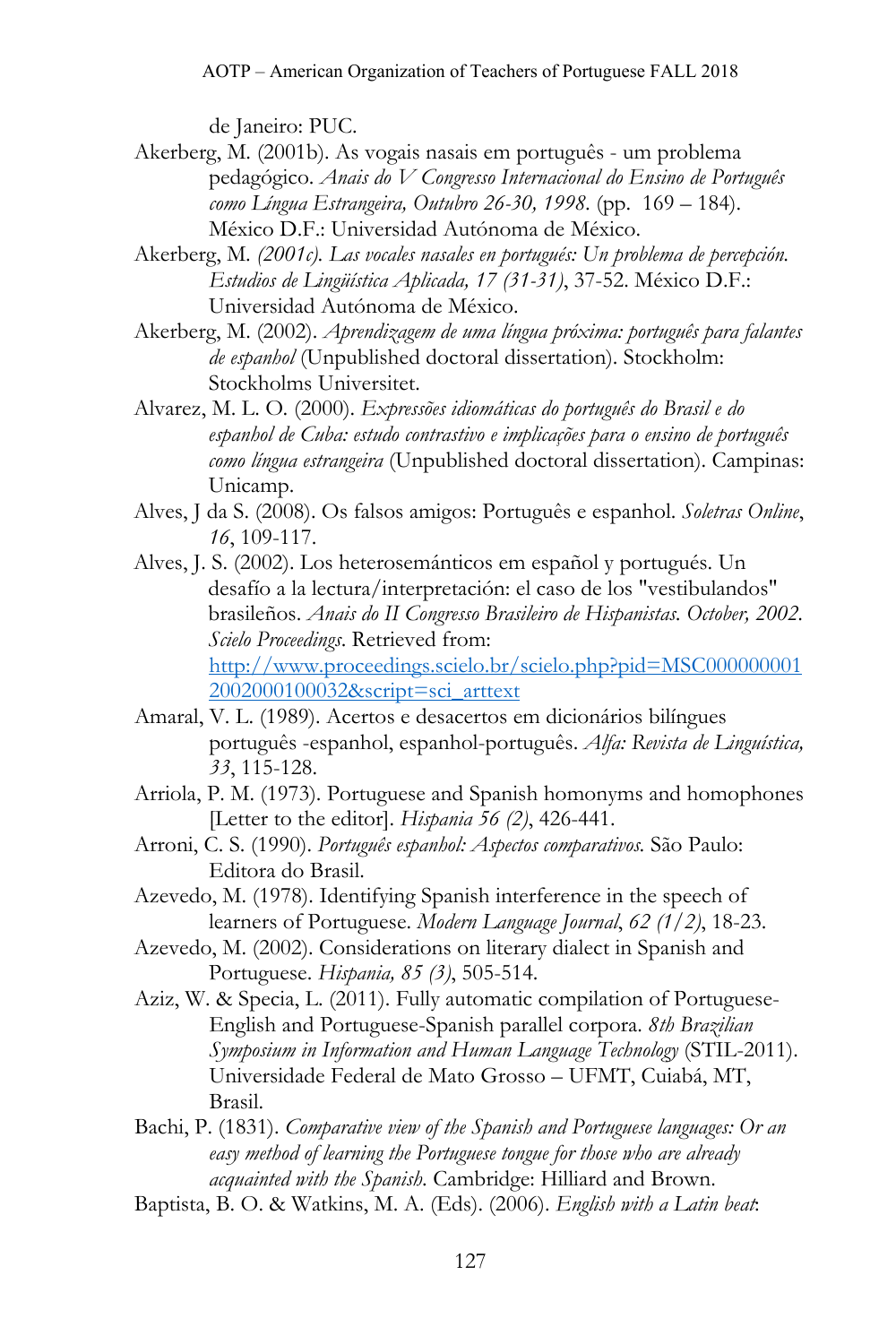*Studies in Portuguese/Spanish–English interphonology*. Amsterdam: John Benjamins Publishing Company.

- Barbáchano, P. (1986). *Estudio contrastivo del infinitivo conjugado portugués y su traducción al español (a través de la obra de Eça de Queiroz, Os Maias)*. Manuscrito inédito. Valladolid: Universidad de Valladolid, Spain.
- Barros, L. G. (2002). Subjuntivo en español y portugués: ¿valores alterados? *Anais do II Congresso Brasileiro de Hispanistas, October, 2002. Scielo Proceedings*, 1-5.
- Beardsley, W. (1953). A brief comparison of Spanish and Portuguese syntax. *Hispania 25 (1)*, 420-422.
- Brakel, A. (1980). Infinitives, subjects, word order, and case in Portuguese and Spanish. *Hispania, 63 (1)*, 85-91.
- Briones, A. I. (2000). Dificultades traducción portugués-español vistas a través de la lingüística contrastiva. Actas de IX Congreso Brasileño de Profesores de Español, Brasilia, 59-68.
- Briones, A. I. (2001). *Dificultades de la lengua portuguesa para hispanohablantes de nivel avanzado-Estudio contrastivo*. Madrid: Humanidades.
- Briones, A. I. and Pérez, J. A. (2002). Marcadores discursivos en textos expositivos: contrastes español-portugués. In *Anais do 2do Congresso Brasileira de Hispanistas, October, 2002*. *Scielo Proceedings*, 1-12. Retrieved from [http://www.proceedings.scielo.br/scielo.php?pid=MSC000000001](http://www.proceedings.scielo.br/scielo.php?pid=MSC0000000012002000100007&script=sci_arttext) [2002000100007&script=sci\\_arttext](http://www.proceedings.scielo.br/scielo.php?pid=MSC0000000012002000100007&script=sci_arttext)
- Brito, E. (2015). Grammatical gender in the interlanguage of Englishspeaking leaners of Portuguese. *Portuguese Language Journal, 8*, 1-21.
- Cantero, M. D. (2014). Dequeísmo and queísmo in Portuguese and Spanish. In P. Amaral & A. M. Carvalho (Eds.), *Portuguese-Spanish interfaces: Diachrony, synchrony, and contact* (pp.95-120). Amsterdam: John Benjamins Publishing Company.
- Carrera de la Red, M. & Rodrigues, J. M. (2006). Las equivalencias en español del infinitivo flexionado portugués: Una perspectiva contrastiva. *Boletín de Lingüística*, *18 (26)*, 63-101. Retrieved from: <http://www.scielo.org.ve/pdf/bl/v18n26/art03.pdf>
- Casanova, P. C. (2005). Línguas próximas, culturas longínquas: a tradução de Mayombe de Pepetela, do português para o espanhol. *Revista Galega de Filoloxía*, 6, 159-168.
- Cassol, A. (1969). Português Espanhol: As preposições para e por. *Lenguaje y Ciencias, 32*, 21-26.
- Cavell, A. J. (1972). The problem of the personal infinitive in Portuguese and Spanish. *Jackson State College Review 4 (1)*, 39-59.
- Ceolin, R. (2003). Falsos amigos estruturais entre o português e o castelhano*. Revista Philológica Românica*, 39-48. Retrieved from: [http://www.raco.cat/index.php/Ianua/article/view/113862/1417](http://www.raco.cat/index.php/Ianua/article/view/113862/141783)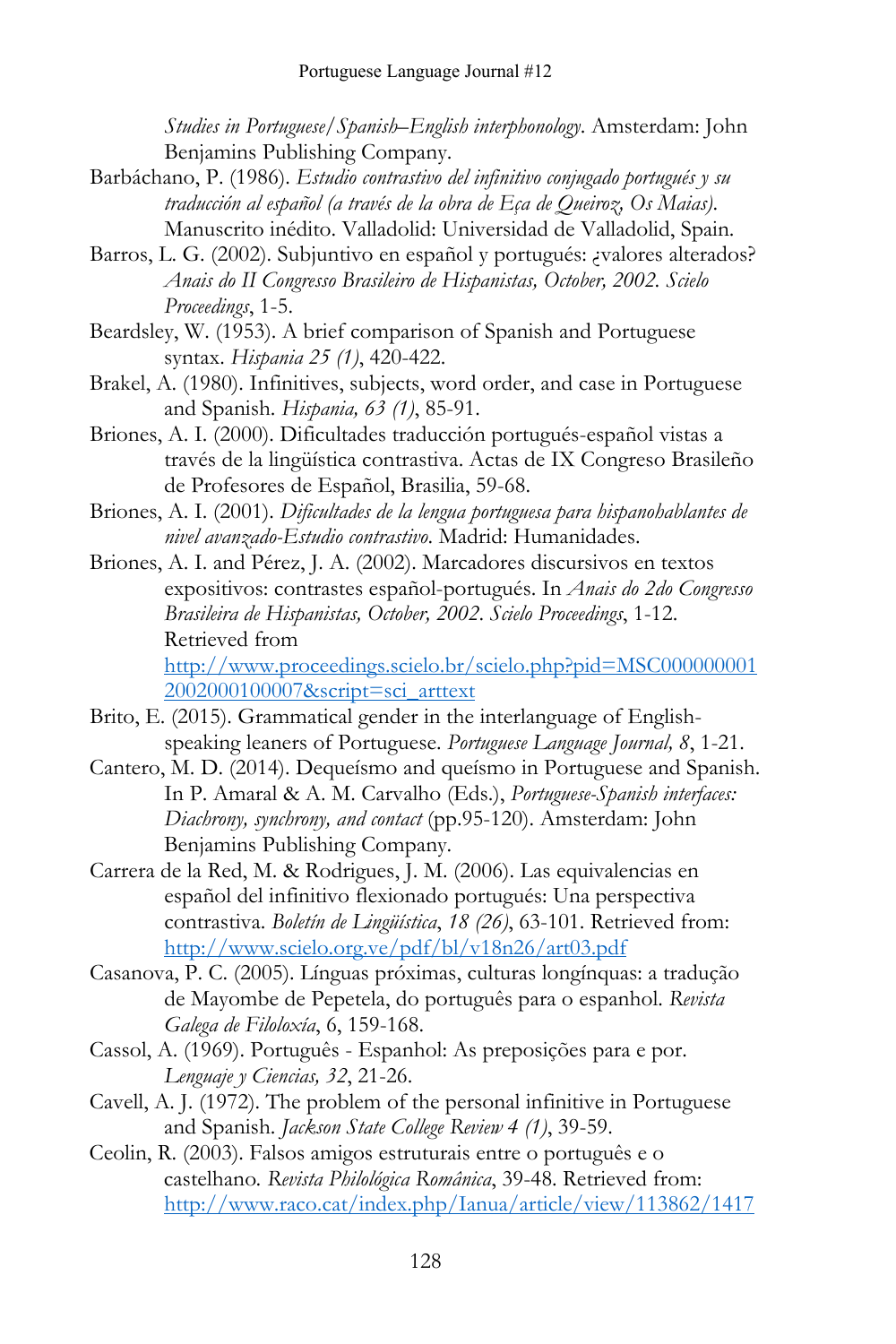[83](http://www.raco.cat/index.php/Ianua/article/view/113862/141783)

- Chandler, R. E. (1958). Spanish-Portuguese transfer. *The Modern Language Journal, 42 (7)*, 329-336.
- Comunidad de Madrid. (2000). Puntos de contraste entre el español y el portugués. *Aulas de enlace. Servicio de la Unidad de Programas Educativos. Consejaría de Educación*, 1-8.
- Corner, M., Enghels, R. & Vanderschueren, C. (2015). Placement to pseudo-copulative verbs: Grammaticalisation in quasi-synonyms processes put/put and per/meter in Spanish and Portuguese. Z*eitschrift Fur Romanische Philologie*, *131 (2)*, 301-325.
- Czopek, N. (2010). Algumas observações sobre o futuro do conjuntivo português e futuro de subjuntivo espanhol. In N. Czopek & A. Rzepki, *Portugal, Brasil, África Em torno de Vergílio Ferreira. Studia Iberystyczne nr 9* (pp.35-48). Kraków: Księgarnia Akademicka.
- Czopek, N. (2012). The category of time in the expression of modality in Spanish and Portuguese. *Verba Hispanica, 12(1)*, 165-183.
- Doerflinger, E. R. (2013). Formas de tratamento em español y em português: um enfoque contrastivo desde la diacronia, la diatopía y la pragmática intercultural. *Revista Digilenguas, 14*, 282-304.
- Duarte, C. A. (2005). *Diferencias de usos gramaticales entre español/portugués. Temas de español. Español lengua Extranjera*. Madrid: Editorial Edimunen.
- Dutra, A. (2017). Uso das vibrantes na aquisição do português como língua estrangeira por nativos americanos e espanhóis: implicações ao ensino. *Letras de Hoje (Porto Alegre), 52 (1)*, 97-105.
- Eckman, F. R. (2010). Spanish–English and Portuguese–English interlanguage phonology [Review article]. *Second Language Research, 27 (2)*, 273-282.
- Enghels, R. & Roegiest, E. (2014). Contrasting the syntax and semantics of negative causation: The apparent similarity of Spanish and Portuguese. *Languages in Contrast, 14(2)*, 278-305
- European Commission. (2006). *Nova versão lista de falsos amigos portuguêsespanhol.* Retrieved from *Jornal Folha de São Paulo, 23,* 1-9. [http://ec.europa.eu/translation/portuguese/magazine/documents](http://ec.europa.eu/translation/portuguese/magazine/documents/folha47_lista_pt.pdf) [/folha47\\_lista\\_pt.pdf](http://ec.europa.eu/translation/portuguese/magazine/documents/folha47_lista_pt.pdf)
- Feldman, D. M. (1967). A comparison of the segmental phonemes of Brazilian Portuguese and American Spanish. *Linguistics, 29*, 44-57.
- Ferraro, R. G. M. (2000). *Análisis contrastivo español/ português de unidades fraseológicas* (Unpublished doctoral dissertation). Universidad de Cádiz, Cádiz, Spain.
- Ferreira, L. & Holt, E. (2014). On the partially divergent phonology of Spanish, Portuguese and points between. In P. Amaral & A. M. Carvalho, *Portuguese-Spanish interfaces: Diachrony, synchrony, and language*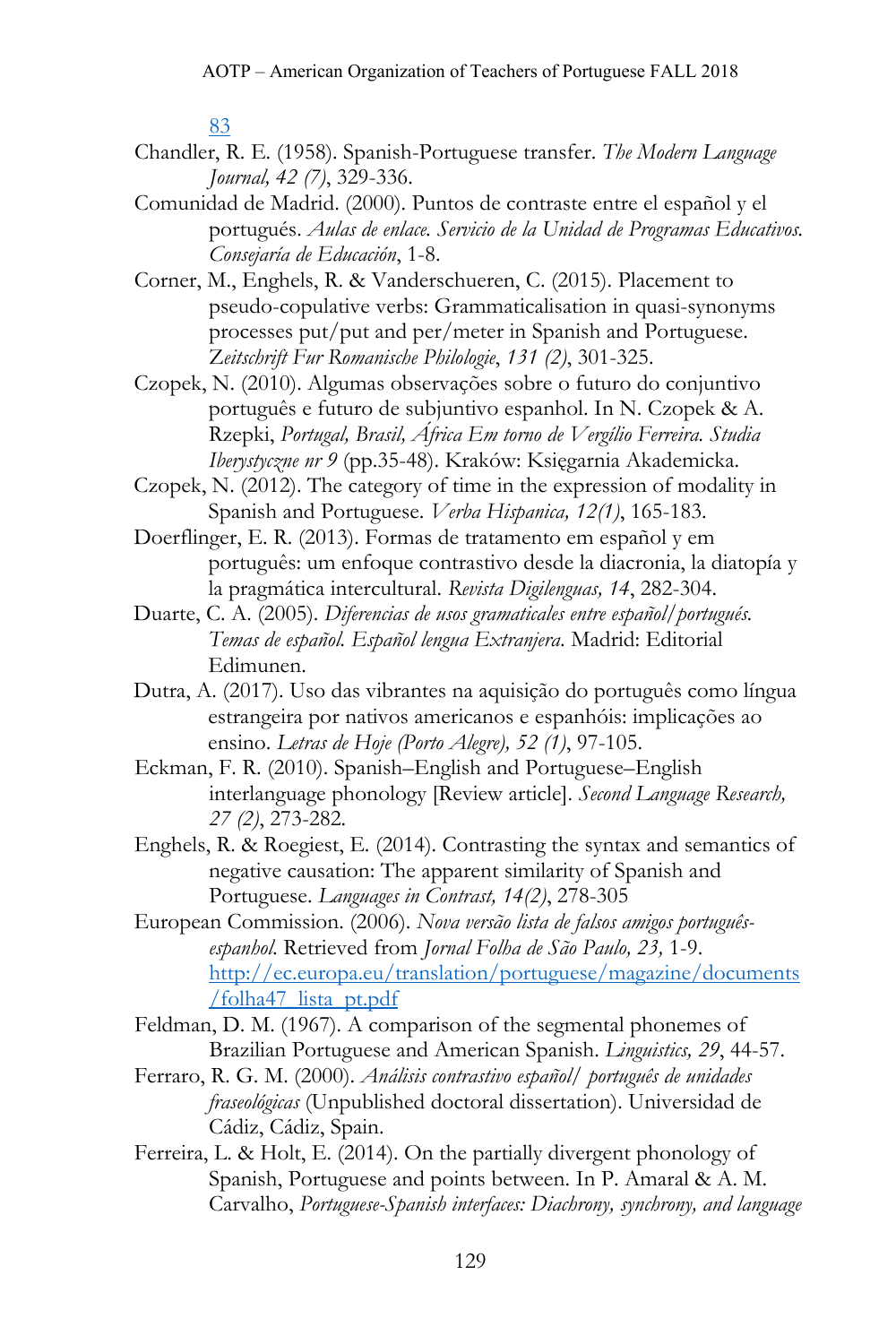*contact* (pp.123-150). Amsterdam: John Benjamins Publishing Company.

- Ferreira, L. (2008). High initial tones and plateau in Spanish and Portuguese (Unpublished doctoral Dissertation). University of Illinois at Urbana-Champaign, Urbana, Illinois, USA.
- Garrison, D. (1979). Teaching the relatedness of Spanish and Portuguese. *The Modern Language Journal, 63*, 8-12.
- Green, J. N. (1989). Spanish. In M. Harris & N. Vincent (Eds.), *The Romance Languages* (pp.79-130). London: Croom Helm.
- Hoyos, B. L. F. (1980). Ser e estar: Estudo contrastivo espanhol-portugués. *Revista de Lingüística Alfa, 24,* 93-107.
- Hoyos, B. L. F. (1997). El "lo" hispánico y sus equivalencias en portugués. *Anuario Brasileño de Estudios Hispánicos, 7*, 35-41.
- Kilianová, I. (1999). *O uso, valor, e a função do artigo em português e espanhol* (Unpublished doctoral dissertation). Czech Republic, Brno: Masaryk University.
- King, L. D. & Suñer, M. (1980). On the notion of stativity in Spanish and Portuguese. Contemporary Studies in Romance Languages*:* In *Proceedings of The Eighth Annual Symposium on Romance Languages* (pp.183-201). Bloomington: Indiana UP.
- Kratochvílová, D. & Jindrová, J. (2017). Ingressive verbal periphrases in Spanish and Portuguese. *Journal for Theoretical Studies in Media & Culture, 39 (1)*, 38-56.
- Leiria, I. (1998). Falemos antes de "verdadeiros amigos". In P. F. Pinto & N. Júdice (Eds.), *Para acabar de vez com Tordesilhas* (pp. 11-29)*.* Lisboa: Colibri.
- Leiva, M. J. S. (1994). *Falsos cognatos em português e espanhol* (Unpublished master's thesis). Unicamp, Campinas, SP, Brasil.
- Lima, P. S. (2010). Análise comparativa das regras de acentuação gráficas das línguas portuguesa e espanhola. *Actas del XII Congreso Brasileño de Profesores de Español, September, 2007. Brasília: Embajada de España en Brasília*, 265-270.
- Lima, R. (1996). *Comparative practical guide to Spanish and Portuguese*. Minneapolis: Prosperity Publishing.
- Marrone, C. S. de. ([1990] 2005). *Português e espanhol: aspectos comparativos (2nd Ed.)*. São Paulo: Editora Brasil.
- Martínez, M. A. (1997). El español y el portugués: Aspectos léxicos. *Cuadernos Hispanoamericanos, 570*, 15-28.
- Martínez, M. C. F. (2001). *Fonología contrastiva del portugués y el castellano* (Unpublished doctoral dissertation). Universitat Autónoma de Barcelona, Barcelona, Spain.
- Martins, A. M. (2014). Syntactic change in Portuguese and Spanish: Divergent and parallel patterns of linguistic splitting. In P. Amaral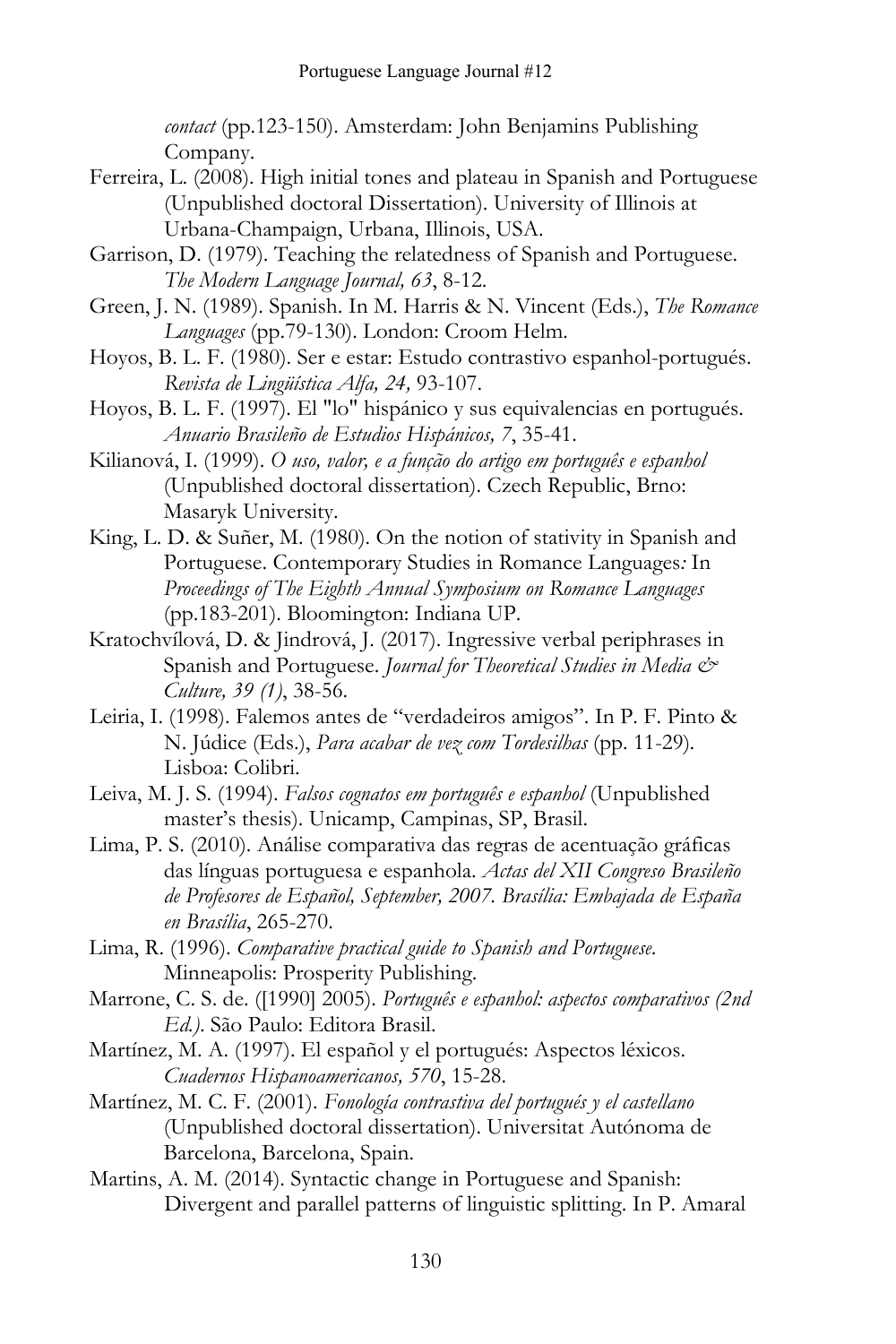and A. M. Carvalho (Eds.), *Portuguese-Spanish interfaces: Diachrony, synchrony, and contact* (pp. 35-64). Amsterdam: John Benjamins Publishing Company.

- Mesquita, F. M. F. de. (2016). Método contrastivo e conscientização articulatória para a assimilação das vogais médias do português brasileiro por hispano-falantes. In L. Gonçalves (Ed.), *O ensino de português como língua estrangeira* (pp.363-382). Rooselvet, NJ: Boavista Press.
- Moreno, C. & Fernández, G. E. (2012). *Gramática contrastiva del español para brasileños (2nd Ed.). ELE español lengua extranjera.* Madrid: Sociedad General Española de Librería, S. A.
- Nadin, O. L. (2009). La relación de equivalencia en terminología: reflexiones sobre el ámbito económico-financiero en portugués y español. *Lenguage, 37 (2)*, 457-472.
- Neto, J. A. (1992). *A comparative study of the first Spanish grammar by Antonio de Nebrij and the first two Portuguese grammars by Fernão de Oliveira and João e Barros* (Unpublished doctoral dissertation). Washington, DC: The Catholic University of America.
- Nilsa, A-G. (2013). Português brasileiro e espanhol: Aspectos contrastivos no emprego de pronomes. *Revista Philologus, 19 (55). Rio de Janeiro: CiFEFIL, jan/abr. Supplemento,* 617-625.
- Noimann, A. (2007). *Um olhar sobre os fraseologismos (locuções) em um dicionário bilíngue escolar espanhol-português/português-espanhol* (Unpublished master's thesis). Universidade Federal do Rio Grande do Sul, Porto Alegre, RS, Brasil.
- O'Neill, P. (2014). Similar and differing patterns of allomorphy in the Spanish and Portuguese verbs. In P. Amaral & A. M. Carvalho (Eds.), *Portuguese-Spanish interfaces: Diachrony, synchrony, and contact* (pp. 175-202). Amsterdam: John Benjamins Publishing Company.
- Pacheco, S. A. (2005). *Palavras malsonantes em dicionários bilíngues escolares espanhol-português: uma proposta de marcação* (Unpublished master's thesis). Universidade Federal do Rio Grande do Sul, Porto Alegre, RS, Brasil.
- Pletsch de García, K. (1993). Portuguese for Spanish speakers: The usefulness of contrastive analysis. *Romance Languages Annual, 5,* 495- 501.
- Pöll, B. (2015). Caribbean Spanish = Brazilian Portuguese? Some comparative thoughts on the loss of pro-drop. *Studies in Hispanic and Lusophone Linguistics, 8 (2)*, 317-354.
- Posio, P. (2008). *Uso del pronombre personal sujeto de la primera persona del singular en español y portugués hablados: factores semánticos y pragmáticos* (Unpublished master's thesis). University of Helsinki, Helsinki, Finland.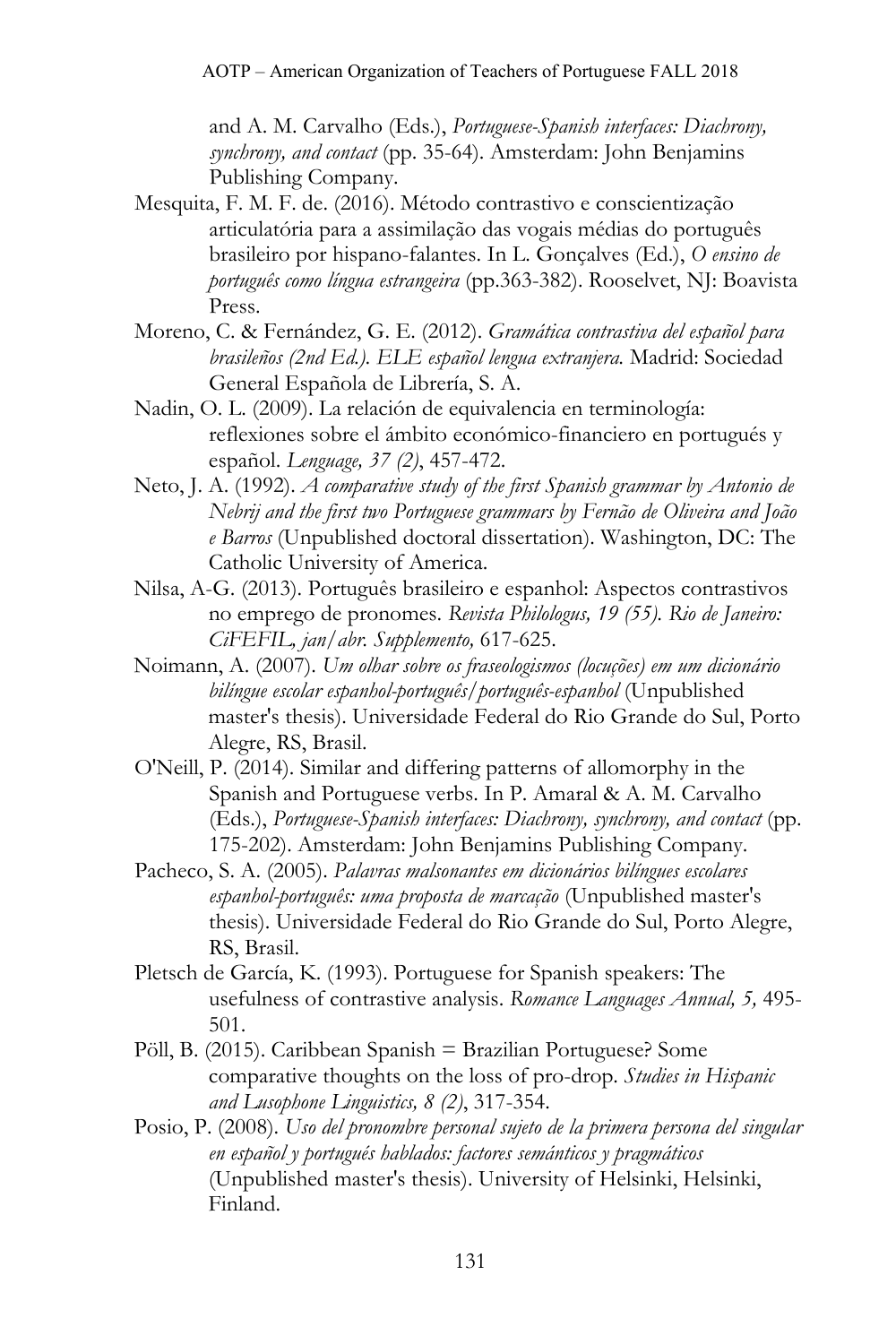- Posio, P. (2013). Pronominal subjects in Spanish and Portuguese: Semantics, pragmatics, and formulaic sequences. *Neuphilologische Mitteilungen, 13(4)*, 481-488.
- Posio, P. (2014). Subject expression in grammaticalizing constructions: The case of creo and acho 'I think' in Spanish and Portuguese. *Journal of Pragmatics, 63*, 5-18.
- Quintana, A. (2014). Judeo-Spanish in contact with Portuguese. In P. Amaral & A. M. Carvalho, *Portuguese-Spanish interfaces: Diachrony, synchrony, and language contact* (pp.65-94). Amsterdam: John Benjamins Publishing Company.
- Resnick, S. (1945). Pitfalls in Spanish-Portuguese homonyms and cognates. *Hispania*, *28 (2)*, 233-235.
- Resnick, S. (1953). Gender inconsistencies in Spanish-Portuguese cognates. *Hispania*, *36 (1)*, 98.
- Richman, S. H. (1965). *A comparative study of Spanish and Portuguese*. (Unpublished doctoral dissertation). University of Pennsylvania, Philadelphia, PA, USA.
- Rodrigues, A. M. (1998). Aspectos comparativos entre o espanhol e o português. In: II Congresso Nacional de Lingüística e Filologia, 1999, Rio de Janeiro. *Anais do II Congresso Nacional de Lingüística e Filologia*. Rio de Janeiro: Digraf – UERJ. Retrieved from: [http://www.filologia.org.br/anais/anais\\_iicnlf15.html](http://www.filologia.org.br/anais/anais_iicnlf15.html)
- Rodríguez, A. M. (2004) Aspectos comparativos entre o espanhol e o português. *Revista Philologus. VII Semana Nacional de Estudos Filológicos e Linguísticos. Retrieved from <http://www.filologia.org.br/viisenefil/01.htm>*
- Roselló, G. M. (2016). *La adquisición de la competencia traductora portuguésespañol: un estudio en torno a los falsos amigos* (Unpublished doctoral dissertation). Univesitat Autònoma de Barceloona, Barcelona, Spain.
- Salgado, A. R. (2015). Pronomes que também são como termos: Análise contextual dos pronomes *yo* e *ello* em textos de psicanálise no par de idiomas espanhol-português. *RBLA (Belo Horizonte), 15 (3),* 839- 872.
- Schmitz, J. R. (1970). Some lexical contrasts in Spanish and Portuguese: Contrastive analysis. *Hispania, 53 (4)*, 976-79.
- Sedano, M. (2001). Estructuras focalizadoras em español y portugués. *Revista Filologia e Lingüística Portuguesa* (USP)*, 4*, 53-68.
- Silva, A. M. C. V. da, & Vilar, G. R. (2003). Os falsos amigos na relação espanhol-português. *Cadernos de PLE 3*, 75-96. Centro de Línguas e Culturas, Universidade de Aveiro. Retrieved from: [http://varialing.web.ua.pt/wp](http://varialing.web.ua.pt/wp-content/uploads/2017/04/GUI_3PLE.pdf)[content/uploads/2017/04/GUI\\_3PLE.pdf](http://varialing.web.ua.pt/wp-content/uploads/2017/04/GUI_3PLE.pdf)
- Silva, E. B da (2002). Bloqueios do aprendiz de espanhol/ LE: os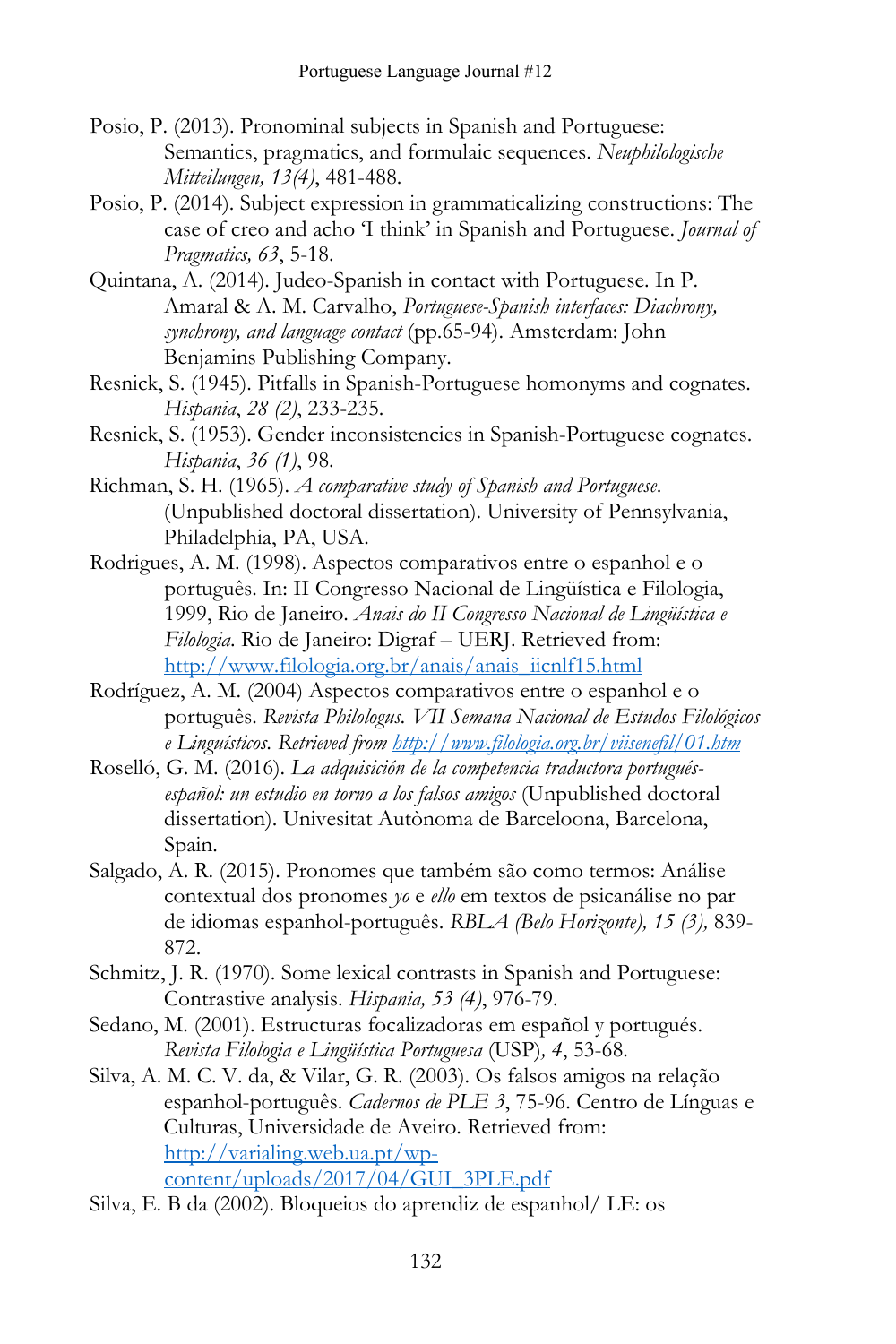heterossemânticos. *Anais do II Congresso Brasileiro de Hispanistas, October, 2002. Scielo Proceedings*, 1-5.

- Silva, F. M. & Zerwes, L. G. (2010). Falsos cognatos na língua espanhola. *Actas del XII Congreso Brasileño de Profesores de Español, September, 2007. Brasília: Embajada de España en Brasília*, 228-232.
- Simões, A. R. M. (1999). Considerações para o estudo do acento no português (brasileiro) e espanhol. *Revista da Associação Nacional de Pós-Graduação (ANPOLL)*, *6 (7)*, 131-140. São Paulo, Brasil: Humanitas/FFLCH.
- Stephens, T. M. (1989). Color terms as racial identifiers in American Spanish and Brazilian Portuguese. *Hispanic Linguistics, 3 (1-2)*, 219- 238.
- Tarquinio, L. T-L. (1977). The interference of Spanish in beginning Portuguese class. *Hispania, 60 (1)*, 82-87.
- Thogmartin, C. & Courteau, J. (1985). *A checklist of phonological grammatical and lexical contrasts between Spanish and Portuguese* [Report]. Retrieved from ERIC <https://eric.ed.gov/?id=ED256158>
- Torres, L. S. & Aluísio, S. M. (2011). Using machine learning methods to avoid the pitfall of cognates and false friends in Spanish-Portuguese word pairs. *Proceedings of the 8th Brazilian Symposium in Information and Human Language Technology*, 67-76. Cuiabá, MT, Brasil, October.
- Treschner, R. (1989). Spanish and Portuguese cognate nouns which differ in gender. *Confluencia: Revista Hispánica de Cultura y Literatura, 5 (1)*, 29-137.
- Ulsh, J. L. (1971). *From Spanish to Portuguese*. Washington DC: Foreign Service Institute.
- Vanderschueren, C. (2012). Ao cair da noite o al caer el día? Análisis contrastivo de las construcciones infinitivas con al/ao en español y portugués. *Zeitschrift für romanische Philologie, 128 (2)*, 259 - 285-285.

# **CLI and Acquisition Studies**

Akerberg, M. (2008). Efeitos do ensino sobre a aquisição das diferenças de uso do pretérito simples e composto em espanhol e português. In L. Wiedemann & M. V. R. Scaramucci (Eds.). *Portuguese for Spanish speakers: teaching and acquisition* (pp.69-84). Campinas, SP: Pontes Editores.

Akerberg, M. (2013). Formação de palavras em português. *Portuguese Language Journal, 7,* 1-30. Retrieved from [http://www.ensinoportugues.org/wp](http://www.ensinoportugues.org/wp-content/uploads/2013/10/Akerberg_9-26-2013-FINAL-NEW.pd)[content/uploads/2013/10/Akerberg\\_9-26-2013-FINAL-NEW.pd](http://www.ensinoportugues.org/wp-content/uploads/2013/10/Akerberg_9-26-2013-FINAL-NEW.pd)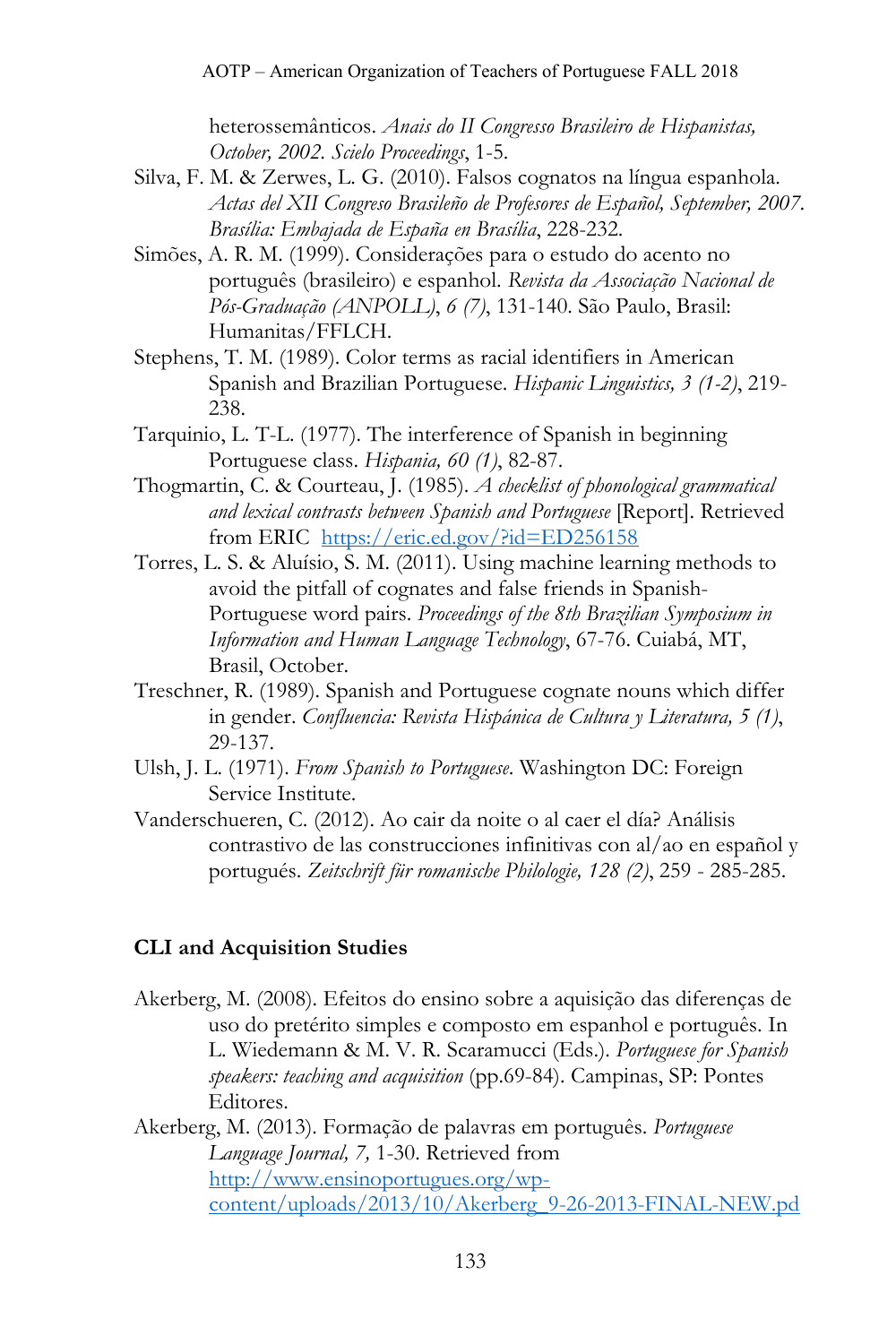- Allegro, F. R. P. & Madureira, S. (2008). Speech production and perception tasks: a case study of an intermediate Brazilian student learning Spanish as a second language. In L. Wiedemann and M. V. R. Scaramucci (Eds.). *Portuguese for Spanish speakers: teaching and acquisition* (pp.191-218). Campinas, SP: Pontes Editores.
- Allegro, F. R. P. (2010). A percepção das vogais do português por hispanofalantes: Um estudo envolvendo paulistanos e rio-platenses. *Revista Intercâmbio*, v (XXII), 56-71. São Paulo: LAEL/PUC-SP.
- Amaral & A. M. Carvalho (Eds.). (2014). *Portuguese-Spanish interfaces: Diachrony, synchrony, and contact*. Amsterdam: John Benjamins Publishing Company.
- Armstrong, M. E. & Cruz, M. (Eds.). (2014). *The intonational phonology of Peninsular Spanish and European Portuguese*. *Issues in Hispanic and Lusophone linguistics 1*. Amsterdam: John Benjamins Publishing Company.
- Bailey, A. A. (2012). *How nosy are you? An acoustic analysis of Brazilian Portuguese nasal vowels by native speakers and second language learners* (Unpublished master's thesis). Florida State University, Tallahassee, Florida, USA. Retrieved from: http://purl.flvc.org/fsu/fd/FSU\_migr\_etd-4706
- Barkley, S. (2010). *The acquisition of orthographic-phonological correspondence rules in L2 and L3 Portuguese: Error resolution, interference, and generalizability* (Doctoral dissertation). Retrieved from ProQuest Dissertations and Theses Database (UMI no 346318).
- Benedetti, A. M. (1993). *Interferencias morfosintácticas y semánticas del portugués en el aprendizaje del español* (Unpublished doctoral dissertation). Universidad Complutense de Madrid, Madrid, Spain.
- Camargo, V. S. (2009). *Traços fonéticos do português para falantes do espanhol e do inglês: Segmento dificultadores para a aquisição do português brasileiro* (Unpublished master's thesis). São Paulo: Universidade Estadual de São Paulo.
- Carvalho, A. M. & Child, M. (2011). Subject pronoun expression in a variety of Spanish in contact with Portuguese. In J. Michnowicz& R. Dodsworth (Eds), *Selected Proceedings of the 5th Workshop on Spanish Sociolinguistics* (pp.14-25). Somerville, MA: Cascadilla Proceedings Project.
- Carvalho, A. M. & Silva, A. J. B. da (2006). Cross-linguistic influence in third language acquisition: The case of Spanish-English bilinguals' acquisition of Portuguese. *Foreign Language Annals, 39 (2)*, 185-202.
- Carvalho, A. M. (2014). Sociolinguistic continuity in language contact situations: The case of Portuguese in contact with Spanish along the Uruguayan-Brazilian border. In P. Amaral & A. M. Carvalho, *Portuguese-Spanish interfaces: Diachrony, synchrony, and language contact* (pp.263-294). Amsterdam: John Benjamins Publishing Company.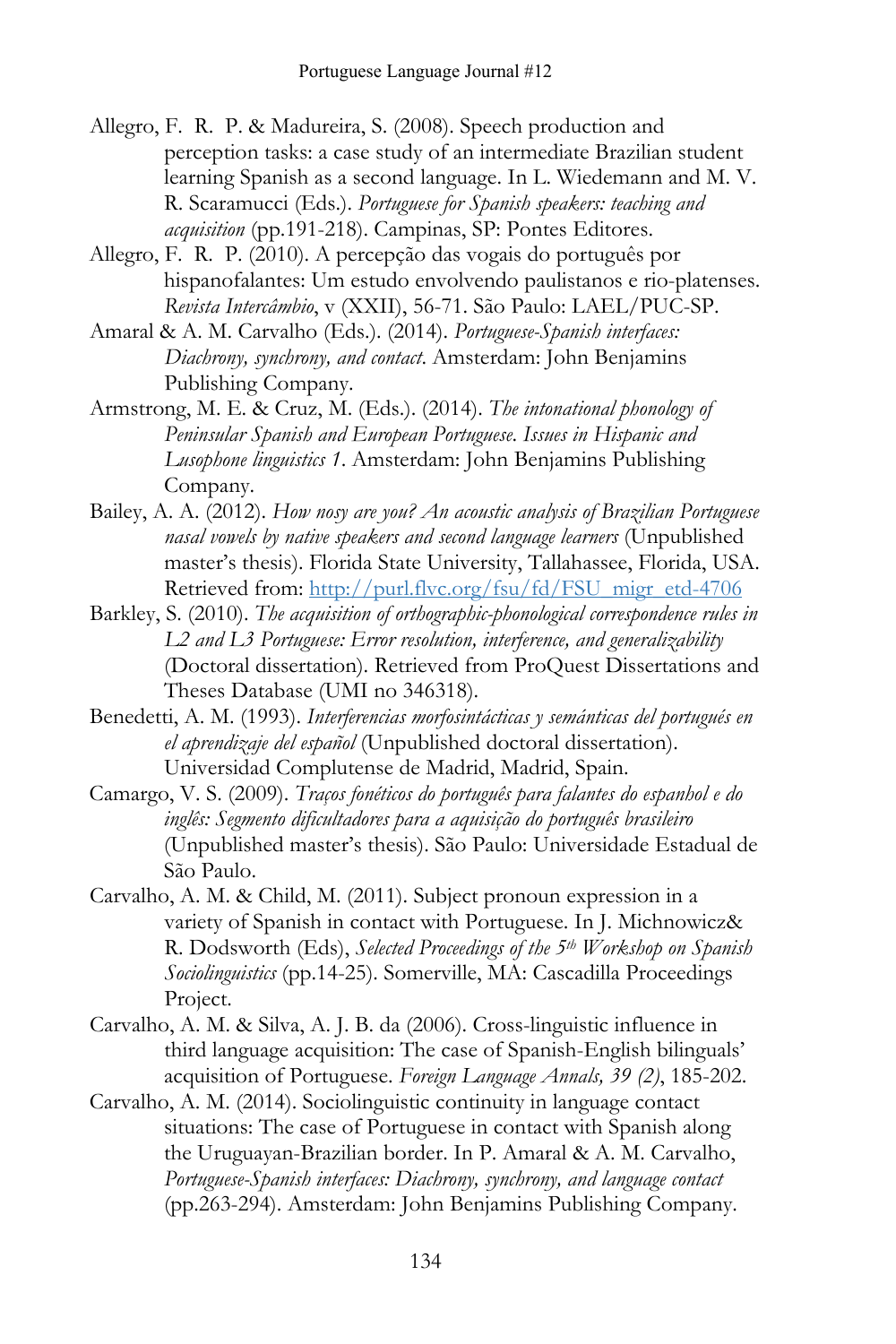- Child, M. W. (2013). Language learning perceptions: The role of Spanish in L3 Portuguese acquisition. *Portuguese Language Journal, 7,* 1-55. Retrieved from: [http://www.ensinoportugues.org/wp](http://www.ensinoportugues.org/wp-content/uploads/2013/11/Child-2013-Language-Learning-Perceptions-The-Role-of-Spanish-in-L3-Portuguese-Acquisition.pdf)[content/uploads/2013/11/Child-2013-Language-Learning-](http://www.ensinoportugues.org/wp-content/uploads/2013/11/Child-2013-Language-Learning-Perceptions-The-Role-of-Spanish-in-L3-Portuguese-Acquisition.pdf)[Perceptions-The-Role-of-Spanish-in-L3-Portuguese-](http://www.ensinoportugues.org/wp-content/uploads/2013/11/Child-2013-Language-Learning-Perceptions-The-Role-of-Spanish-in-L3-Portuguese-Acquisition.pdf)[Acquisition.pdf](http://www.ensinoportugues.org/wp-content/uploads/2013/11/Child-2013-Language-Learning-Perceptions-The-Role-of-Spanish-in-L3-Portuguese-Acquisition.pdf)
- Child, M. W. (2014). *Cross-linguistic influence in L3 Portuguese acquisition: Language learning perceptions and the knowledge and transfer of mood distinctions by three groups of English-Spanish bilinguals* (Unpublished doctoral dissertation). University of Arizona, Tucson, Arizona, USA. Retrieved from <http://hdl.handle.net/10150/333340>
- Defior, A., Martos, F., & Cary, L. (2002). Differences in reading acquisition development in two shallow orthographies: Portuguese and Spanish. *Applied Psycholinguistics, 23*, 135-148. DOI: 10.1017.S0142716402000073
- Feiden, J. A., Alves, U. K., & Finger, I. (2014). O efeito da anterioridade e da altura na identificação das vogais médias altas e médias baixas do português brasileiro por falantes de espanhol. *Letras de Hoje* (Porto Alegre)*, 49 (1)*, 85-94.
- Ferreira, P. I. M. (2012). *O ensino-aprendizagem do futuro do conjuntivo para/por hispanofalantes* (Unpublished master's thesis). Universidade do Porto, Porto, Portugal.
- Ferreira, R. M. (2010). Valores temporais-aspectuais do pretérito perfecto composto: 0 caso de aprendizes falantes de Português do Brasil. *I Congresso Internacional de Associações de Professores de Línguas Oficiais do MERCOSUL (CIPLOM), Foz do Iguaçu, Brasil, Outubro, 2010.*, 1- 10. Retrieved from: [http://docplayer.com.br/38632427-Valores](http://docplayer.com.br/38632427-Valores-temporais-aspectuais-do-preterito-perfecto-compuesto-o-caso-de-aprendizes-falantes-de-portugues-do-brasil.html)[temporais-aspectuais-do-preterito-perfecto-compuesto-o-caso-de](http://docplayer.com.br/38632427-Valores-temporais-aspectuais-do-preterito-perfecto-compuesto-o-caso-de-aprendizes-falantes-de-portugues-do-brasil.html)[aprendizes-falantes-de-portugues-do-brasil.html](http://docplayer.com.br/38632427-Valores-temporais-aspectuais-do-preterito-perfecto-compuesto-o-caso-de-aprendizes-falantes-de-portugues-do-brasil.html)
- Forcelini, J. M. (2013). *When more is less: The effect of a third language on a second language* (Unpublished master's dissertation). Florida State University, Tallahasse, Florida, USA. Retrieved from [http://purl.flvc.org/fsu/fd/FSU\\_migr\\_etd-7492](http://purl.flvc.org/fsu/fd/FSU_migr_etd-7492)
- Freitas, M. A. de (2004). Análise de erros na produção oral de hispanofalantes aprendizes de português como LE. In A. B. de A. B. Durão (Ed.), *Linguística Contrastiva: teoria e prática* (pp. 37-47)*.* Londrina: Moriá.
- Galego, M. do R. M. (2009). *Decodificação do português (L2) falado por estrangeiros ingleses e americanos* (Unpublished doctoral dissertation). Universidade de São Paulo, São Paulo, SP, Brasil.
- Garrão Neto, E. M. (2002). S*ujeito nulo versus pleno em dados do português brasileiro como L2: aquisição em contexto de mudança* (Unpublished master's thesis). Universidade Federal do Rio de Janeiro, Rio de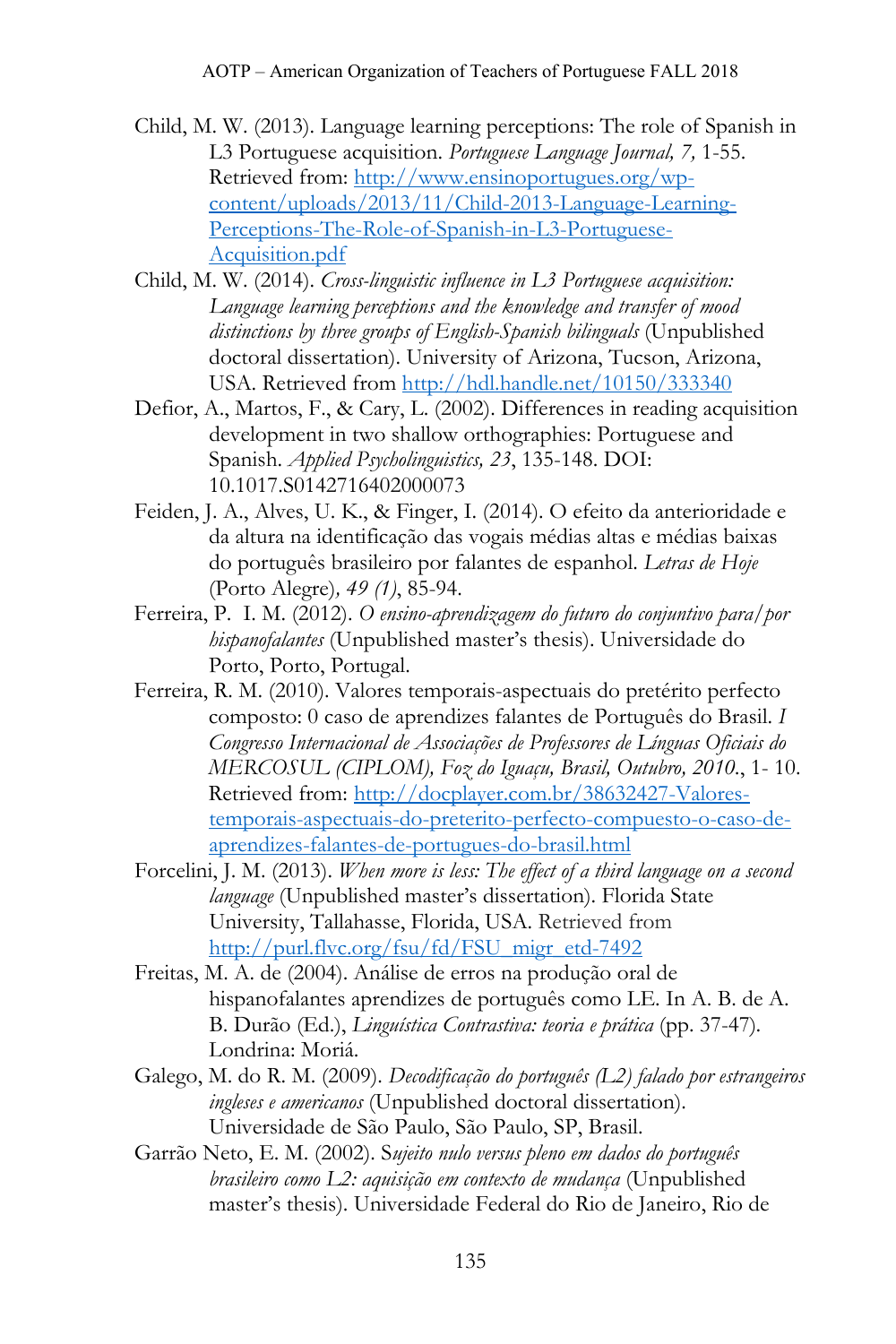Janeiro, RJ, Brasil.

- Garrett, P. & Young, R. F. (2009). Theorizing affect in foreign language learning: An analysis of one learner's responses to a communicative Portuguese course. *The Modern Language Journal, 93 (ii)*, 209-226.
- Geeslin, K. L. & Guijarro-Fuentes, P. (2006). Second language acquisition of variable structures in Spanish by Portuguese speakers. *Language Learning, 56(1)*, 53-107.
- Gómez González, M. de los A. (2014). Canonical tag questions in English, Spanish and Portuguese: A discourse-functional study. *Languages in Contrast, 14(1)*, 93-126.
- Gradoville, M. S. (2014). *A comparative usage-based approach to the reduction of the Spanish and Portuguese preposition para* (Doctoral dissertation). Retrieved from ProQuest Dissertations and Theses Database (UMI no 3611090).
- Granado, M. D. (2011). *L2 and L3 Acquisition of the Portuguese stressed vowel inventory by native speakers of English* (Unpublished doctoral dissertation). University of Arizona, Tucson, Arizona.
- Henriques, E. R. (2000). Intercompreensão de texto escrito por falantes nativos de português e de espanhol. *D.E.L.T.A*, *16 (2)*, 263-95.
- Herd, W., Sereno, J., & Jongman, A. (2015). Cross-modal priming differences between native and nonnative Spanish speakers. *Studies in Hispanic and Lusophone Linguistic, 8 (1)*, 135-155.
- Jensen, J. B. (1989). On the mutual intelligibility of Spanish and Portuguese. *Hispania*, *72 (4)*, 848-852.
- Jensen, J. B. (2004). The relative influence of Spanish and English in the Portuguese writing of bilingual students. In A. Simões, A. M. Carvalho & L. Wiedemann (Eds.), *Português para falantes de espanhol: Artigos selecionados escritos em português e inglês* (pp. 67-82). Campinas, SP: Pontes Editores.
- Jensen, J. B. (2008). Relative influence of Spanish and English language dominance among bilingual learners in the acquisition of Portuguese syllable timing. In L. Wiedemann and M. V. R. Scaramucci (Eds.). *Portuguese for Spanish speakers: teaching and acquisition* (pp. 85-106). Campinas, SP: Pontes Editores.
- Kelm, O. R. (2014). Portuguese for L1 English L2 Spanish speakers: The effectiveness of "Tá falado" podcast lessons. In L. Callahan (Ed.), *Spanish and Portuguese across time, place, and borders: Studies in honor of Milton Azevedo* (pp.200-214). London: Palgrave Macmillan.
- Koike, D. A. & Flanzer, V. (2004). Pragmatic transfer from Spanish to Portuguese as an L3: Requests and Apologies. In A. R. Simões, L. Wiedemann, & A. Carvalho. (Eds.), *Portuguese for Spanish speakers: Acquisition and teaching. Português para falantes de espanhol: Aquisição e ensino* (pp.95-114). Campinas, SP: Pontes Editores.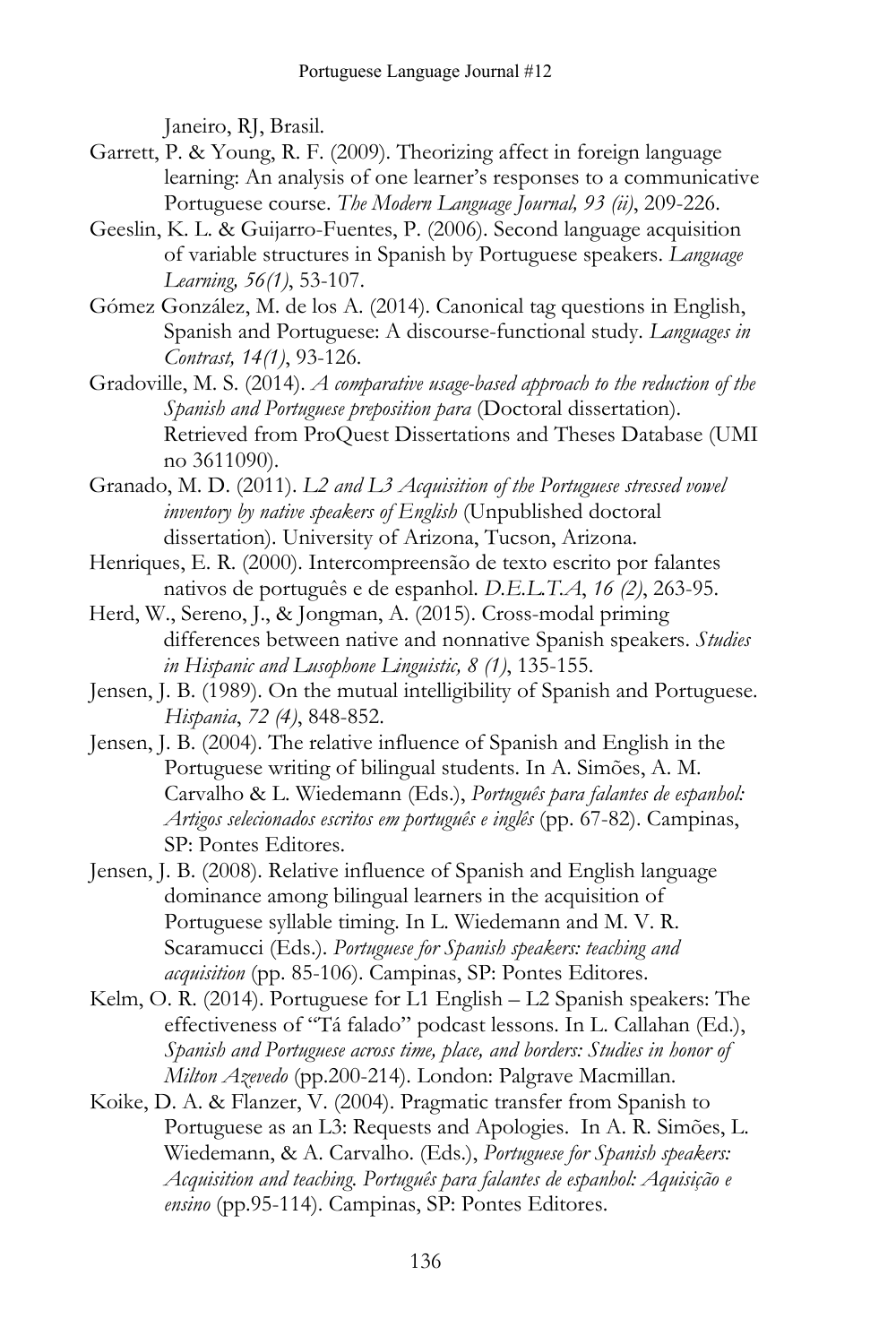- Koike, D. A. & Gualda, R. (2008). The effect of explicit or implicit teaching of grammatical form in Portuguese as a third language: noticing and transfer. In L. Wiedemann & M. V. R. Scaramucci (Eds.), *Portuguese for Spanish speakers: teaching and acquisition* (pp. 47-68). Campinas, SP: Pontes Editores.
- Koike, D. A. & Palmiere, D. T. L. (2011). First and second language pragmatics in third language oral and written modalities. *Foreign Language Annals, 44 (1)*, 80-104.
- Konzen, M.P. (1997). *O processo de aquisição da regra de palatalização do português como segunda língua, por falantes nativos de espanhol* (Unpublished master's thesis)*.* Universidade Federal do Rio Grande do Sul, Porto Alegre, RS, Brasil.
- Lafin, G. C. (2011). *O contato linguístico português-espanhol na fronteira entre Brasil e Uruguai: estado da pesquisa e perspectivas futuras* (Unpublished Bachelor's capstone paper). Universidade Federal do Rio Grande do Sul, Porto Alegre, RS, Brasil.
- Lombello, L. C. (1983a). Articuladores e elementos de relação na aquisição de português por um falante de espanhol. *Trabalhos em Lingüística Aplicada, 1 (2)*, 89-111. Campinas, SP: Unicamp.
- Lowther, K. A. (2008). Native language use in the foreign language classroom: a contrastive analysis between Spanish and English classes for Portuguese speakers. In L. Wiedemann & M. V. R. Scaramucci (Eds.). *Portuguese for Spanish speakers: teaching and acquisition* (pp. 219-236). Campinas, SP: Pontes Editores.
- Maia, M. A. G. dos S. (2014). *A cultura de aprender português como segunda língua de alunos hispanofalantes do ensino fundamental II em contexto militar de ensino* (Unpublished master's thesis). Universidade de Brasília, Brasília (DF), Brasil.
- Maimone, L. L. (2017). The role of crosslinguistic influence from L2 Spanish, type of linguistic item, and aptitude in the learning stages of L3 Portuguese forms: An exploratory study (Unpublished doctoral dissertation). Georgetown University, Washington, D.C., USA.
- Marx, N. & Mehlhorn, G. (2010). Pushing the positive: Encouraging phonological transfer from L2 to L3. *International Journal of Multilingualism, 7 (1)*, 4-18.
- McCune II, W. M. D. (2011). *Second language prosody and oral reading comprehension in learners of Brazilian Portuguese* (Doctoral dissertation). Retrieved from ProQuest Dissertations and Theses Database (UMI no 3487457).
- Melo Lucena, L. de & Martorelli, A. B. (2013). Interferências da língua espanhola no processo de aquisição do PLE em alunos intercambistas hispanofalantes. *Revista Digilenguas, 14*, 375-386.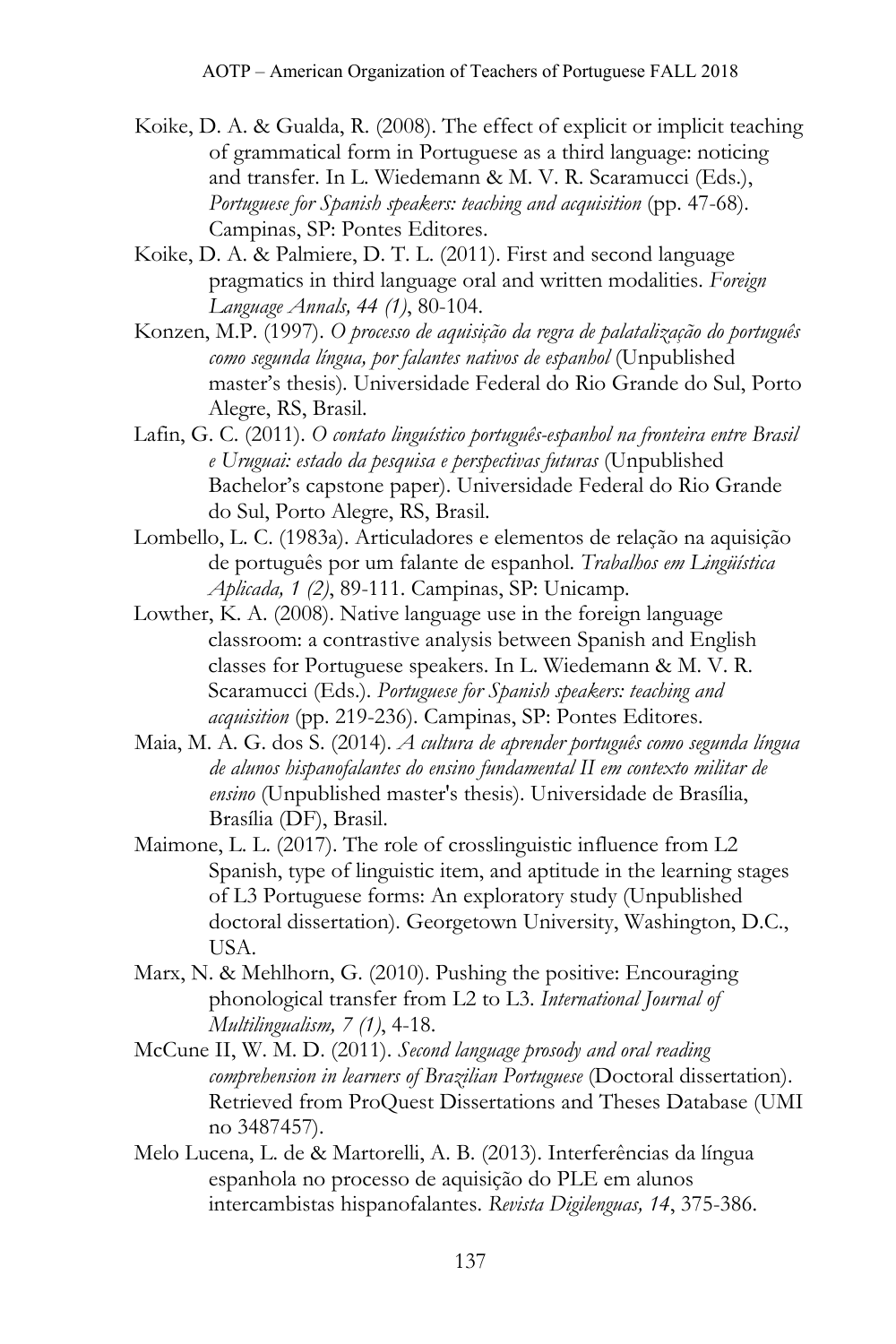- Nobre, M. M. R. (2002). Aspectos fonéticos na análise do processo de aquisição de português por hispanofalantes. *Grupo de estudos Linguísticos do Nordeste, 4 (1)*. Retrieved from [http://www.gelne.org.br/RevistaGelne/arquivos/artigos/art\\_2f8a](http://www.gelne.org.br/RevistaGelne/arquivos/artigos/art_2f8adb9a87f2c8c1c93a5439fc28490c_42.pdf) [db9a87f2c8c1c93a5439fc28490c\\_42.pdf](http://www.gelne.org.br/RevistaGelne/arquivos/artigos/art_2f8adb9a87f2c8c1c93a5439fc28490c_42.pdf)
- Oliveira, I. (1999). Aquisição do português brasileiro como língua estrangeira: O movimento do verbo (Unpublished master's thesis). Unicamp, Campinas, SP, Brasil. Retrieved from: [http://repositorio.unicamp.br/bitstream/REPOSIP/271041/1/Ol](http://repositorio.unicamp.br/bitstream/REPOSIP/271041/1/Oliveira_IrenilzaOliveirae_M.pdf) [iveira\\_IrenilzaOliveirae\\_M.pdf](http://repositorio.unicamp.br/bitstream/REPOSIP/271041/1/Oliveira_IrenilzaOliveirae_M.pdf)
- Pedro, M. de L. (2007). *As expressões idiomáticas no ensino de português como língua estrangeira para estudantes uruguaios* (Unpublished master's thesis). Universidade de Brasília, Brasília, DF, Brasil.
- Pereira, R. P. (2009) O processo de pistas de contextualização: um olhar voltado para os falantes de espanhol aprendizes de português (Unpublished master's thesis). Universidade de Brasília, Brasília, DF, Brasil.
- Pereyron, L. & Alves, U. K. (2016). A aquisição do sistema vocálico do português por falantes nativos da variedade rio-platense de espanhol: uma discussão sobre a bidirecionalidade da transferência vocálica. *Domínios da Linguagem* (Uberlândia)*, 10 (2),* 615-645. DOI: 10.14393/DL22-v10n2a2016-9
- Pinto, J. (2012). Transferências lexicais na aquisição de português como língua terceira ou língua adicional: Um estudo com alunos universitários em Marrocos. *Diacrítica* (Braga, Portugal), *26 (1)*, 172- 188.
- Pinto, M. da G., & Carvalhosa, A. (2012). Cross-linguistic influence in third language acquisition: The case of Portuguese as a third language in Serbian students. In D. Gabrys-Barker (Ed.), *Cross-linguistic influences in multilingual language acquisition* (pp.168-185). Second Language Learning and Teaching. New York: Springer.
- Pinto, M. da S. (2009). *Transferências prosódica do português do Brasil/LM na aprendizagem do espanhol/LE: enunciados assertivos e interrogativos totais* (Unpublished doctoral dissertation). Universidade Federal do Rio de Janeiro, Rio de Janeiro, RJ, Brasil.
- Preuss, E. O. (2011). *Acesso lexical e produção de fala em bilíngues portuguêsespanhol e espanhol-português* (Unpublished doctoral dissertation). Universidade Federal do Rio Grande do Sul, Porto Alegre, RS, Brasil.
- Razuk, R. de O. (2008). *Do inglês L1 ao português L3 passando pelo espanhol L2: transferências em regência/transitividade verbal com foco nas preposições* (Unpublished doctoral dissertation). Pontifícia Universidade do Rio de Janeiro, Rio de Janeiro, RJ, Brasil.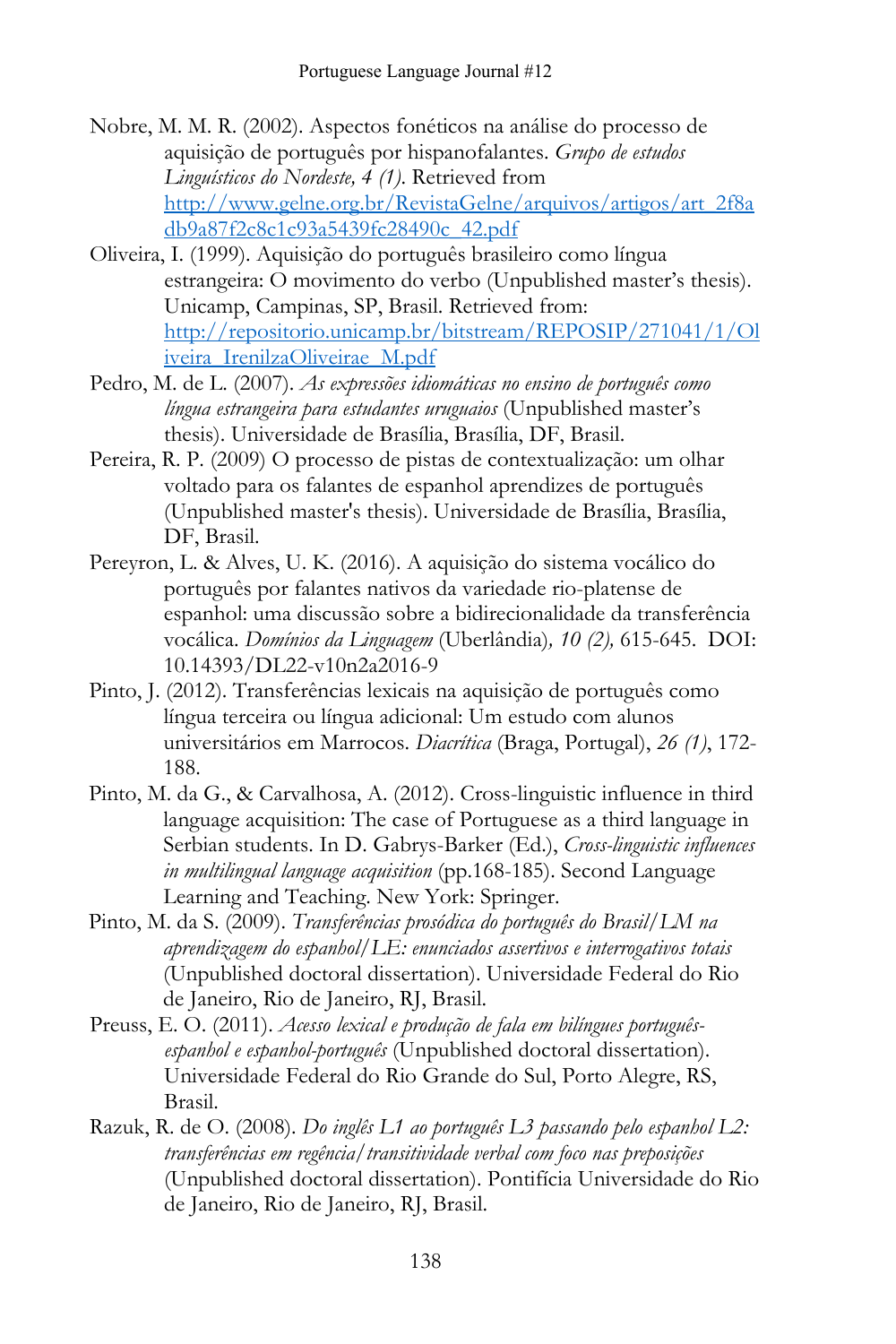- Rey, M. R. A. (2013). La transferencia léxica en la comprensión auditiva en los aprendices de portugués hablantes de español. *Revista Multidisciplinar Acadêmica Vozes do Vale (Minas Gerais, Brasil), 4 (10*), 1-26.
- Rodea, M. C. (1990). *Você não é brasileiro? Um estudo dos planos pragmáticos na relação português-espanhol* (Unpublished master's thesis). Campinas: Universidade Estadual de Campinas.
- Rojas, J. P. (2006). *Processo de fossilização na interlíngua de hispanofalantes aprendizes de português no Brasil: acomodação consentida?* (Unpublished master's thesis). Universidade de Brasília, Brasília (DF), Brasil.
- Rottava, L. & Silva, A. M. da (2013). Influência interlinguística no processo de escrita em L3 ou LE adicional em contexto virtual. In: K. A. da Silva; & D. T. dos Santos. (Eds.), *Português como língua (inter)nacional: faces e interfaces* (n.p.). Campinas, SP: Pontes Editores.
- Rottava, L. (2001). *A leitura e a escrita como processos interrelacionados de construção de sentidos em contexto de ensino/aprendizagem de português como L2 para hispano-falantes* (Unpublished doctoral dissertation). Unicamp, Campinas, *S*P, Brasil. Retrieved from: <http://repositorio.unicamp.br/jspui/handle/REPOSIP/269798>
- Rottava, L. (2009). Português como língua terceira (L3) ou língua estrangeira (LE) adicional: a voz do aprendiz indicando identidade. *Em Aberto,* 22, 81-98. Retrieved from: [https://www.academia.edu/6433855/ROTTAVA\\_L.\\_2009\\_.Portu](https://www.academia.edu/6433855/ROTTAVA_L._2009_.Portugu%C3%AAs_como_l%C3%ADngua_terceira_L3_ou_l%C3%ADngua_estrangeira_LE_adicional_a_voz_do_aprendiz_indicando_identidade) [gu%C3%AAs\\_como\\_l%C3%ADngua\\_terceira\\_L3\\_ou\\_l%C3%A](https://www.academia.edu/6433855/ROTTAVA_L._2009_.Portugu%C3%AAs_como_l%C3%ADngua_terceira_L3_ou_l%C3%ADngua_estrangeira_LE_adicional_a_voz_do_aprendiz_indicando_identidade) [Dngua\\_estrangeira\\_LE\\_adicional\\_a\\_voz\\_do\\_aprendiz\\_indicando\\_i](https://www.academia.edu/6433855/ROTTAVA_L._2009_.Portugu%C3%AAs_como_l%C3%ADngua_terceira_L3_ou_l%C3%ADngua_estrangeira_LE_adicional_a_voz_do_aprendiz_indicando_identidade) [dentidade](https://www.academia.edu/6433855/ROTTAVA_L._2009_.Portugu%C3%AAs_como_l%C3%ADngua_terceira_L3_ou_l%C3%ADngua_estrangeira_LE_adicional_a_voz_do_aprendiz_indicando_identidade)
- Rottava, L. (2010). A produção escrita de aprendizes de português como língua estrangeira adicional: a referenciação como recurso de processamento sociocognitivo. *Horizontes em Linguística Aplicada, 10*, 105-126.
- Salaberry, M. R. & Martins, C. (2014). Cross-linguistic transfer of core aspectual conceptualizations in Portuguese and Spanish: Theoretical and methodological factors. In P. Amaral and A. M. Carvalho (Eds.), *Portuguese-Spanish interfaces: Diachrony, synchrony, and contact* (pp.335-358). Amsterdam: John Benjamins Publishing Company.
- Salaberry, M. R., & Martins, C. (2013). Differential distribution of Spanish preterit and imperfect with iterated eventualities. In E. Labeau (Ed.), *Tense, aspect and mood in L1 and L2* (pp. 219- 241). Amsterdam: Rodopi.
- Salaberry, R. (2005). Evidence for transfer of knowledge about aspect from L2 Spanish to L3 Portuguese. In D. Ayoun & M. R. Salaberry (Eds.), T*ense and aspect in the Romance Languages: Theoretical and applied*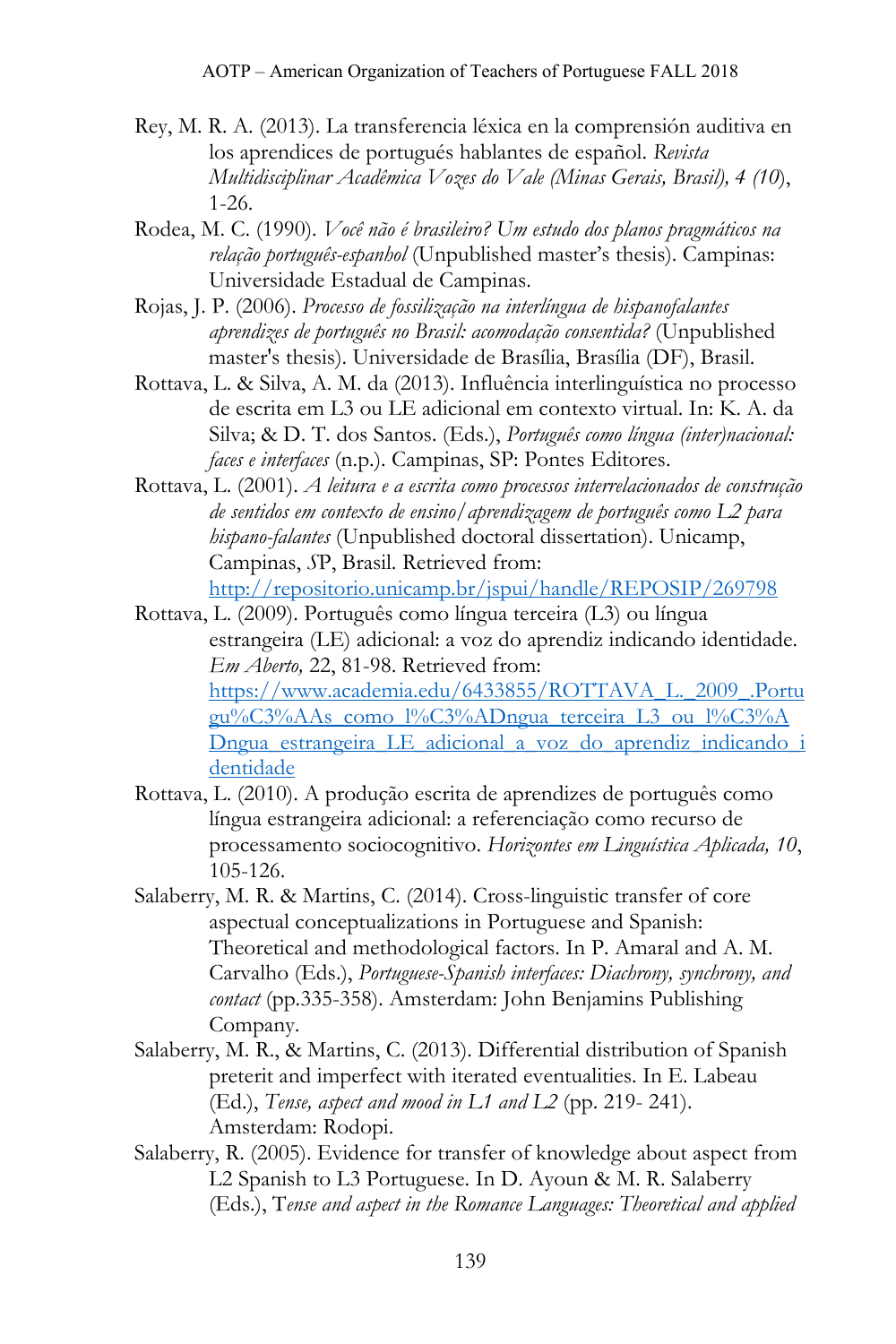*perspectives* (pp. 179-210). Amsterdam: John Benjamins Publishing Company.

- Santos, A. O. (2015). (Possíveis) marcas do acusativo espanhol no português de hispanofalantes. *Revista Khóra* (FEUC, Rio de Janeiro), *2 (3)*, 1-13. Retrieved from: <http://site.feuc.br/khora/index.php/vol/article/view/64/55>
- Santos, D. & Silva, G. (2004). Ensinando português para hispanofalantes: Contrastes, transferências e a voz do aprendiz. In Simões, A. R., A. M.; Carvalho & L. Wiedemann (Eds.). *Português para falantes de espanhol* (pp.125-152). Campinas, SP: Pontes Editores.
- Santos, D. & Silva, G. (2008). The orchestration of voices in conversation sessions: rules and roles developed by participants. In L. Wiedemann & M. Scaramucci (Eds.), P*ortuguês para falantes de espanhol: Ensino e aquisição* (pp.135-156). Campinas, SP: Pontes Editores.
- Scherer, L/ C., Fonseca, R. P., Amiri, M., Adrover-Roig, D., Marcotte, K., Giroux, F., Sehadji, N., Benali, H., Lesage, F., and Ansaldo, A. I. (2012). Syntactic processing in bilinguals: A fNIRS study. *Brain & Language, 121*, 144-151.
- Scott, D. L. P. (1993). *El error en el portugués como lengua extranjera: transferencia de L1 y principios de la gramática universal* (Unpublished master's thesis)*.* Universidad Nacional Autónoma de Mexico, México, D. F., México.
- Silva, A. B. (2008). Rituais linguísticos como fórum para participação e contexto para transferência em um grupo de estudantes de português como língua estrangeira. In L. Wiedemann & M. Scaramucci (Eds.), P*ortuguês para falantes de espanhol: Ensino e aquisição* (pp. 119-164). Campinas: Pontes Editores.
- Silva, G. V. & Santos, D. (2005). A Spanish speaker learning Portuguese: Different settings, different voices. In *D. Eddington* (Ed.), S*elected Proceedings of the 6th Conference on the Acquisition of Spanish and Portuguese as First and Second Languages,* 137-149. Somerville, MA: Cascadilla Proceedings Project.
- Simões, A. R. M. & Kelm, O. R. (1991). O processo de aquisição das vogais semi-abertas "é, ó" /ε, Ɔ/ do português (brasileiro) como língua estrangeira. *Hispania, 74 (3)*, 654-665.
- Simões, A. R. M. (1989). Nasal vowels, the case of Brazilian Portuguese and Spanish: Description and classroom application. In D. A. Koike A. R. & A. R. M. Simões, (Eds.), *Negotiating for Meaning: Papers on Foreign Language Teaching and Testing* (pp.108-118). Austin, TX: Department of Foreign Language Education Studies, University of Texas.
- Simões, A. R. M. (2012). Patterns of learning among Spanish speakers of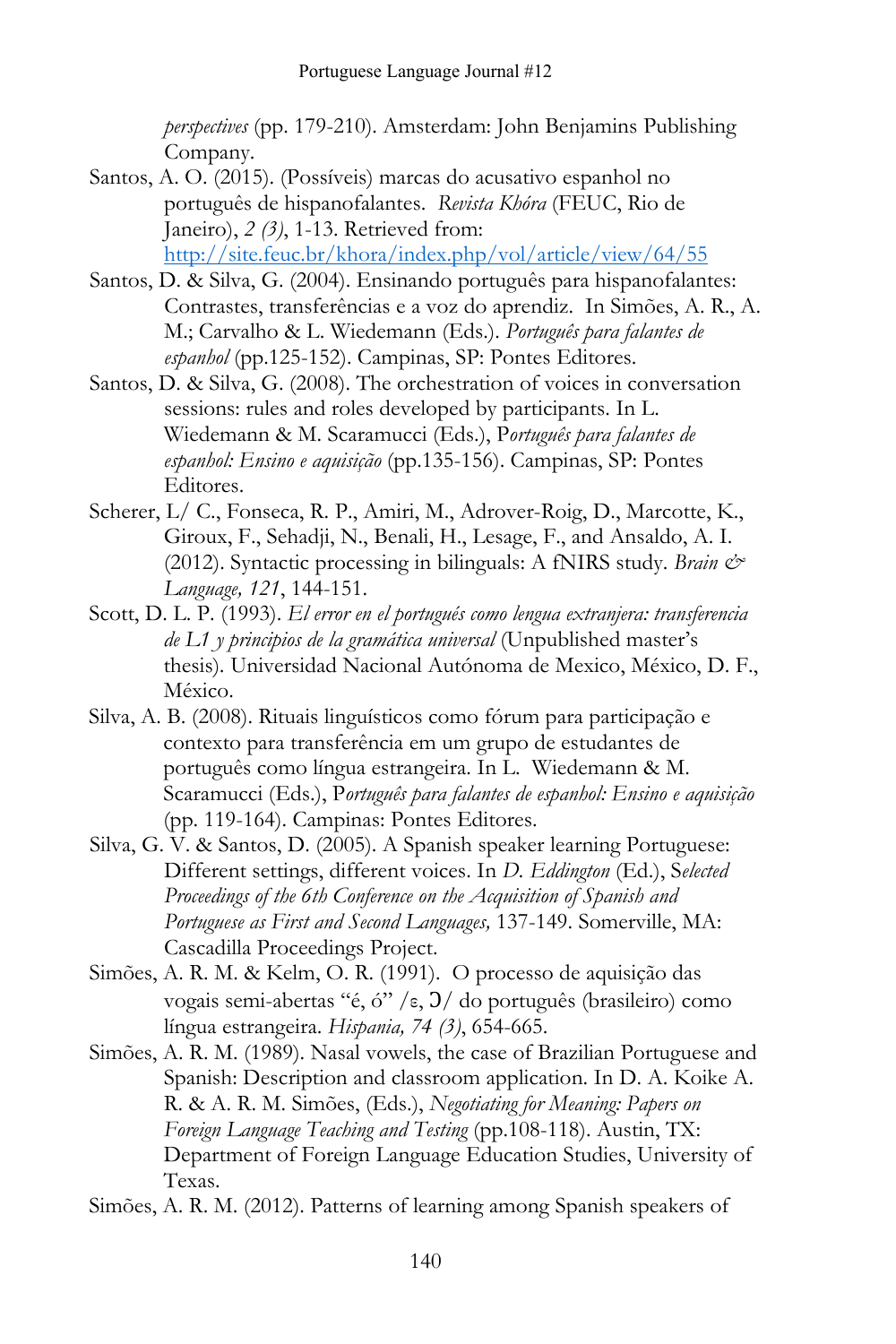Portuguese and the role of output. Paper presented at the *Child Language Doctoral Program Proseminar*. University of Kansas, Lawrence, USA.

- Soares, C. (2013). Da análise da produção oral ao desenvolvimento da competência comunicativa. *Portuguese Language Journal, 7*, 1-23. Retrieved from [http://www.ensinoportugues.org/wp](http://www.ensinoportugues.org/wp-content/uploads/2013/10/Soares_Cristiane_9-26-2013-FINAL-NEW.pdf)[content/uploads/2013/10/Soares\\_Cristiane\\_9-26-2013-FINAL-](http://www.ensinoportugues.org/wp-content/uploads/2013/10/Soares_Cristiane_9-26-2013-FINAL-NEW.pdf)[NEW.pdf](http://www.ensinoportugues.org/wp-content/uploads/2013/10/Soares_Cristiane_9-26-2013-FINAL-NEW.pdf)
- Soeiro, R. C. (2010). *Dificuldades dos hispanofalantes na aprendizagem da pronúncia do português língua estrangeira* (Unpublished master's thesis). Universidade do Porto, Porto, Portugal.
- Sousa, S. S. (2011). *Análise de erros na produção escrita de aprendizes de português língua estrangeira – Nível A1.2* (Unpublished master's thesis). University of Porto, Porto, Portugal.
- Souza, I. S. de, Lystrup, R. & Scharff, L. (2013). Linguistic sibling rivalry: Mutual interference between Portuguese and Spanish. *Portuguese Language Journal, 7,* 1-14. Retrieved from: [http://www.ensinoportugues.org/wp](http://www.ensinoportugues.org/wp-content/uploads/2013/10/Souza_etal_9-26-13-FINAL-NEW.pdf)[content/uploads/2013/10/Souza\\_etal\\_9-26-13-FINAL-NEW.pdf](http://www.ensinoportugues.org/wp-content/uploads/2013/10/Souza_etal_9-26-13-FINAL-NEW.pdf)
- Souza, I. S. de, Lystrup, R., & Scharff, L. (2013). Linguistic sibling rivalry: Mutual interference between Portuguese and Spanish. *Portuguese Language Journal, 7*, 1-14.
- Stein, R. de C. G. (2014). *Cross-linguistic interaction in L3 production: Portuguese as a third language in a bilingual context* (Unpublished master's thesis). Pontifícia Universidade Católica do Rio Grande do Sul, Porto Alegre, RS, Brasil. Retrieved from: [http://repositorio.pucrs.br/dspace/bitstream/10923/5860/1/000](http://repositorio.pucrs.br/dspace/bitstream/10923/5860/1/000457563-Texto%2bCompleto-0.pdf) [457563-Texto%2bCompleto-0.pdf](http://repositorio.pucrs.br/dspace/bitstream/10923/5860/1/000457563-Texto%2bCompleto-0.pdf)
- Thompson, A. (2008). Prominent factors in the acquisition of Portuguese: Language aptitude versus previous language experience. In J. B. de Garavito & E. Valenzuela (Eds.)*, Selected Proceedings of the 10th Hispanic Linguistics Symposium,* 134-145. Somerville, MA: Cascadilla Proceedings Project.
- Toassi, P. F. P. (2012). *Crosslinguistic influences in the acquisition of English as a third language: an investigation* (Unpublished master's thesis). Universidade Federal de Santa Catarina, Florianópolis, SC, Brasil. Retrieved from:

<http://repositorio.ufsc.br/xmlui/handle/123456789/100578>

- Trude, A. M. & Tokowicz, N. (2010). Negative transfer from Spanish and English to Portuguese pronunciation: The roles of inhibition and working memory. *Language Learning, 61 (1)*, 259-280.
- Trullén, R. M. K. (2008). Tentando transpor a fronteira sintática da regência verbal entre o português e o espanhol. In R. M de B. Mayer & I.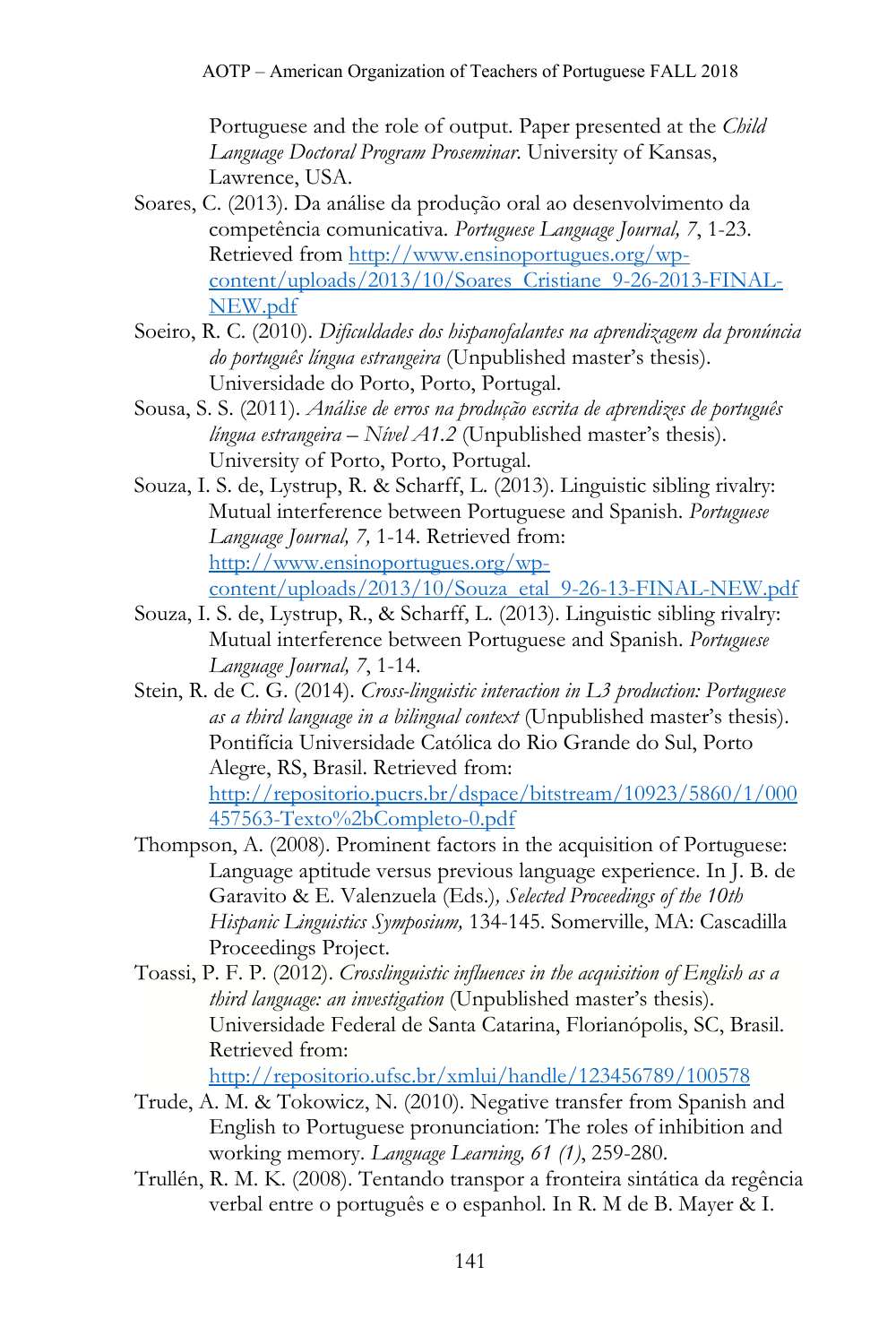Rebelo (Eds.), *Português para estrangeiros: Territórios e fronteiras. Entre a área de estudos e pesquisa e a prática profissional cotidiana* (pp.79-87). Rio de Janeiro: Universidade de Letras, PUC-Rio. Retrieved from: [http://www.letras.puc](http://www.letras.puc-rio.br/unidades&nucleos/publicacoes/ccci/Textos%20revisados/Tentando%20transpor%20a%20fronteira%20sint%C3%A1tica%20da%20reg%C3%AAncia%20verbal%20entre%20o%20portugu%C3%AAs%20e%20o%20espanhol.pdf)[rio.br/unidades&nucleos/publicacoes/ccci/Textos%20revisados/](http://www.letras.puc-rio.br/unidades&nucleos/publicacoes/ccci/Textos%20revisados/Tentando%20transpor%20a%20fronteira%20sint%C3%A1tica%20da%20reg%C3%AAncia%20verbal%20entre%20o%20portugu%C3%AAs%20e%20o%20espanhol.pdf) [Tentando%20transpor%20a%20fronteira%20sint%C3%A1tica%2](http://www.letras.puc-rio.br/unidades&nucleos/publicacoes/ccci/Textos%20revisados/Tentando%20transpor%20a%20fronteira%20sint%C3%A1tica%20da%20reg%C3%AAncia%20verbal%20entre%20o%20portugu%C3%AAs%20e%20o%20espanhol.pdf) [0da%20reg%C3%AAncia%20verbal%20entre%20o%20portugu%](http://www.letras.puc-rio.br/unidades&nucleos/publicacoes/ccci/Textos%20revisados/Tentando%20transpor%20a%20fronteira%20sint%C3%A1tica%20da%20reg%C3%AAncia%20verbal%20entre%20o%20portugu%C3%AAs%20e%20o%20espanhol.pdf) [C3%AAs%20e%20o%20espanhol.pdf](http://www.letras.puc-rio.br/unidades&nucleos/publicacoes/ccci/Textos%20revisados/Tentando%20transpor%20a%20fronteira%20sint%C3%A1tica%20da%20reg%C3%AAncia%20verbal%20entre%20o%20portugu%C3%AAs%20e%20o%20espanhol.pdf)

- Van de Wiel, F. W. A. M. (1995). Os pretéritos perfeito e imperfeito no uso não nativo do português. In J. C. P. Almeida Filho (Ed.), *Português para estrangeiros interface com o espanhol* (pp. 59-64)*.* Campinas, SP: Pontes Editores.
- Vaz, A. M., Coimbra, R. L., Teixeira, A. J. & Moutinho, L. de C. (2003). Quanto mais pior: Considerações acerca da aquisição das vogais orais do português Europeu por hispanófonos. *Cadernos de PLE* 3 (Universidade de Aveiro), 155-170.
- Waltermire, M. (2006). *Social and linguistic correlates of Spanish-Portuguese bilingualism on the Uruguayan-Brazilian border* (Doctoral dissertation). Retrieved from ProQuest Dissertations and Theses Database (UMI no 3230844).
- Wherritt, I. (1982). A new schema for teaching the subjunctive in Brazilian Portuguese: From I-V with a single rule. *Hispania*, *65 (1)*, 67-75.

## **Generative CLI Studies**

- Cabrelli Amaro, J. (2013). *The phonological permeability hypothesis: Measuring regressive L3 influence to test L1 and L2 phonological representations* (Unpublished doctoral dissertation). University of Florida, Gainesville, FL, USA.
- Cabrelli Amaro, J., & Rothman, J. (2010). On L3 acquisition and phonological permeability: A new test case for debates on the mental representation of non-native phonological systems. *IRAL, 48*, 275-296.
- Cabrelli Amaro, J., Amaro, J. F., & Rothman, J. (2015). The relationship between L3 transfer and structural similarity across development: Raising cross experiencer in Brazilian Portuguese. In H. Peukert, *Transfer effects in multilingual language development* (pp. 21-51). Amsterdam: John Benjamins Publishing Company.
- Cabrelli Amaro, J., Iverson, M., Giancaspro, D., & Halloran, B. (in press). The roles of L1 Spanish versus L2 Spanish in L3 Portuguese morphosyntactic development. In K. Molsing, C. Becker Lopes Perna, & A.M Tramunt Ibaños (Eds.), *Linguistic approaches to*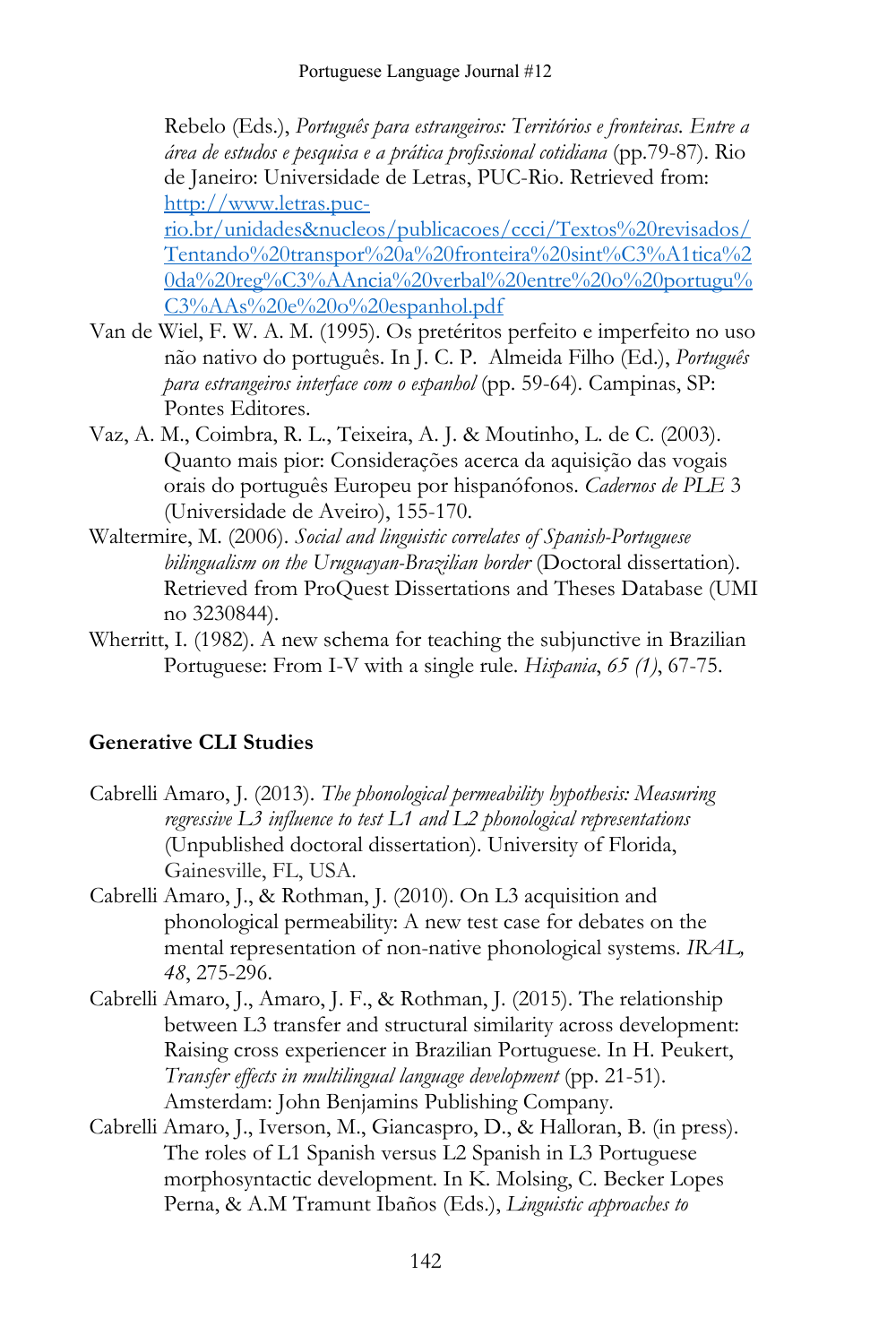*Portuguese as an additional language*. Amsterdam: John Benjamins Publishing Company.

- Cabrelli, J., Iverson, M., Judy, T. & Rothman, J. (2008). What the start of L3 tells us about the end of L2: N-drop in L2 and L3 Portuguese. In H. Chan, E. Kapia, & H. Jacob (Eds.), *A Supplement to the Proceedings of the 32nd Boston University Conference on Language Development*. Boston: BUCLD. Retrieved from: <http://www.bu.edu/bucld/files/2011/05/32-Cabrelli.pdf>
- Cabrelli-Amaro, J., & Rothman, J. (2010). On L3 acquisition and phonological permeability: A new test case for debates on the mental representation of non-native phonological systems. *IRAL, 48*, 275-296.
- Cabrelli-Amaro, J., Iverson, M. & Judy, T. (2009). Informing adult acquisition debates: N-drop at initial states of L3 Brazilian Portuguese. In A. Pires and J. Rothman (Eds.), *Minimalist inquiries into child and adult language acquisition: Case studies across Portuguese*, 177– 195. Berlin/New York: Mouton de Gruyter.
- Child, M. W. (2017). The Typological Primacy Model and bilingual types: Transfer differences between Spanish/English bilinguals in L3 Portuguese acquisition. In K. Bellamy, M. Child, P. González, A. Muntendam, & M. C. Parafita Couto (Eds.), *Multidisciplinary approaches to bilingualism in the Hispanic and Lusophone world* (pp. 41- 64). Amsterdam: John Benjamins Publishing Company.
- Giancaspro, D., Halloran, B., & Iverson, M. (2015). Transfer at the initial stages of L3 Brazilian Portuguese: A look at three groups of English/Spanish bilinguals. *Bilingualism: Language and Cognition, 18(2)*, 191-207.
- Guijarro-Fuentes, P., Iverson, M., Judy, T. & Rothman, J. (2008). Nonconvergence at advanced levels, learnability and the preemption problem in L2 semantics: DP and Bare nominal interpretations in L2 Portuguese. Paper presented at *The Romance Turn*, University of Southampton, September 18.
- Ionin, T. Golla, E., Santos, H., & Montrul, S. A. (2015). Interpretation of NPs in generic and existential context in L3 Brazilian Portuguese. *Linguistic Approaches to Bilingualism, 5 (2)*, 214-250.
- Ionin, T., Montrul, S., & Santos, H. (2011). An experimental investigation of the expression of genericity in English, Spanish and Brazilian Portuguese. *Lingua, 121,* 963– 985.
- Iverson, M. & Rothman, J. (2008). The syntax-semantics interface in L2 acquisition: Genericity and inflected infinitive complements in nonnative Portuguese. In J. B. de Garavito & E. Valenzuela (Eds.), *Selected Proceedings of the 10th Hispanic Linguistics Symposium* (pp. 78-92). Somerville, MA: Cascadilla Proceedings Project.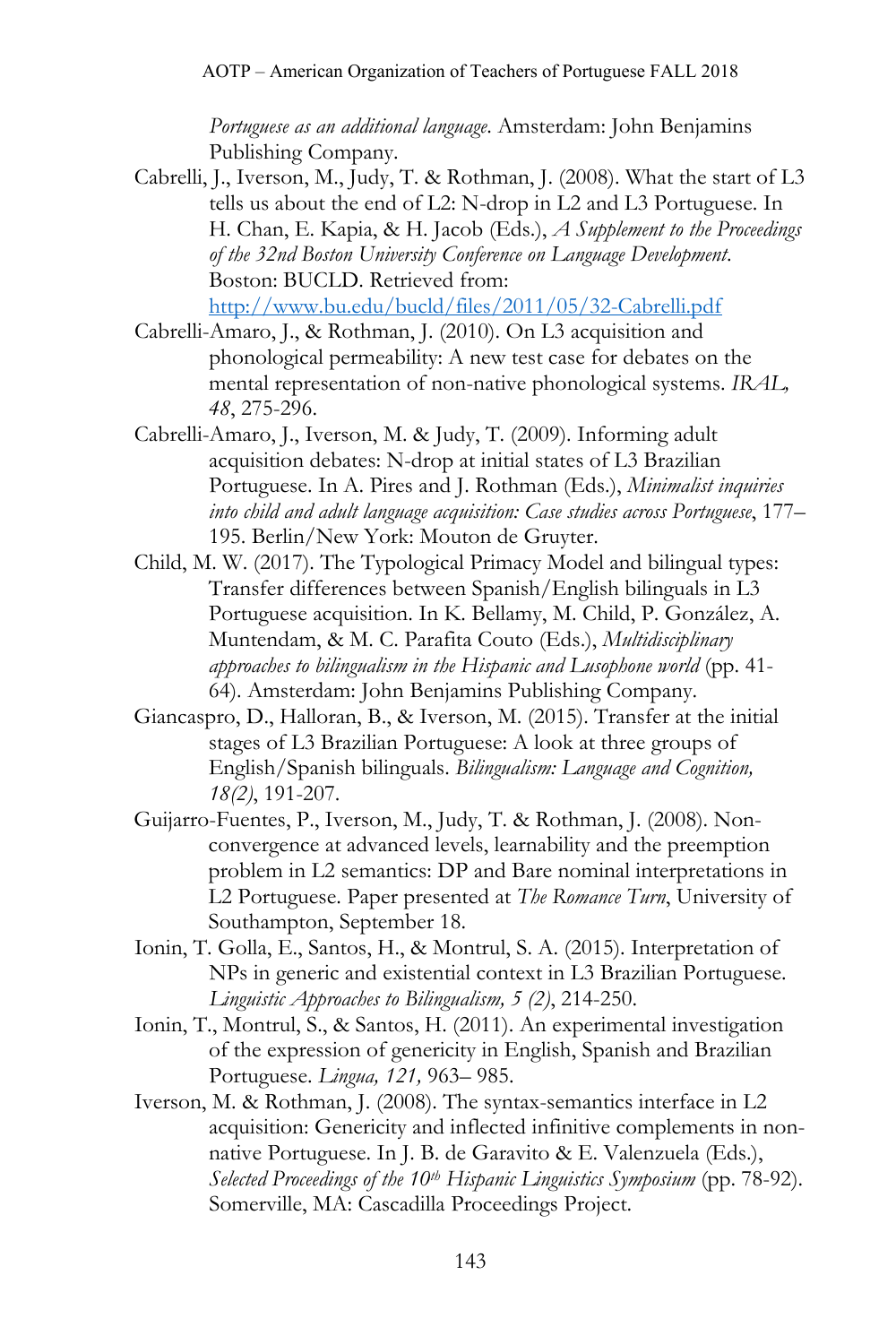- Iverson, M. (2009). Competing SLA hypotheses assessed: Comparing heritage and successive Spanish bilinguals of L3 Brazilian Portuguese. In J. Rothman & A. Pires (Eds.), *Minimalist inquiries into child and adult language acquisition: Case studies across Portuguese*, (pp. 221–243.) Berlin/New York: Mouton de Gruyter.
- Iverson, M. (2010). Informing the age of acquisition debate: L3 as a litmus test. *IRAL, 48,* 221-243.
- Judy, T., Guijarro-Fuentes P., & Rothman, J. (2008). Adult accessibility to L2 representational features: Evidence from the Spanish DP. In: M. Bowles, R. Foote, S. Perpiñán, & R. Bhatt (Eds.), *Selected proceedings of Second Language Research Forum 2007* (pp. 1–21). Somerville, MA: Proceedings.
- Montrul, S., Dias, R. & Santos, H. (2011). Clitics and object expression in the L3 acquisition of Brazilian Portuguese: Structural similarity matters for transfer. *Second Language Research 27 (1),* 21-58.
- Montrul, S., Dias, R., & Thomé-Williams, A. (2009). Subject expression in the non-native acquisition of Brazilian Portuguese. In J. Rothman & A. Pires (Eds.), *Minimalist inquiries into child adult language acquisition: Case studies across Portuguese. Studies on Language Acquisition 35* (pp. 301-326). Berlin/New York: De Gruyer Mouton.
- Pires, A. & Rothman, J. (2009). Disentangling sources of incomplete acquisition: An explanation for competence divergence across heritage grammars. *International Journal of Bilingualism, 13 (2)*, 211– 238. Special issue: Understanding the nature and outcomes of early bilingualism.
- Rothman, J. & Halloran, B. (2013). Formal linguistic approaches to L3/Ln acquisition: A focus on morphosyntactic transfer in adult multilingualism. *Annual Review of Applied Linguistics, 33*.
- Rothman, J. & Iverson, M. (2007). To inflect or not inflect is the question indeed: Infinitives in second language (L2) Portuguese. *Journal of Portuguese Linguistics, 6 (2)*, 3-28.
- Rothman, J. & Iverson, M. (2008). Poverty of stimulus and SLA epistemology: Considering L2 knowledge of aspectual phrasal semantics. *Language Acquisition, 15*, 270-314.
- Rothman, J. & Iverson, M. (2013). Islands and objects in L2 Spanish. Do you know the learners who drop? *Studies in Second Language Acquisition, 35*, 589–618. DOI: 10.1017/ S0272263113000387
- Rothman, J. (2009). Knowledge of  $A/A$ <sup>2</sup> -dependencies on subject extraction with two types of infinitives in non-native Portuguese adult bilingualism. *International Journal of Bilingualism, 13 (1)*, 111-140.
- Rothman, J. (2010). On the typological economy of syntactic transfer: Word order and relative clause attachment preference in L3 Brazilian Portuguese. *IRAL, 48,* 245-274.